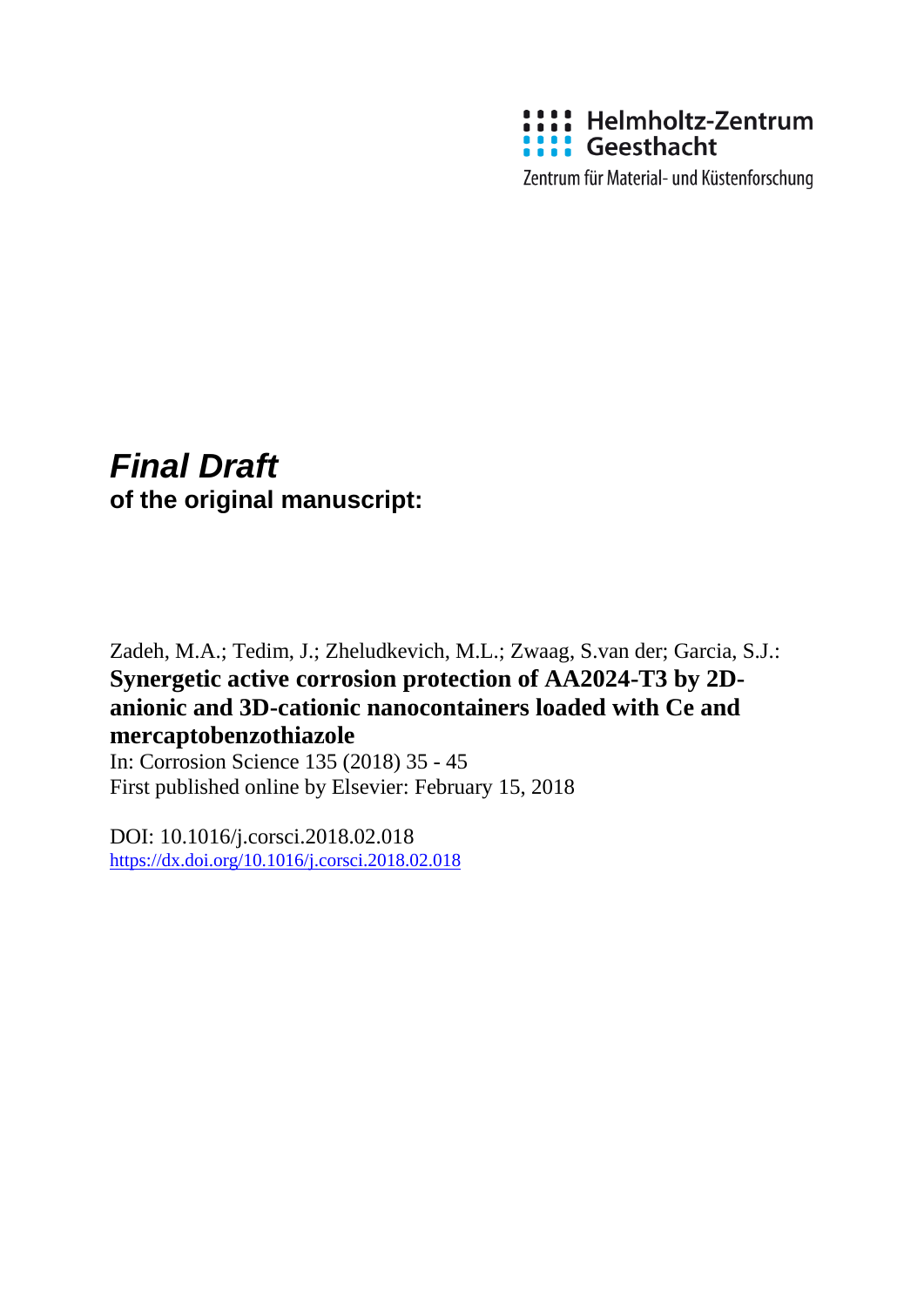1 **Synergetic active corrosion protection of AA2024-T3 by 2D-**

2 **anionic and 3D-cationic nanocontainers loaded with Ce and** 

3 **Mercaptobenzothiazole** 

4

6

5 M. Abdolah Zadeh<sup>a</sup>, J. Tedim<sup>b</sup>, M. Zhedlukevich <sup>b</sup>, S. van der Zwaag<sup>a</sup>, S.J. Garcia<sup>a,\*</sup>

*a* 7 *Novel Aerospace Materials group, Faculty of Aerospace Engineering,* 

8 *Delft University of Technology, Kluyverweg 1, 2629 HS, Delft, The Netherlands* 

*b* 9 *CICECO - Aveiro Institute of Materials, Department of Materials and Ceramic* 

10 *Engineering, University of Aveiro, 3810-193 Aveiro, Portugal* 

11

12 *\*Contact: e-mail: s.j.garciaespallargas@tudelft.nl* 13

## 14 **ABSTRACT**

15 In the current paper the corrosion inhibition synergy between  $Ce^{3+}$  loaded NaY-zeolite

16 (NaY-Ce) and 2-Mercaptobenzothiazole (MBT) loaded Zn-Al layered double hydroxide

17 (LDH-MBT) containers is presented. Solutions and water-borne epoxy coatings

- 18 containing different ratios of the two loaded carriers were prepared and their protection
- 19 of AA2024-T3 and damaged coatings characterized using global and local
- 20 electrochemical techniques and other complementary tools. The coatings containing
- 21 container-combinations showed exceptional corrosion protection over a broad range of
- 22 NaY-Ce:LDH-MBT weight ratios, with 90:10 being the optimal. The current work
- 23 landmarks the need for synergetic inhibiting studies devoted to carrier-inhibitor systems
- 24 in coatings.
- 25
- 26 Selected keywords from Corrosion Science website
- 27 A. Organic coatings
- 28 A. Rare Earth elements
- 29 B. EIS
- 30 C. Interfaces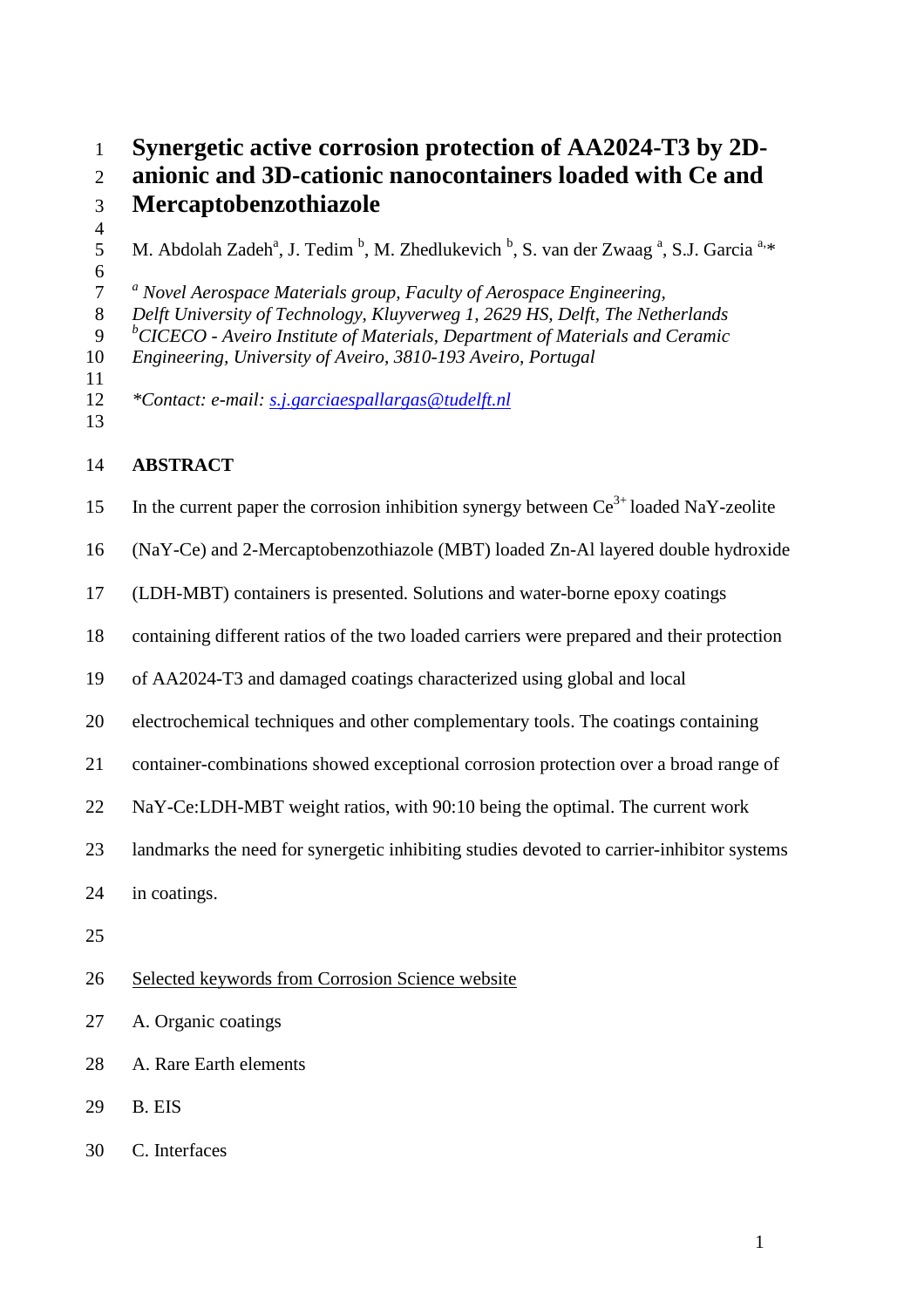#### 1 **1. Introduction**

2 Passive protective coatings are one of the most widespread approaches for corrosion 3 protection of metallic substrates. Their protection mechanism is based on restricting the 4 ingress of water and corrosive species to the metal-coating interface [1]. However, upon 5 damage they fail to fulfil their protective function. In protective coatings, self-healing 6 properties aiming at restoration of their corrosion protective function upon damage can 7 be extrinsically introduced by incorporating corrosion inhibitors into the coating 8 formulation [2-6]. For years, chromate compounds have been the most effective 9 inhibitors for different metallic substrates. Yet, due to their toxicity and environmental 10 regulations, their short and mid-term replacement by more benign inhibitors is 11 necessary. 12 The quest for environmentally friendly alternatives to Cr(VI) compounds has revealed 13 the beneficial aspects of rare earth metals (REM) such as cerium (Ce) in supressing 14 corrosion of Al alloys [7, 8]. Nevertheless, so far no single-species replacement for 15 chromates has been reported, from an equivalent performance perspective. The 16 synergistic effects of inhibitor combinations can offer a promising route to outperform 17 Cr(VI) species [9]. Rare earth organophosphates such as Ce dibutyl phosphate and Ce 18 diphenyl phosphate with corrosion inhibition performances comparable to those of 19 Cr(VI) compounds, are a new class of multifunctional corrosion inhibitors showing 20 synergistic corrosion protection for AA2024-T3 [10-13]. Selective deposition of Ce on 21 Cu-rich intermetallics and formation of an organic film by the organic part of the 22 inhibitor covering the entire surface is proposed as the most feasible mechanism for 23 synergy of these compounds [13].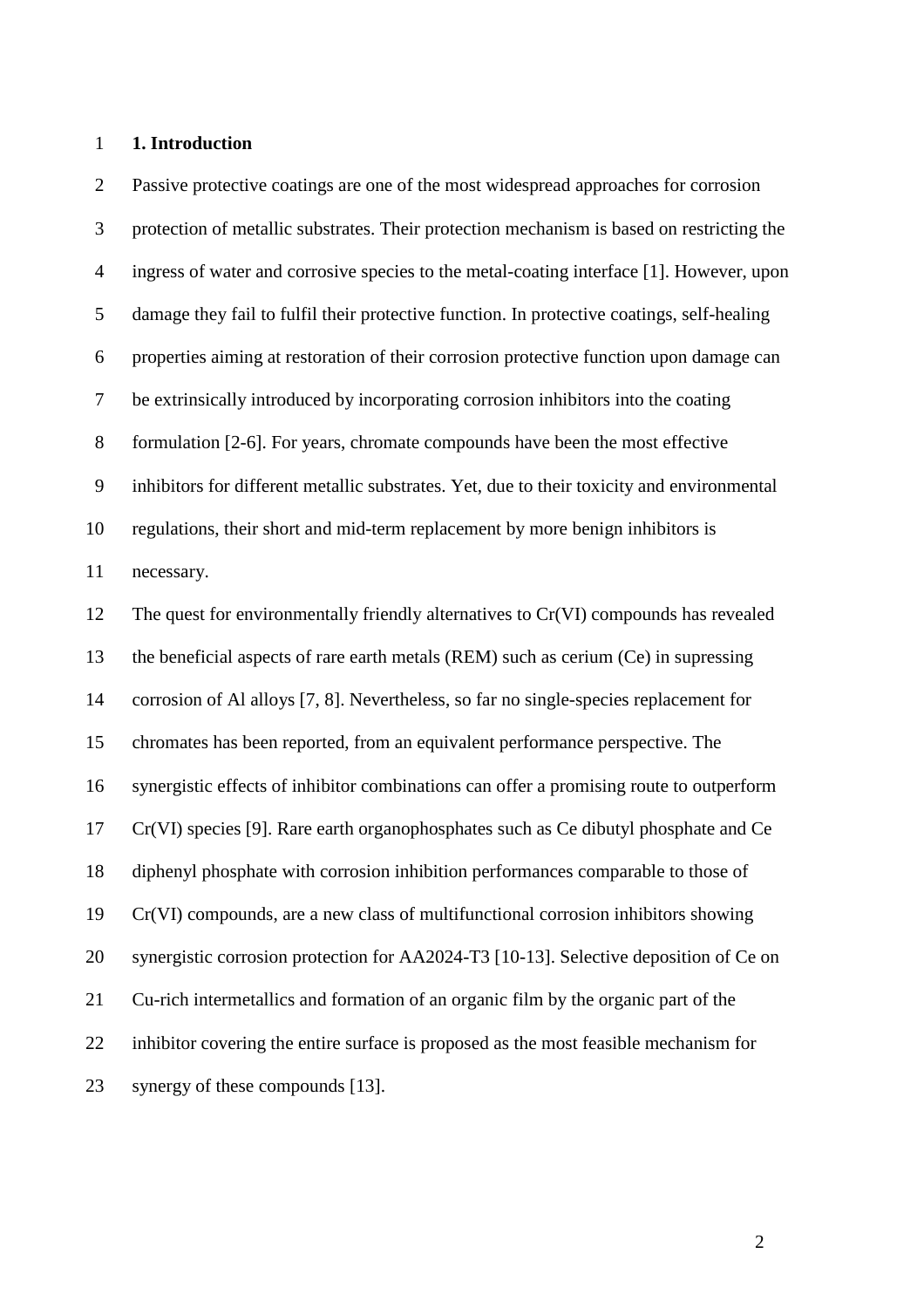| $\mathbf{1}$   | Despite the advances in the development of multifunctional inhibitors with synergistic          |
|----------------|-------------------------------------------------------------------------------------------------|
| $\overline{2}$ | properties, their direct implementation into coatings formulation may be associated with        |
| $\mathfrak{Z}$ | inevitable drawbacks such as chemical interactions between inhibitor and matrix                 |
| $\overline{4}$ | followed by coating degradation and loss of inhibitor activity [14]. Entrapment of              |
| $\mathfrak{S}$ | corrosion inhibitors in inert host structures, referred hereafter as micro- and nano-           |
| 6              | containers, not only can isolate active agents from coating components but can also             |
| $\tau$         | control the release of the inhibitors. Zeolite and clay particles have lately attracted         |
| $8\,$          | considerable interest as host structures for corrosion inhibitors due to their high loading     |
| $\mathbf{9}$   | capacity and ion-exchange capability [15, 16].                                                  |
| 10             | Zeolites are microporous aluminosilicate crystalline particles exhibiting a 3-dimensional       |
| 11             | (3D) framework which consists of sodalite cages connected through hexagonal prisms.             |
| 12             | Zeolites possess negative surface charge. This negative charge is compensated by                |
| 13             | cations loosely bonded to their framework [17, 18]. Cationic active species such as $Ce^{3+}$   |
| 14             | and $La^{3+}$ ions can be entrapped within the structural cages of zeolite particles via cation |
| 15             | exchange process [19-21]. The release process of the entrapped inhibitors in such               |
| 16             | containers is stimulated by corrosion activities involving pH changes and presence of           |
| 17             | cationic species ( $Mn+$ and $H+$ ). Selective leaching of the inhibitive ions to the damage    |
| 18             | site can reinforce the protective oxide layer, guaranteeing the long-term protection for        |
| 19             | the metallic substrate. Combination of $Ce^{3+}$ and $La^{3+}$ loaded zeolites in the corrosion |
| 20             | protective coatings has led to an improved active protection as a result of synergy             |
| 21             | between the two employed inhibitors [22]. Successive loading of two different                   |
| 22             | inhibitors ( $Ce^{3+}$ and diethyldithiocarbamate (DEDTC)) in a single zeolite carrier has      |
| 23             | also been reported with promising results based on a two steps/two triggers release             |
| 24             | concept [23]. The organic-inorganic hybrid coatings containing such carriers exhibited a        |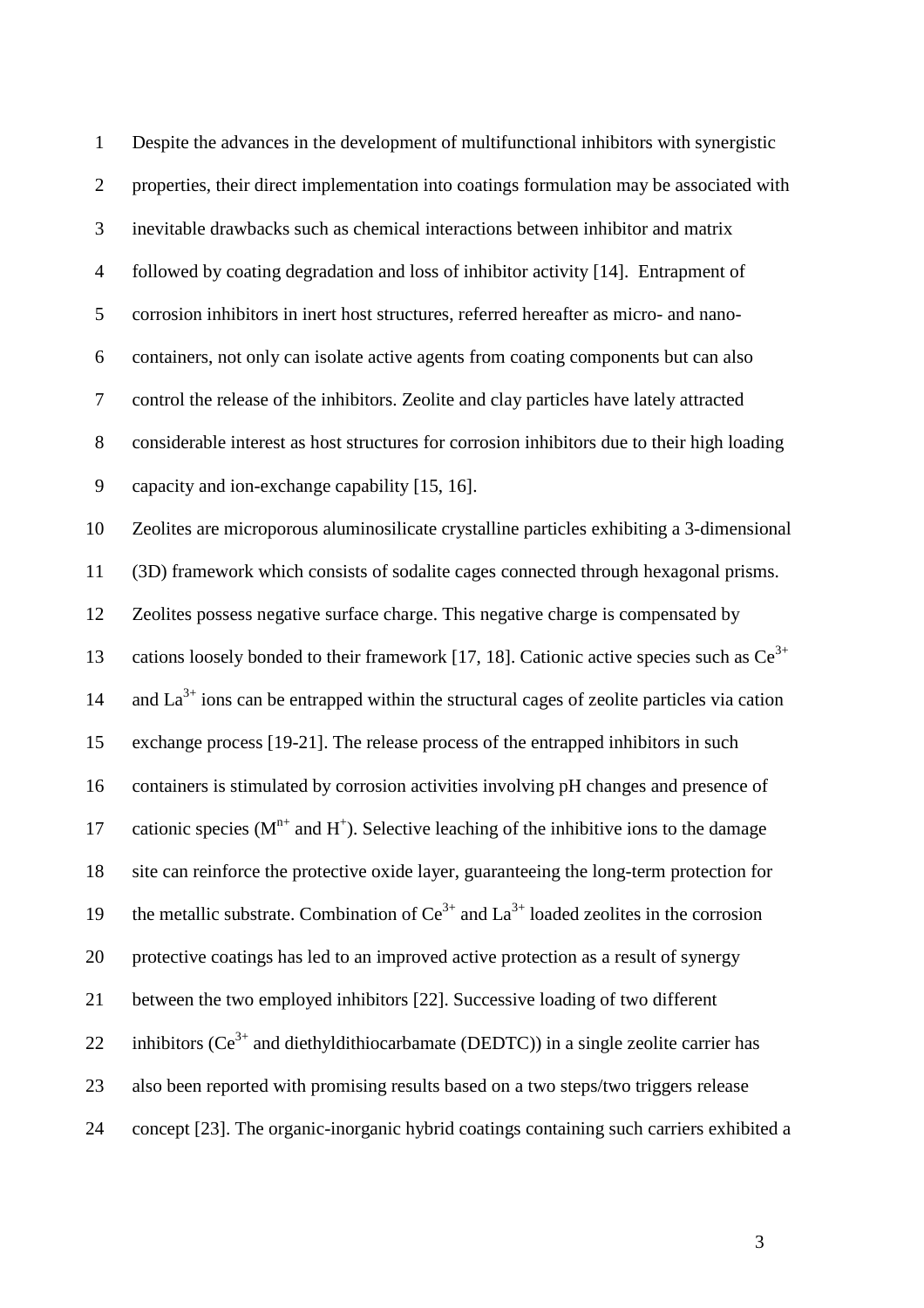1 noticeable improvement in active protection of AA2024 compared to the ones loaded 2 with single inhibitor-loaded zeolites.

3 Layered double hydroxides (LDHs) are a class of anion-exchangeable clay particles 4 consisting of stacks of positively charged 2-dimensional (2D) mixed-metal hydroxide 5 layers. The positive charge of these frameworks is compensated by intercalation of 6 anionic species between the hydroxide layers [24-26]. Inhibitor doped LDH particles 7 can limit the release events to corrosion triggered phenomena such as pH changes or 8 presence of anions released as a result of corrosion processes. Successful entrapment of 9 anionic inhibitors in LDH has been reported in the literature [27-31]. Following the 10 previous work with zeolites [23], both anionic and cationic inhibitors were recently 11 loaded into single LDH showing slight improvements compared to LDHs loaded with 12 either of inhibitors [32]. Although the synergistic effect of anionic inhibitors doped 13 separately in LDH nano-containers has been addressed in a few publications [29], the 14 potential synergy between the cationic inhibitor doped containers and the anionic 15 inhibitors doped ones has not been reported yet. 16 In the present work, preparation and characterization of extrinsic healing corrosion 17 protective coatings containing combination of cationic and anionic inhibitor doped 18 containers is described. To this aim NaY zeolite and Zn-Al LDH were doped with  $Ce^{3+}$ 19 and 2-Mercaptobenzothiazole as cationic and anionic inhibitors, respectively.Due to the 20 different release mechanisms (pH range and anion/cation exchange) of the 21 aforementioned inhibitors from their hosts (LDH or NaY-Zeolite) a synergetic effect 22 can be expected. The morphology and composition of the micro-/ nano-containers were 23 studied using a combination of characterization techniques confirming successful 24 loading of the employed inhibitors. Monitoring the inhibitor release profiles of the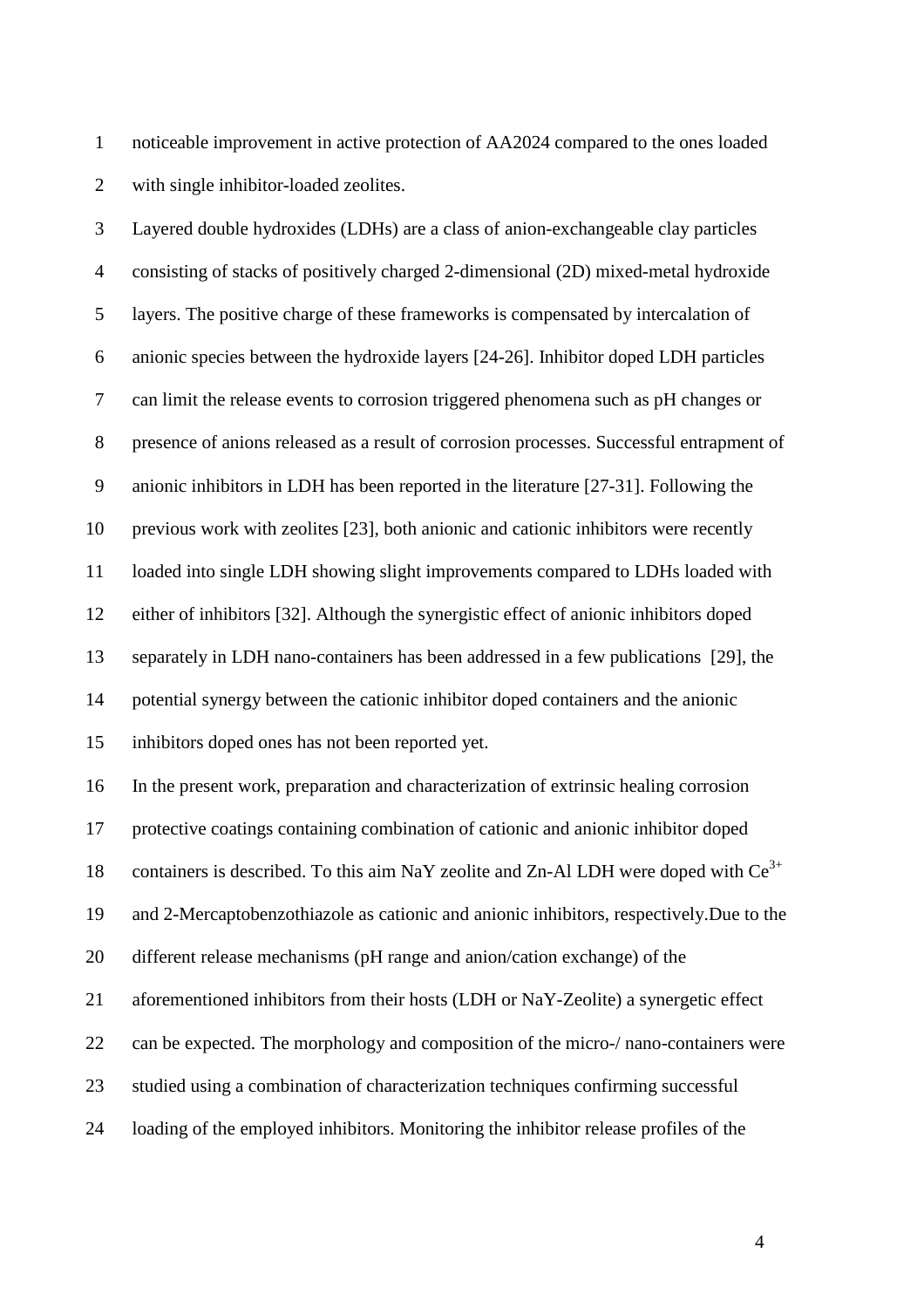| $\mathbf{1}$   | micro-/nano-containers as a function of NaCl concentration and solution pH provided                                           |
|----------------|-------------------------------------------------------------------------------------------------------------------------------|
| $\overline{2}$ | valuable information on the possible synergistic corrosion protection mechanism.                                              |
| 3              | Furthermore, waterborne epoxy extrinsic healing coating containing individual inhibitor                                       |
| $\overline{4}$ | doped containers as well as their combination were prepared and evaluated using global                                        |
| 5              | and local electrochemical characterization techniques.                                                                        |
| 6              | 2. Experimental                                                                                                               |
| $\tau$         | 2.1. Materials                                                                                                                |
| $8\,$          | Unclad AA2024-T3 was received from AkzoNobel and used as metallic substrate. A                                                |
| 9              | waterborne model epoxy-amine coating with fast drying at room temperature was                                                 |
| 10             | kindly provided by Mankiewicz GmbH. Cerium(III) nitrate hexahydrate (99%, $MW =$                                              |
| 11             | 434.22 g mol <sup>-1</sup> ), 2-Mercaptobenzothiazole (97%, MW = $167.25$ g mol <sup>-1</sup> ) referred                      |
| 12             | hereafter as MBT were purchased from Sigma-Aldrich and used without further                                                   |
| 13             | purification as corrosion inhibitors. NaY zeolite (CBV 100, $SiO_2/Al_2O_3$ molar ratio: 5.1,                                 |
| 14             | Na <sub>2</sub> O Weight %: 13.0) was purchased from Zeolyst International.                                                   |
| 15             |                                                                                                                               |
| 16             | 2.2. Nanoparticles synthesis and loading                                                                                      |
| 17             | NaY zeolite inhibitor loading                                                                                                 |
| 18             | The single inhibitor doped Y zeolite was prepared via exchange of the available $Na+$                                         |
| 19             | cations in the Y zeolite cages with $Ce^{3+}$ . The ion exchange process was carried out in a                                 |
| 20             | $Ce(NO3)3$ solution containing over 300% excess of $Ce3+$ cations with respect to cation                                      |
| 21             | exchange capacity (CEC) of NaY zeolite ensuring maximum exchange of Na cations                                                |
| 22             | with $Ce^{3+}$ inhibitors [23]. The exchange process was conducted by addition of NaY                                         |
| 23             | zeolite into a 0.3 M Ce(NO <sub>3</sub> ) <sub>3</sub> solution with volume/particle ratio of 20 ml.g <sup>-1</sup> at 60 °C. |

24 The  $Ce^{3+}$  doped NaY zeolites referred hereafter as NaY-Ce, were washed and filtered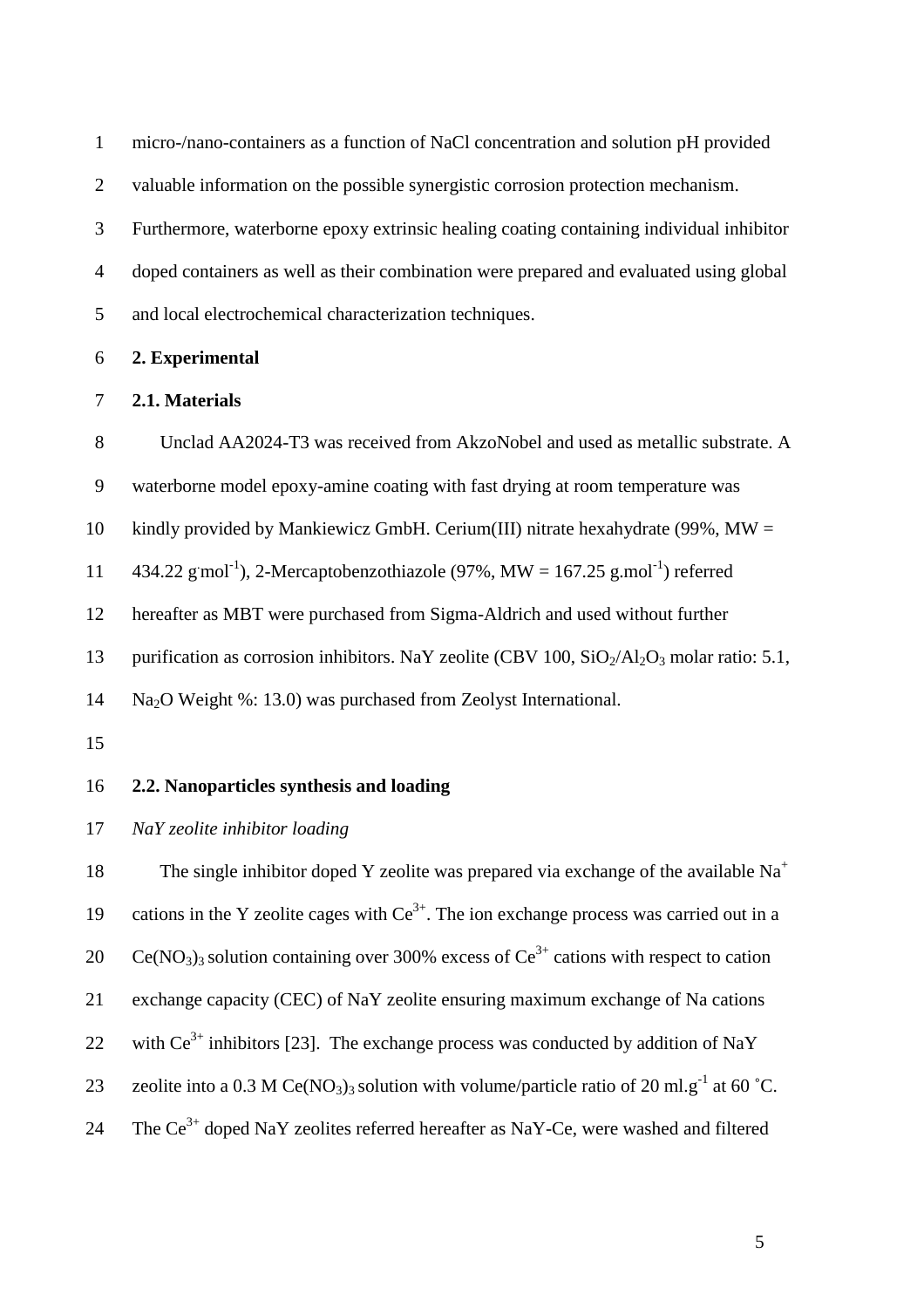followed by drying at 60 °C for 24 h, yielding NaY zeolite with  $12 \pm 0.5$  wt.% of Ce<sup>3+</sup> 2 cations.

## 3 *Zn-Al LDH inhibitor loading*

4 Inhibitor doped Zn-Al LHDs were prepared by co-precipitation followed by ion-5 exchange according to procedures described in literature [28]. In the first step, 0.5 M Zn 6 (NO<sub>3</sub>)<sub>2</sub>  $\times$  6H<sub>2</sub>O and 0.25 M Al(NO<sub>3</sub>)<sub>3</sub>  $\times$  9H<sub>2</sub>O solution (V = 50 mL) was slowly added 7 to 1.5 M NaNO<sub>3</sub> (V = 100 mL, pH 10) under vigorous stirring at room temperature, 8 keeping the pH constant (pH  $10 \pm 0.5$ ) by addition of 2 M NaOH solution. The resulting 9 material was subjected to hydrothermal treatment (65 °C for 24 h) and consequently 10 centrifuged and washed several times with boiled distilled water. A small fraction of 11 LDHs was dried at 50 °C for characterization, while the remaining portion was used in 12 the ion-exchange reaction [28, 29]. The nitrate-containing LDH precursor was dispersed 13 in a solution of 0.1 M NaMBT ( $pH \approx 10$ ) under argon atmosphere, yielding LDH nano-14 containers with  $30 \pm 5$  wt.% of MBT. The total amount of this solution (120 mL) was 15 split into two portions of 60 mL to promote the exchange in two separate steps. Finally, 16 the MBT-loaded LDHs were washed four times with boiled distilled water, frozen, and 17 then dried by lyophilization at -78  $\degree$ C [28, 29].

18

## 19 **2.3 Pigment characterization**

20 *Morphology*

21 Scanning electron microscopy (SEM): Particle morphology of the employed micro-22 and nano-containers were characterized using a high resolution JEOL SEM (JSM-

23 7500F) operating at 5 kV. Additionally, the composition of the inhibitor doped and un-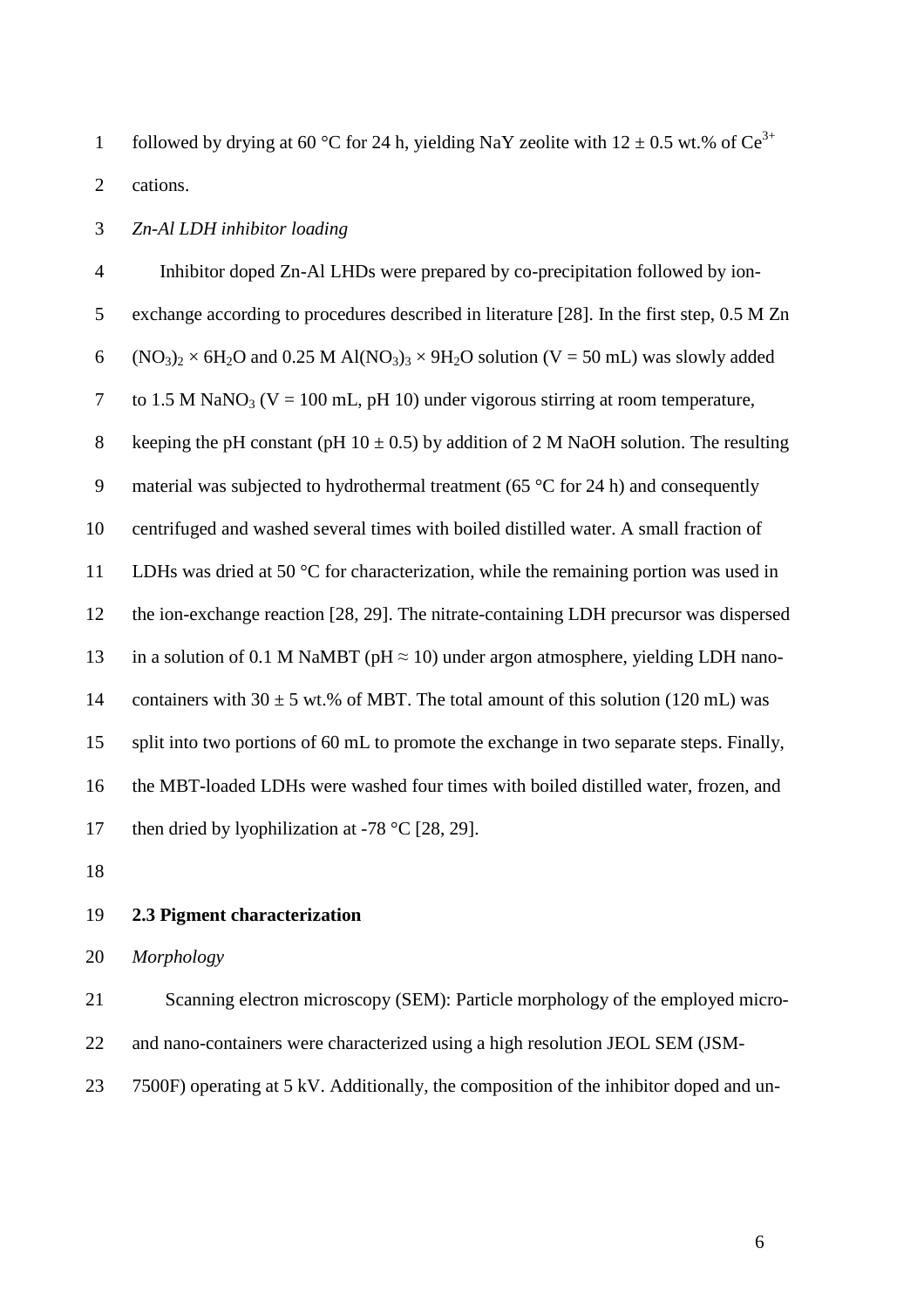1 doped containers were studied by energy-dispersive X-ray spectroscopy (EDS) using 2 JSM-7500F operating at 15 kV.

3 Dynamic light scattering (DLS): The particle size distribution of the micro- and 4 nano-containers and their zeta potentials were measured using a Malvern Zetasizer 4 5 instrument.

6 X-ray diffraction (XRD): The structure of the inhibitor doped and un-doped LDHs 7 was studied by XRD. The measurements were performed using Philips X'Pert 8 difractometer with Cu  $K_{\alpha}$  radiation source.

9

10 *Release kinetics*

11 The release profiles of inorganic  $(Ce^{3+})$  and organic (MBT) inhibitors from NaY 12 and LDH containers were monitored by UV-Vis spectroscopy using a PerkinElmer 13 Lambda 35 medium performance spectrophotometer in the spectral region of 220-400 14 nm. Unlike  $Ce^{3+}$ , the absorption spectra of MBT show two pH-sensitive peaks within 15 the studied spectral range [33]. Therefore, MBT calibration curves were obtained at two 16 different pH values; the natural pH of the solution and at  $pH = 10$ . The calibration was 17 performed at the defined values using absorption peaks of  $\lambda = 318$  nm and  $\lambda = 252$  nm 18 for MBT and  $\text{Ce}^{3+}$ , respectively [33, 34].

19 To study the release kinetics, the inhibitor doped containers were dispersed in an 20 aqueous solution with volume/particle ratio of 400 ml  $g^{-1}$  under constant stirring. The 21 effect of potential release triggering parameters were studied by systematic variation of 22 NaCl concentration and pH values (NaCl concentrations  $= 0$ , 0.05 and 0.5 M, pH values  $23 = 2, 4, 6.5$  and 10). The suspensions were continuously stirred at 200 rpm. At definite 24 time intervals, 2 ml samples were taken and filtered for analysis.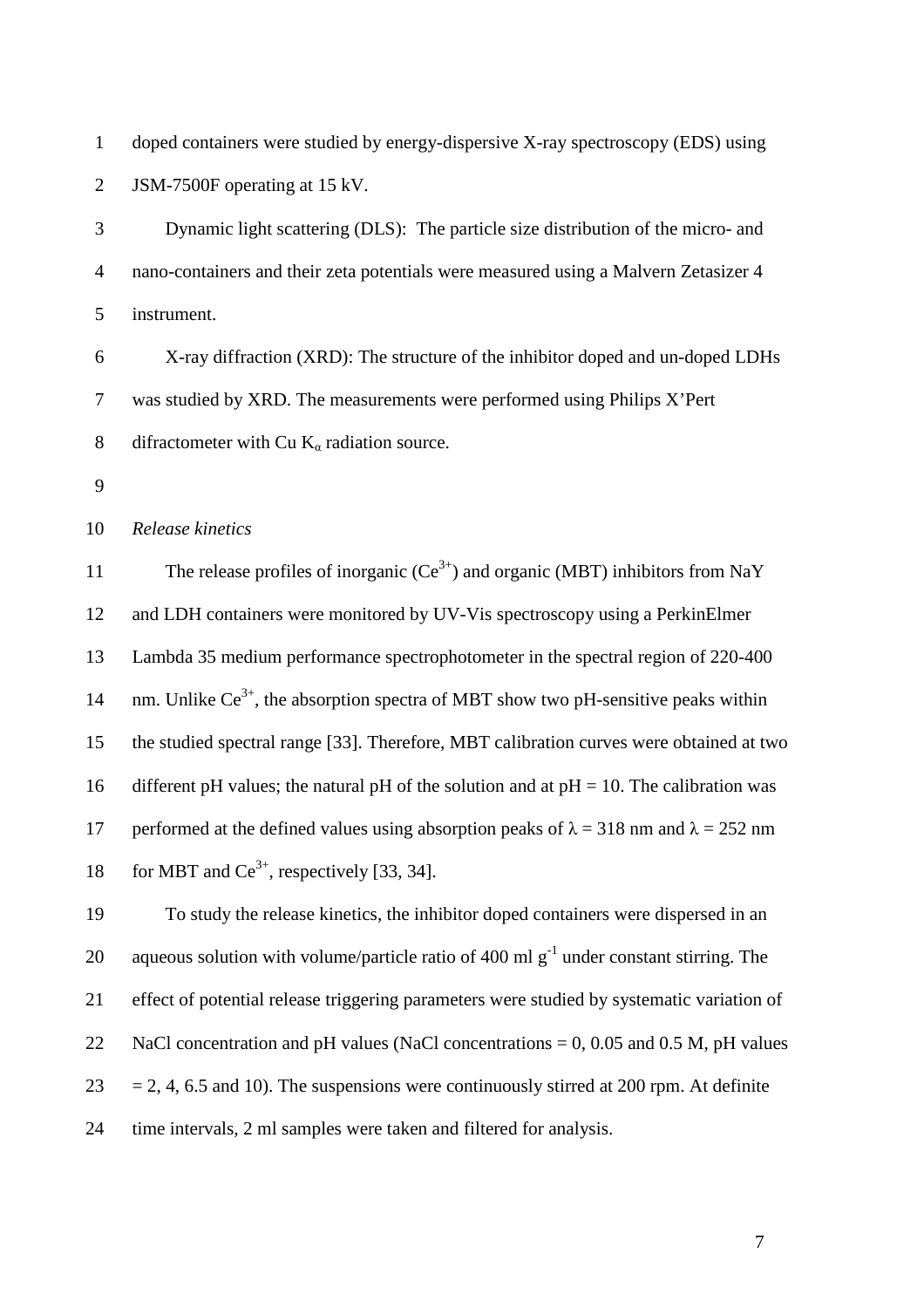#### 1 *2.4. Coating preparation*

Prior to coating application, AA2024-T3 panels of  $3\times4$  cm<sup>2</sup> were ground mechanically 3 using SiC paper (grade 1000) to remove the native oxide layer and further degreased 4 with ethanol. The panels were then immersed in 2 M NaOH solution for 10 seconds and 5 rinsed with double distilled water to increase the surface density of the hydroxyl groups 6 (OH¯) on the AA2024-T3 substrates [35]. The cleaned and dried AA2024-T3 panels 7 were then coated with the water-borne epoxy coatings.

8 The coating formulation consists of a waterborne epoxy emulsion and a solvent free 9 amine hardener [36]. Prior to the addition of the hardener to the formulation, the resin 10 was loaded with 10 wt% pigment (i.e. micro- and nano-containers) and mechanically 11 stirred at 1000 rpm for 5 minutes to ensure full dispersion of the pigments in the resin. 12 The hardener was then added to the mixture in a resin:hardener weight ratio of 0.7:1 and 13 stirred manually. The resulting mixture was then cast on the cleaned AA2024-T3 panels 14 using a bar coater with a nominal thickness of 50 µm. The coated samples were dried 15 and cured at room temperature for 72 hour yielding coatings with an average dry 16 thickness of  $30 \pm 5 \,\text{\mu m}$  (measured by Eddy current).

17 To evaluate the contribution of inhibitor doped micro- and nano-containers on the 18 protective properties of the coatings, four types of formulations were prepared. The 19 composition of the prepared coatings is summarized in table 1.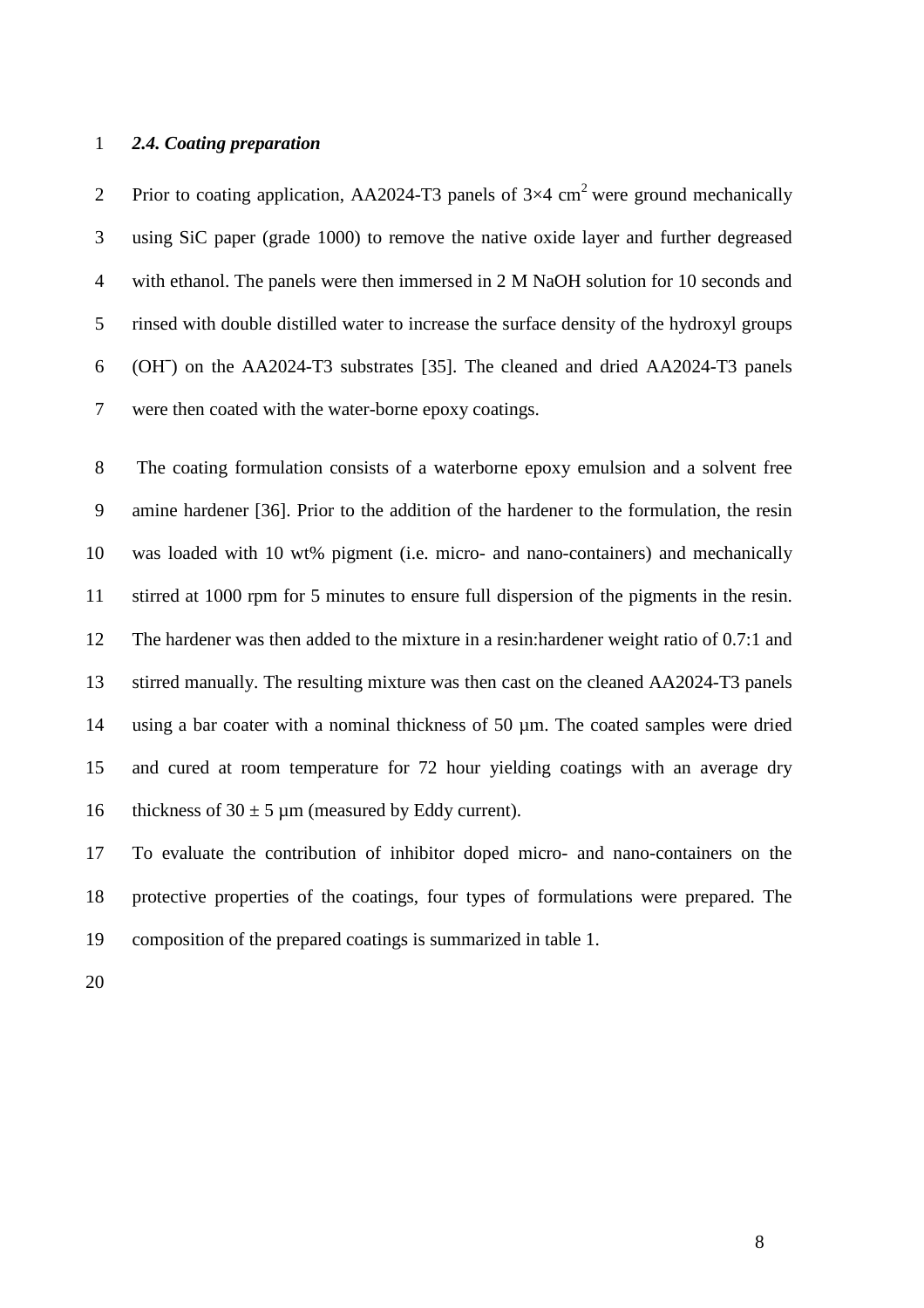#### 1 **2.5. Coating characterization**

#### 2 *Electrochemical procedures*

3 *Electrochemical impedance spectroscopy (EIS):* The EIS measurements were carried 4 out at room temperature in a three-electrode cell with a saturated calomel reference 5 electrode (SCE), a Pt counter electrode and a selected coated specimen as working 6 electrode in the horizontal position (exposed area of ca. 3.4 cm<sup>2</sup>). A Faraday cage was 7 employed to avoid the interference of external electromagnetic fields. A 0.05 M NaCl 8 aqueous solution was used as testing electrolyte. The measurements were performed 9 using a Gamry FAS2 Femtostat in the frequency range of  $10^{-2}$ - $10^{5}$  Hz, with a 10 mV of 10 sinusoidal perturbation, acquiring 7 data points per frequency decade. All the spectra 11 were recorded at open circuit potential. The impedance plots were fitted using different 12 equivalent circuits with the Echem Analyst<sup>TM</sup>. To evaluate the corrosion inhibition at 13 damaged sites by EIS, reproducible 3 mm long scratches with an average width of  $30\pm5$ 14 um were created using a CSM micro-scratch tester equipped with a sharp razor blade 15 and an LED monitoring system to ensure the scratches reached the metallic surface.

16

17 In addition to the coating systems, bare AA2024-T3 panels were tested using EIS in a 18 range of electrolytes containing  $Ce(NO<sub>3</sub>)<sub>3</sub>$  and MBT in different molar ratios. The 19 electrolytes were prepared using 0.05 M NaCl as background solution. The Ce:MBT 20 molar ratio was systematically varied in the following manner: 99:1, 90:10, 75:25, 21 50:50 and 25:75.

22 *Scanning vibrating electrode technique (SVET):* The cathodic and anodic current 23 densities were monitored using SVET over two circular artificial damages with an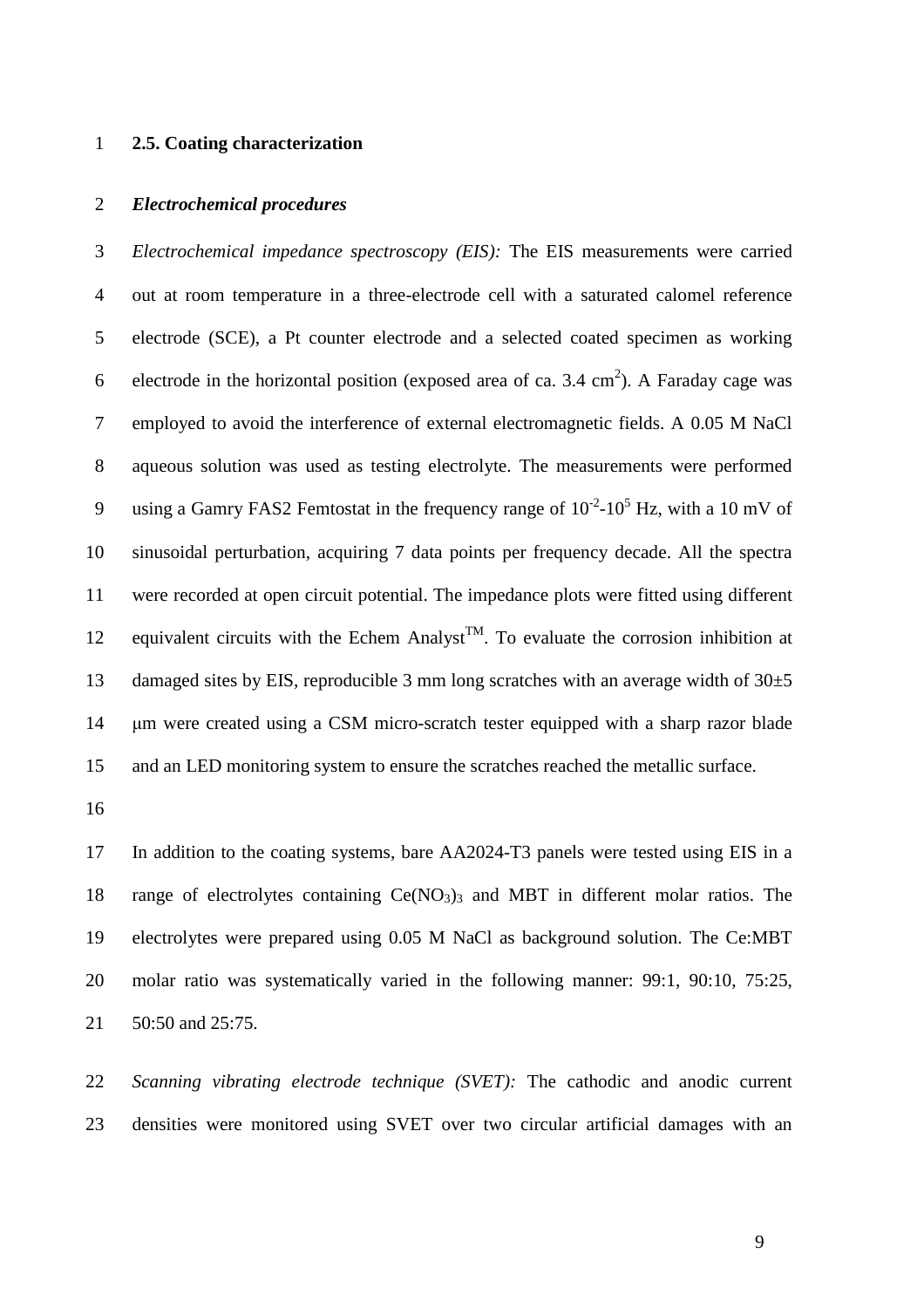1 average diameter of  $150 \pm 20$  µm in the prepared coating systems. The measurements 2 were performed using an Applicable Electronics Inc. equipment controlled with the 3 ASET software from ScienceWares (USA) in a cell containing 5 ml of 0.05 M NaCl 4 solution. The SVET maps were obtained by vibrating a microelectrode with a 20-30 µm 5 spherical platinum black tip at amplitude of 20  $\mu$ m, at an average distance of 100  $\mu$ m 6 above the sample surface. The scans consisted of  $60 \times 60$  points over an exposed 7 surface area of  $4 \times 4$  mm<sup>2</sup>.

8

#### 9 **3. Results & Discussion**

#### 10 **3.1. Ce and MBT corrosion inhibitors compatibility**

11 Ground and cleaned AA2024-T3 panels were tested using EIS in a range of 0.05 M 12 NaCl solutions containing no inhibitor, 1 mM Ce(NO<sub>3</sub>)<sub>3</sub>, 1 mM MBT and 0.5 mM 13 Ce(NO<sub>3</sub>)<sub>3</sub>+ 0.5 mM MBT. The EIS spectra of the AA2024-T3 panels after 1 h exposure 14 to the test electrolytes and evolution of the  $R_{ct}$  (charge transfer resistance) are presented 15 in Figure 1. As shown in Figure 1 a, the sample exposed to the inhibitor free electrolyte 16 exhibited two time constants in the mid and low frequency ranges corresponding to the 17 electrochemical processes occurring at the interface and mass transport controlled 18 reactions, respectively [13]. However, addition of corrosion inhibitors to the test 19 solution resulted in a significant increase in the |Z| values in both mid and low 20 frequencies, with the occurrence of a single time constant possibly ascribed to the native 21 oxide layer, confirming the effective corrosion inhibition provided by the employed 22 inhibitors (Figure 1 a). The sample exposed to the combination of the two inhibitors 23 exhibited the highest |Z| value at low frequencies suggesting improved corrosion 24 protection due to the combination and potential synergy between  $Ce^{3+}$  and MBT.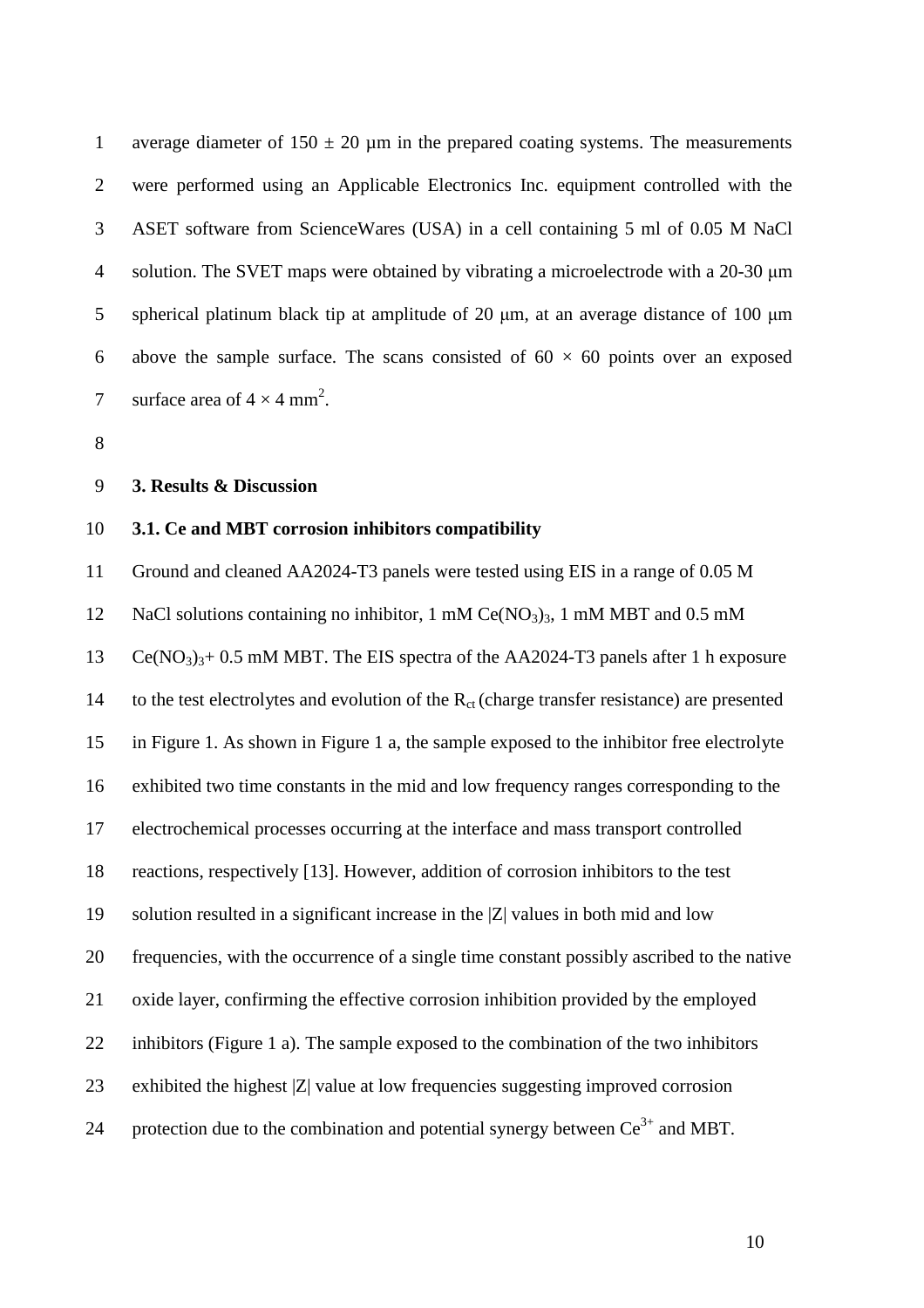| $\mathbf{1}$   | To get an insight into the performance and possible inhibition mechanism of the               |
|----------------|-----------------------------------------------------------------------------------------------|
| $\overline{2}$ | combined inhibitors, the EIS spectra of the AA2024-T3 panels in different test                |
| 3              | electrolytes were monitored for 2 days. The EIS spectra were fitted using the protocol        |
| $\overline{4}$ | for most probable electrochemical circuit (MPEC) reported previously [12]. The                |
| 5              | evolution of the $R_{ct}$ of the tested samples over 2 days of exposure are presented in      |
| 6              | Figure 1 b. The inhibitor free sample showed the lowest $R_{ct}$ associated with the highest  |
| $\tau$         | corrosion rate during the course of the measurement. Addition of $Ce^{3+}$ led to a gradual   |
| 8              | and yet a significant increase in the $R_{ct}$ of the AA2024-T3 panel. The progressive build- |
| $\mathbf{9}$   | up in v in presence of $Ce^{3+}$ can be explained by the protection mechanism of this REM     |
| 10             | inorganic inhibitor. The $Ce^{3+}$ cation is believed to suppress corrosion of AA2024-T3 by   |
| 11             | gradual formation of an insoluble hydroxide or oxide layer on cathodic sites (e.g. S-         |
| 12             | phase intermetallics) of AA2024-T3 [7, 37, 38]. In contrast to $Ce^{3+}$ , MBT provided a     |
| 13             | quick protection due to different inhibition mechanism i.e. adsorption on both aluminum       |
| 14             | oxide and aluminum surfaces especially on the copper rich domains [39, 40]. The               |
| 15             | combined inhibitor system yielded a fast and yet slightly higher protection than pure         |
| 16             | MBT and $Ce^{3+}$ . The higher $R_{ct}$ values might be attributed to the oxygen scavenging   |
| 17             | potential of the following reaction although more dedicated research is necessary to          |
| 18             | confirm this process:                                                                         |

20 
$$
2Ce^{4+} + 2HS - C_7H_8NS \stackrel{0_2}{\rightarrow} 2Ce^{8+} + SNH_8C_7 - S - S - C_7H_8NS
$$
 Eq. 1

22 Corrosion of AA2024-T3 in chloride containing aerated solutions yields a range of pH 23 values favored by different Ce species such as  $Ce^{3+}$  and  $Ce^{4+}$  [7]. Oxidation of free thiol 24 groups by  $Ce^{4+}$  is a well-known reaction used for rapid and sensitive determination of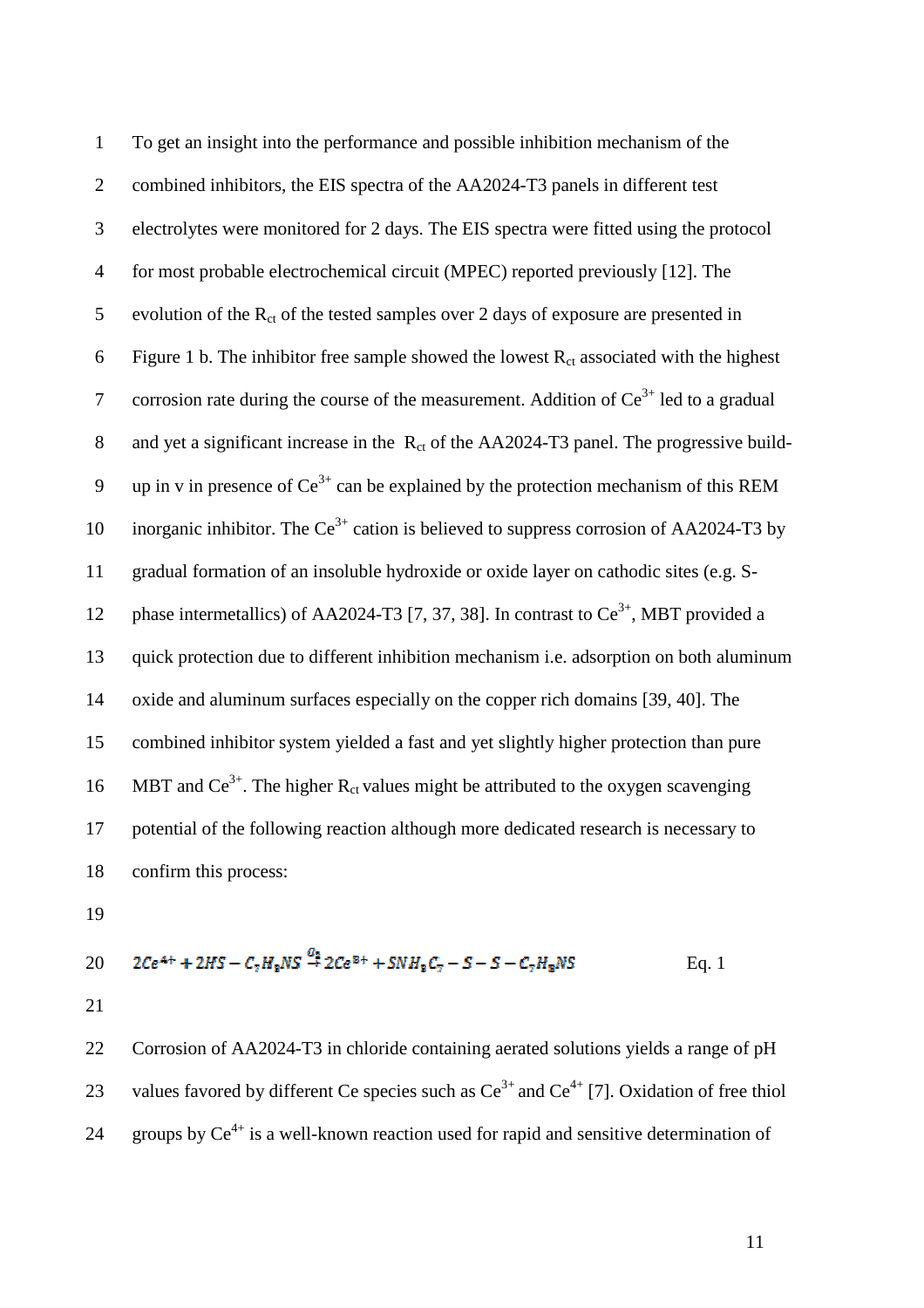thiol in biological systems [41] yielding  $Ce^{3+}$  species. Consumption of oxygen in Eq. 1 2 alongside with the regeneration of  $Ce^{3+}$  cations can limit the cathodic reactions (OH<sup>-</sup> 3 evolution) and ultimately aluminum dissolution. Hence, Eq. 1 might offer an 4 explanation for the improved performance of the combined inhibitor system compared 5 to the pure inhibitors. 6 The tested samples were further studied using SEM/EDS to unravel their potential 7 morphological and compositional differences. As Figures 2 a and b show a continuous 8 cerium oxide layer covered the sample exposed to pure  $Ce^{3+}$  solution. The AA2024-T3 9 panel exposed to pure MBT solution showed several sulfur-rich strands on sample's 10 surface (Figure 2 c and d). The sample exposed to the combined inhibitor system 11 illustrated a combination of the two pure systems, i.e. a continuous cerium oxide layer 12 with sulfur-rich strands on top. Yet, an additional feature was visible on this set of 13 samples. Ceria particles were found in close vicinity of the sulfur-rich strands/rods 14 (Figures 2 e and f).

15

#### 16 *3.2. Ce and MBT corrosion inhibitors ratio optimization in solution*

17 The effect of inorganic  $(Ce^{3+})$  and organic (MBT) inhibitors concentration on the active 18 protection of the AA2024-T3 panels was investigated by systematic variation of 19 Ce<sup>3+</sup>:MBT molar ratio (99:1, 90:10, 75:25, 50:50, 25:75) in 0.05 M NaCl solution. The 20 evolution of the R<sub>ct</sub> of AA2024-T3 panels in solutions with different Ce<sup>3+</sup>:MBT molar 21 ratios is presented in Figure 3. As Figure 3 shows at the early stages of the measurement 22 (i.e. 1 h), the samples exposed to 50:50 and 75:25 molar ratios of  $Ce^{3+}$ :MBT exhibited 23 the highest  $R_{ct}$  values. The  $R_{ct}$  of all the other tested ratios were equivalent to that of 24 pure MBT. Upon longer exposure, the  $Ce^{3+}$ :MBT molar ratio dependence of the  $R_{ct}$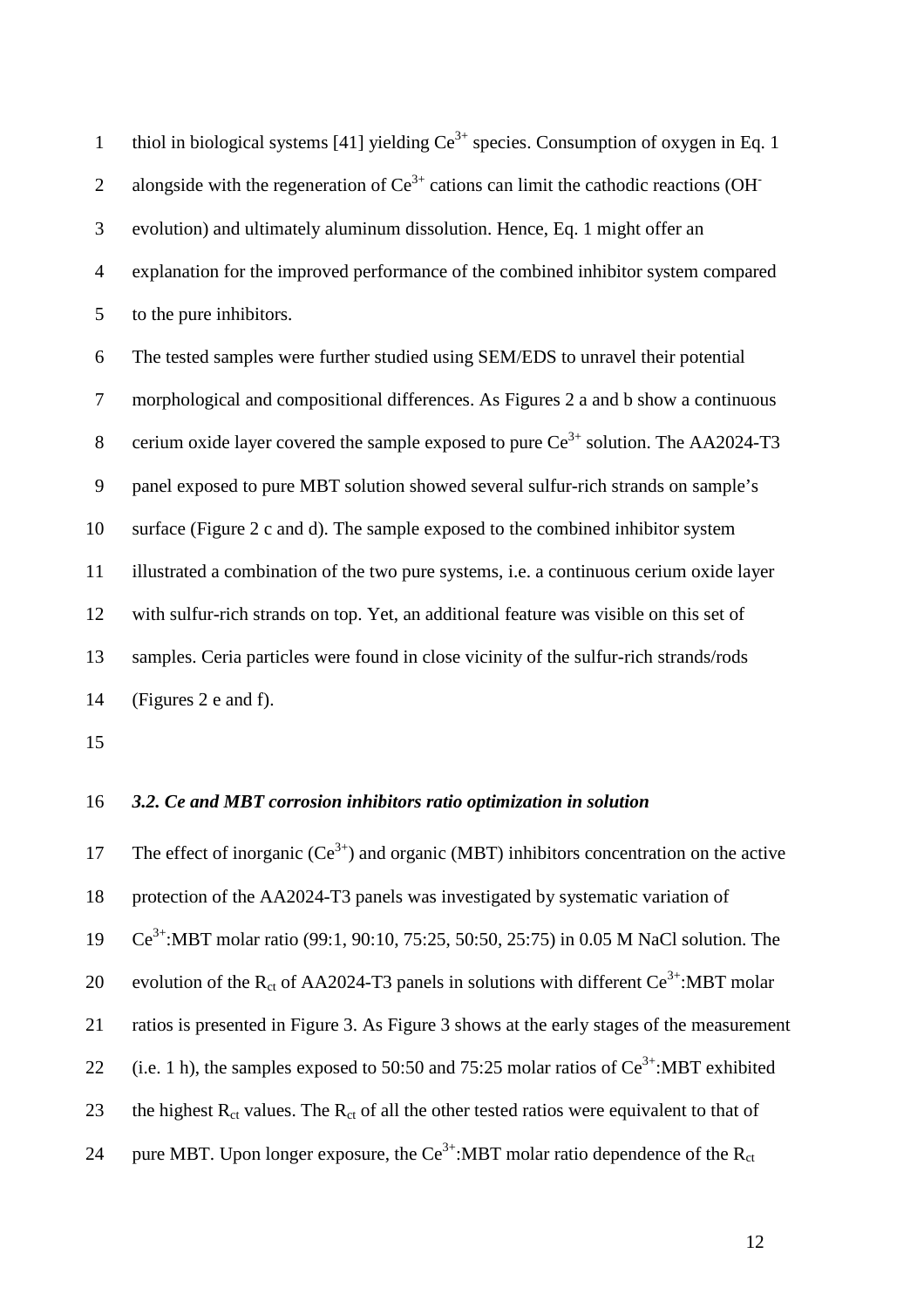1 values diminished, so that after 1 day all the tested samples exhibited  $R_{ct}$  in the same 2 range.

3 The results presented in Figure 3 show that despite the equivalent performance of the 4 different Ce<sup>3+</sup>:MBT molar ratios upon long exposure times (i.e.  $> 1$  day), the fast and 5 efficient active protection of AA2024-T3 can only be achieved within a narrow 6  $Ce^{3+}$ :MBT molar ratio range (50:50 and 75:25) with 50:50 being the optimum tested 7 ratio.

8

## 9 *3.3. Corrosion inhibition from loaded nanocarriers*

10 The solution based EIS measurements showed that combining  $Ce^{3+}$  and MBT as 11 inorganic and organic inhibitors not only does not deteriorate inhibition efficiency of 12 the single inhibitors but also can lead to improved active protection of AA2024-T3 13 panels as a result of possible synergy between the two inhibitors. Therefore, a 14 combination of  $Ce^{3+}$  and MBT can be incorporated into coating formulations to impart 15 healing properties. Such coatings, referred hereafter as extrinsic healing corrosion 16 protective coatings were prepared as described in the experimental section and tested 17 using buld and local electrochemical procedures. To prevent coating instability and 18 inhibitor deactivation [14]  $Ce^{3+}$  and MBT were entrapped in ion-exchange host 19 structures (i.e. zeolite and LDH) prior to incorporation to the coating formulation.

## 20 *NaY Zeolite*

21 The morphology and composition of the undoped and Ce-doped NaY zeolites were

22 studied using SEM/EDS (Figure 4). The SEM micrographs of NaY and NaY-Ce

23 particles exhibited well-defined 3-dimensional (3D) crystals with an average diameter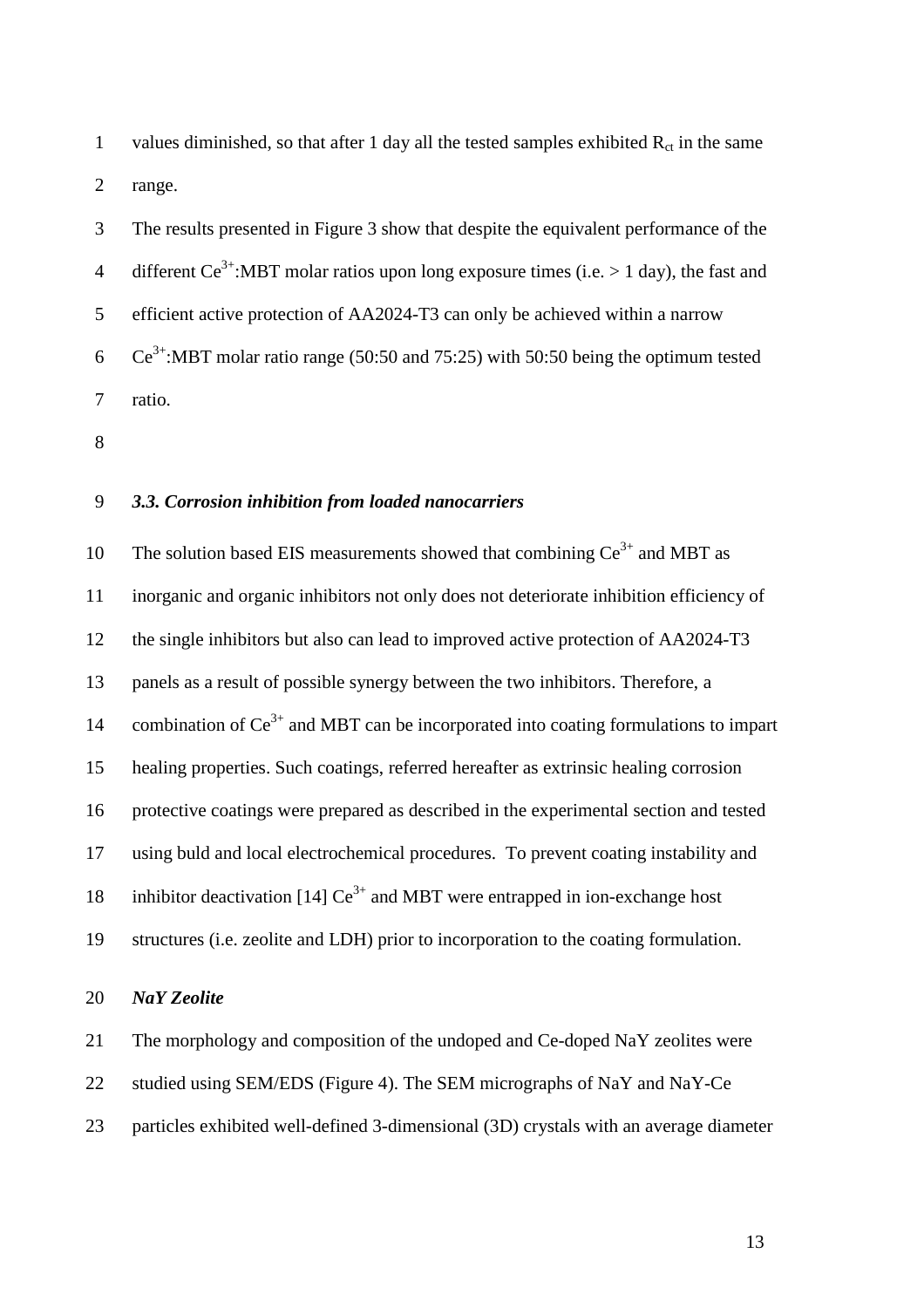| $\mathbf{1}$   | of $\langle$ 1µm. The EDS profile of NaY micro-containers (Figure 4 a) showed a distinct peak   |
|----------------|-------------------------------------------------------------------------------------------------|
| $\overline{2}$ | at 1.04 keV associated with the exchangeable Na cations in Y zeolite cages [42].                |
| 3              | Substitution of Na with Ce cations in NaY-Ce led to compositional changes confirmed             |
| $\overline{4}$ | by a substantial decrease in the Na content (from $9.6 \pm 0.2$ wt.% to $3.1 \pm 0.1$ wt.%) and |
| 5              | appearance of the characteristic peaks of Ce at 4.84, 5.27, 5.60 and 6 keV [42]. Presence       |
| 6              | of Na characteristic peak in NaY-Ce EDS spectrum indicates incomplete exchange                  |
| $\tau$         | process. The incomplete exchange of Na by Ce cations in NaY-Ce can be attributed to             |
| $8\,$          | the size limitation of sodalite cages to fit in the hydrated Ce cations. The elemental          |
| 9              | analysis of NaY-Ce particles by EDS demonstrated successful loading of $12 \pm 0.5$ wt.%        |
| 10             | of Ce in Y zeolite. The obtained values are in agreement with ICP-OES analysis of               |
| 11             | remnant doping solutions yielding $11.2 \pm 0.5$ wt.% of Ce in NaY zeolites [42].               |
| 12             | The effect of Ce doping on size distribution of NaY zeolite containers was further              |
| 13             | investigated by DLS (Figure 4 b). The size distribution of NaY zeolites is strongly             |
| 14             | affected by their zeta potential. High zeta potential values (either positive or negative)      |
| 15             | can stabilize particle dispersion by prevention of agglomerate formation as a result of         |
| 16             | electrostatic repulsion. NaY zeolite particles possess a negative surface charge due to         |
| 17             | isomorphous substitution of alumina by silica resulting in zeta potential values of -47.5       |
| 18             | mV. Exchanging monovalent Na cations by trivalent Ce cations shifted the zeta                   |
| 19             | potential of NaY-Ce particles towards more positive values (-37.9 mV). Yet, the                 |
| 20             | obtained values were still negative enough to prevent agglomeration of NaY-Ce                   |
| 21             | particles. The size distribution of NaY and NaY-Ce particles exhibited single peaks             |
| 22             | centred at $520 \pm 50$ and $560 \pm 50$ nm, which are in agreement with the size of particles  |
| 23             | observed by SEM.                                                                                |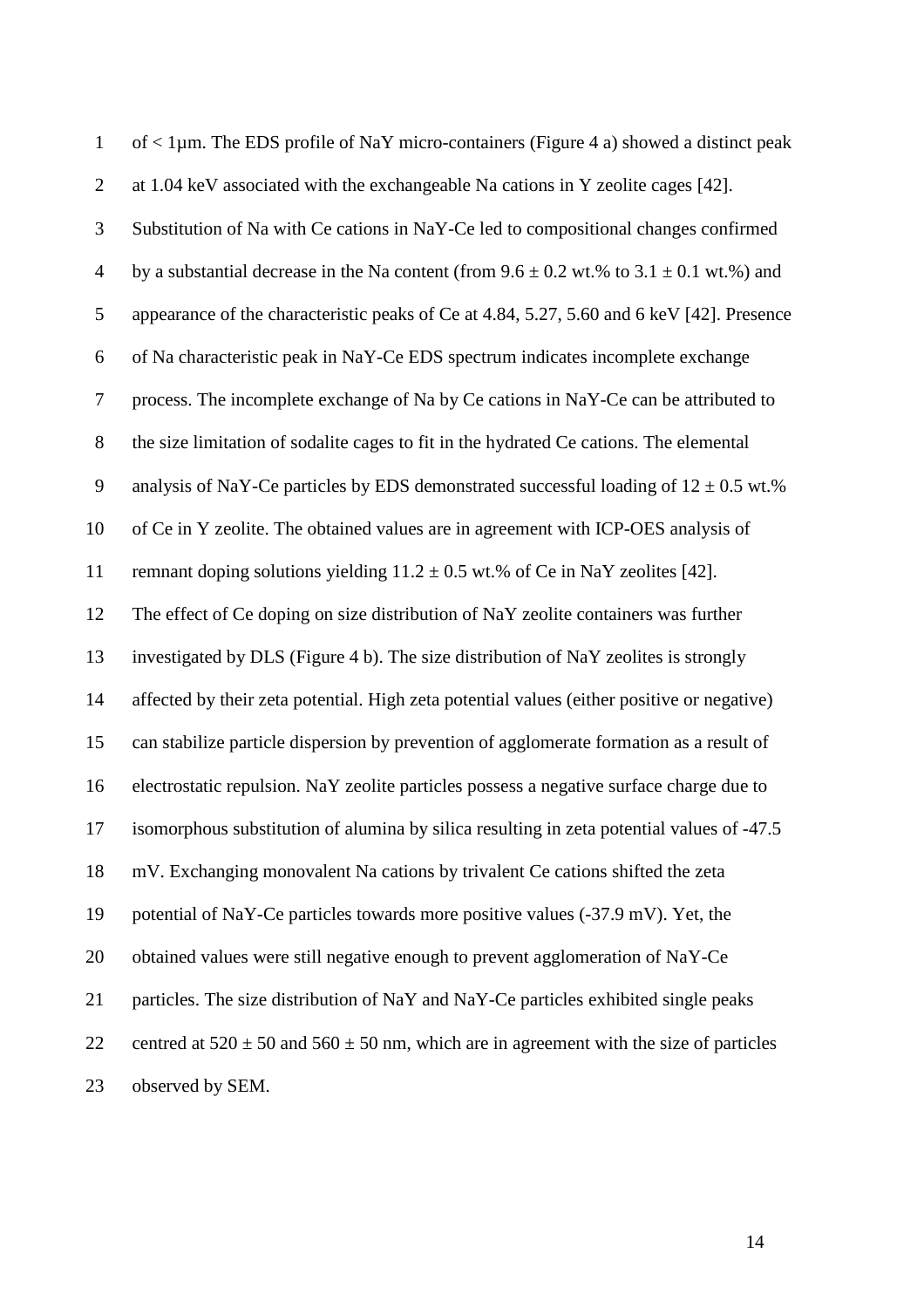1 *LDH* 

2 LDH materials were characterized, before and after intercalation of corrosion inhibitor 3 by XRD and the results are in agreement with previous works [32]. The replacement of  $4$  NO<sub>3</sub><sup>-</sup> by MBT in LDH nano-containers was confirmed by an increase in the gallery 5 height from 0.42 nm to 1.72 nm [32]. 6 morphology of the un-doped and MBT-doped Zn-Al LDHs was also evaluated using 7 SEM. The SEM micrographs of the un-doped (Figure 5 a) and MBT-doped LDHs 8 (Figure 5 b) showed that the prepared LDHs exhibited a 2-dimensional (2D) i.e. plate-9 like morphology which is retained upon anion-exchange, as reported in the literature 10 [29]. The measured zeta potential for the LDH-MBT was +31.8 mV pointing to the low 11 agglomeration potential of such particles in aqueous solutions.

12

## 13 *3.4. Release of corrosion inhibitors from nanocarriers*

14 The employed NaY and LDH nano-containers are cation- and anion-exchange 15 compounds, respectively. Therefore, the doped inhibitors i.e.  $Ce^{3+}$  and MBT will only 16 be released in presence of cationic and anionic species. Considering chloride 17 concentration and pH changes as relevant corrosion triggering parameters, their effect 18 on the release kinetics of the inhibitors from nano-containers was monitored by UV-Vis 19 spectrophotometry. To this aim the relevant calibration curves were obtained using five 20 standard solutions of known concentrations yielding molar absorptivity constants  $(\epsilon)$  of 21 1.29, 0.047 and 0.054  $M^{-1}$ .cm<sup>-1</sup> for Ce, MBT at neutral pH and MBT at pH = 10, 22 respectively. The correlation coefficient of the calibration curves in all the cases was 23 higher than 0.999. The obtained ε values were employed to calculate the released 24 inhibitor concentration using Beer-Lambert's law [43].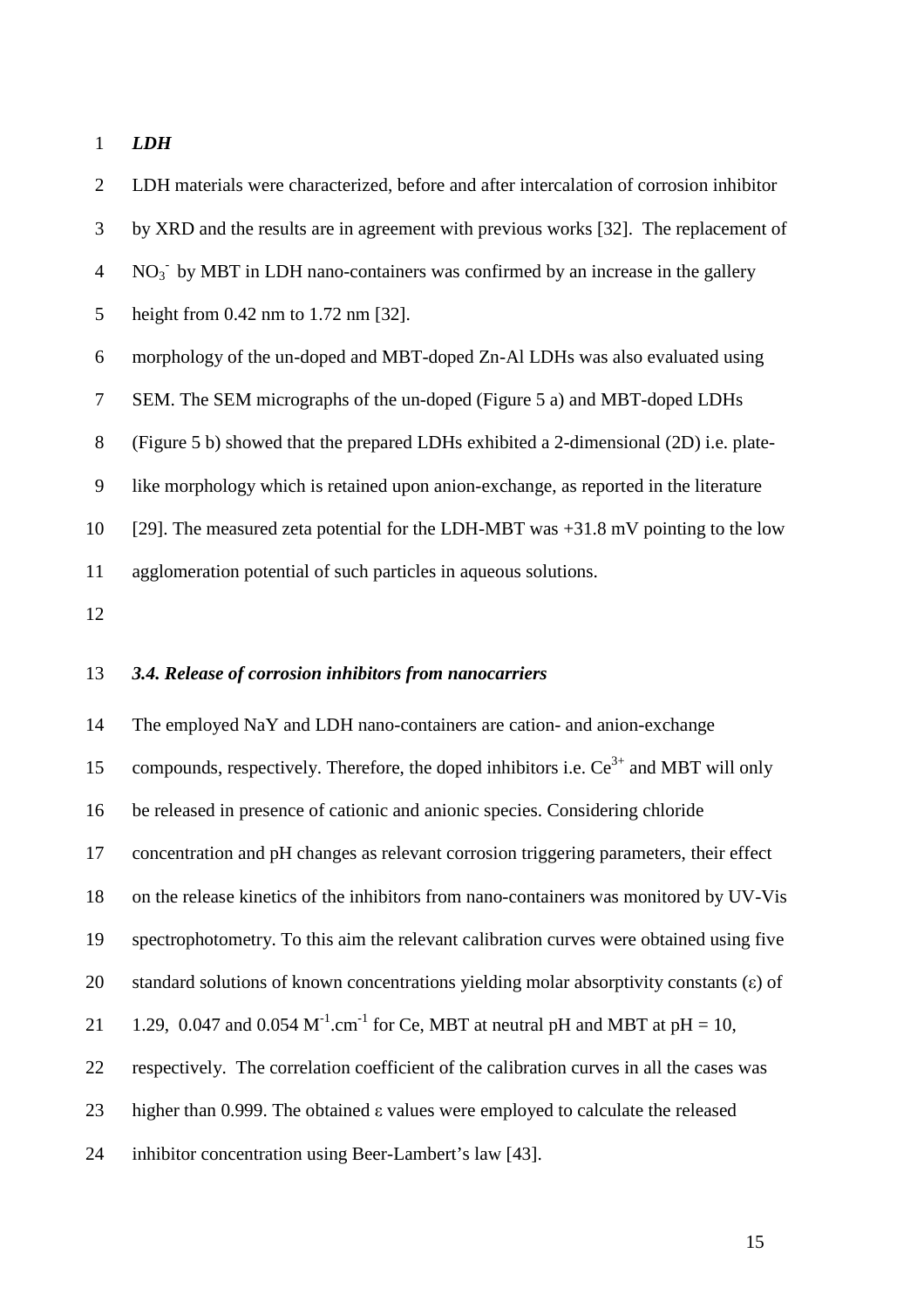1  $A = \varepsilon l c$  Eq. 2

2 Where ε, l and c stand for molar absorptivity constant, pass length through the sample 3 and inhibitor concentration, respectively.

4 The evolution of  $Ce^{3+}$  concentration in solutions with different NaCl concentrations (0, 5 0.05 and 0.5 M NaCl) and various pH values (2, 4, 6.5 and 10) is presented in Figure 6. 6 The release profiles of  $Ce^{3+}$  from NaY-Ce micro-containers exhibited similar patterns, 7 yet the amount of the leached inhibitor varied as a function of solution concentration 8 and pH. As Figure 6 shows, in the early stages of the exposure the release process took 9 blace rapidly increasing the concentration of  $Ce^{3+}$  within 30 minutes in the solution. 10 Upon reaching the chemical ion-exchange equilibrium [29], no significant changes in 11  $Ce^{3+}$  concentration were observed. While no release of  $Ce^{3+}$  to cation free DI water was 12 detected, increasing the NaCl concentration from 0.05 M to 0.5 M boosted the release 13 process (from 0.03 mM Ce in 0.05 M NaCl to 0.4 mM Ce in 0.5 M NaCl) confirming 14 cation-exchange triggered release of the doped inhibitor from the micro-containers 15 (Figure 6 a). The release profiles obtained at different pH values exhibited the same 16 features i.e. fast release followed by stabilization of  $Ce^{3+}$  concentration upon longer 17 exposure times. However, the extent of release was strongly influenced by solution pH 18 (Figure 6 b). At pH = 10 no  $Ce^{3+}$  was detected in the solution during the test period. A 19 gradual decrease in pH initiated the release process so that at pH 6.5 and 4, the  $Ce^{3+}$ 20 plateau concentration was found to be 0.027 and 0.046 mM, respectively. A further 21 decrease in pH down to a value of 2 intensified the release process yielding  $Ce^{3+}$  plateau 22 concentration of 0.71 mM. The higher content of  $H^+$  cations associated with lower pH 23 values not only stabilizes  $Ce^{3+}$  species in the solution [44] but also provides the 24 potential cations for cation-exchange process and release of the doped  $Ce^{3+}$  inhibitors.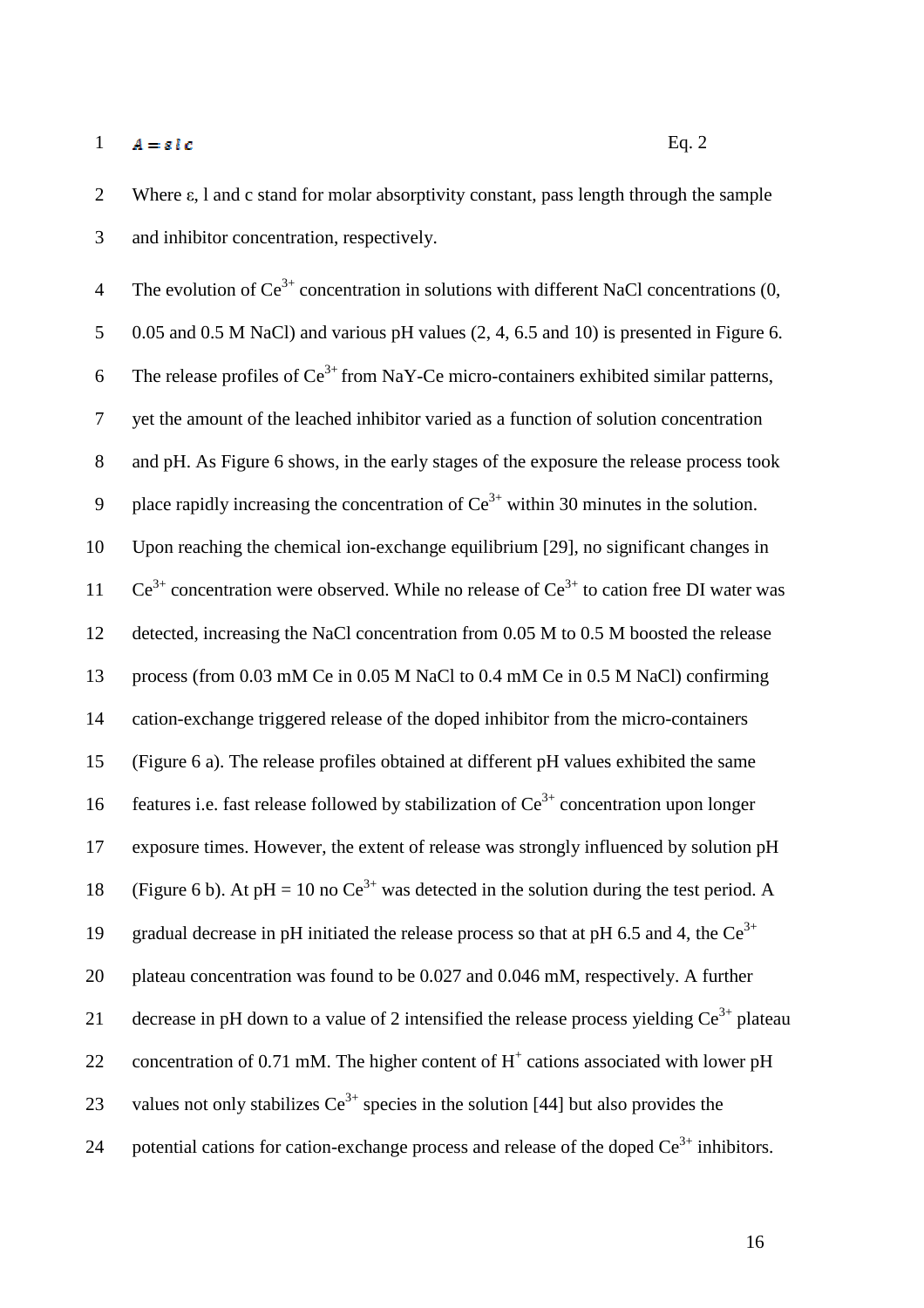| $\mathbf{1}$   | In analogy to the $Ce^{3+}$ release from NaY-Ce micro-containers, the content of the      |
|----------------|-------------------------------------------------------------------------------------------|
| $\overline{2}$ | organic inhibitor (MBT) leached out of LDH nano-containers was strongly influenced        |
| $\mathfrak{Z}$ | by NaCl concentration and solution pH (Figure 7). An increase in the content of the       |
| $\overline{4}$ | anions present in the solution either in the form of chloride or hydroxide boosted MBT    |
| 5              | release from LDH nano-containers. A ten-fold increase in the chloride anions              |
| 6              | concentration shifted the MBT plateau concentration from 2.4 mM to 5 mM (Figure 7         |
| $\tau$         | a). Similarly, an increase in solution pH from 2 to 10 moved the plateau concentration    |
| $8\,$          | from 0.96 mM to 3.6 mM (Figure 7 b). In all tested solutions, apart from the solution at  |
| 9              | $pH = 10$ , the plateau concentration was achieved within a few minutes, indicative of    |
| 10             | quickly reaching chemical ion-exchange equilibrium. In the alkaline NaCl solution with    |
| 11             | $pH = 10$ , the MBT concentration plateau was only achieved after 24 h (Figure 7 c). As   |
| 12             | Figures 6 and 7 shows the concentration of the released $Ce^{3+}$ and MBT in a 0.05 M     |
| 13             | NaCl solution in their optimal release condition (pH values of 2 and 10 for $Ce^{3+}$ and |
| 14             | MBT, respectively) corresponds to 0.71 and 3.6 mM, respectively. These values are in-     |
| 15             | line with the lower loading extent of $Ce^{3+}$ in NaY zeolite (12%) compared to that of  |
| 16             | MBT in LDH nano-containers (30%).                                                         |

## 17 *3.5. Active corrosion protection of AA2024-T3 by loaded coatings*

18 To evaluate the performance of the combined  $Ce^{3+}$  and MBT doped containers a range 19 of waterborne epoxy coatings containing 10 wt% NaY, 10 wt% NaY-Ce, 10 wt% LDH-20 MBT and 5 wt% NaY-Ce  $+$  5 wt% LDH-MBT were prepared. The active protection 21 offered by the doped inhibitors was evaluated by creation of two circular defects with 22 an average diameter of 150 µm reaching the metallic substrate. The EIS spectra after 23 one week of immersion is presented in Figure 8. From an initial observation it was 24 possible to identify three well-defined time constants already after 1 hour exposure to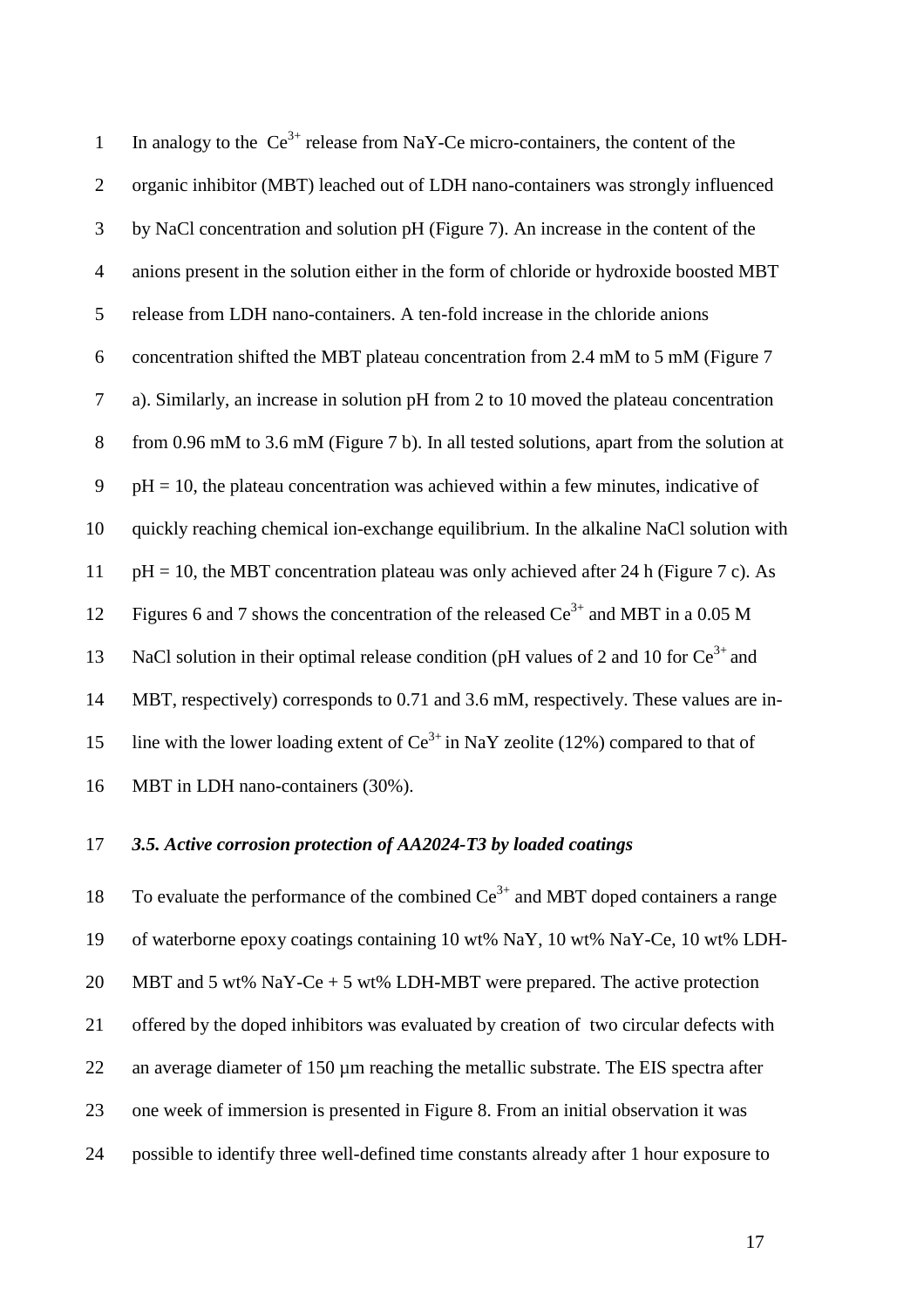1 the electrolyte. At 7 days immersion the three inhibited coatings show higher impedance 2 values than that of the reference system without inhibitor (NaY). Moreover, the coating 3 loaded with the two-carrier system (NaY-Ce+LDH-MBT) shows one order of 4 magnitude higher impedance than that of the two individual carrier systems, thereby 5 highlighting the very significant increase in protection offered by the combination of the 6 two carriers doped with different inhibitors.

7 To quantify the level of inhibition and corrosion protection offered by the inhibitor 8 doped containers the EIS spectra of the tested coating systems were fitted using 9 equivalent circuits presented in Figure 9 a. In the equivalent circuits depicted,  $R_{sol}$ ,  $R_{coat}$ ,  $R_{\text{oxide}}$  and  $R_{\text{ct}}$  correspond to solution, coating pore, oxide and charge transfer resistances, 11 respectively.  $CPE_{\text{cont}}$ ,  $CPE_{\text{oxide}}$  and  $CPE_{\text{dl}}$  represent coating, oxide and double layer 12 constant phase elements, respectively. As Figure 9 shows, the coating resistance of the 13 waterborne epoxy coatings exhibit an initial decrease followed by stabilization of  $R_{\text{cont}}$ . 14 Therefore, the evolution of  $R_{\text{oxide}}$  provides a qualitative estimation of the inhibition 15 efficiency of the employed inhibitor-loaded containers. Initially NaY-Ce shows the 16 highest  $R_{\text{oxide}}$  values, yet after 2 immersion days  $R_{\text{oxide}}$  of this coating system droped 17 significantly reaching the  $R_{\text{oxide}}$  values of the LDH-MBT system. The coating system 18 containing combined inhibitor doped containers (NaY-Ce + LDH-MBT) showed a more 19 stable  $R_{\text{oxide}}$  which was maintained for a longer period. At long immersion times (1) 20 week exposure to the electrolyte) the NaY-Ce+LDH-MBT containing system showed 21 the highest  $R_{\text{oxide}}$  values, hinting at synergy between the two inhibitors in the tested 22 coating systems.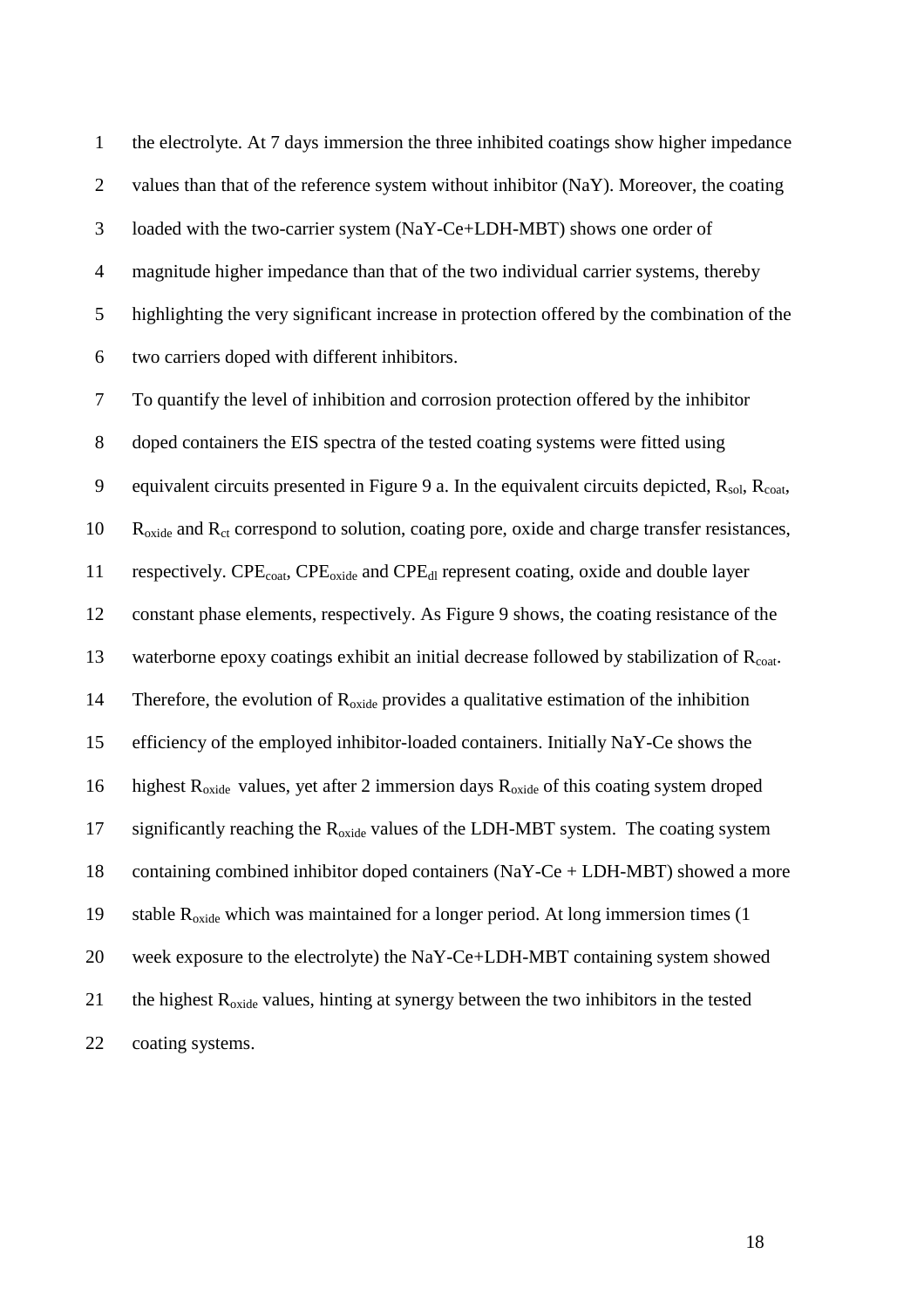1 Additionally, the equivalent circuits provide information on the charge transfer 2 resistance  $(R_{ct})$  of the coating systems which can directly be correlated to the active 3 protection provided by corrosion inhibitors using the following equation [45]:

$$
\eta = \frac{CR_0 - CR_{inh}}{CR_0} \tag{Eq.3}
$$

5

4

6 Where  $\eta$ , CR<sub>0</sub> and CR<sub>inh</sub> represent inhibition efficiency and corrosion rate of the 7 substrate in the defects of the coating with and without inhibitor respectively. It must be 8 emphasised that the CR in this case is an approximation and includes the CR in the 9 defect and in the micro-pores of the coating. The CR of the inhibitor-free and inhibitor 10 containing coatings were calculated using the inverse of the charge transfer resistance  $11$  (R<sub>ct</sub>) of the corresponding coating systems. In the tested coatings the corrosion activity 12 manifested by the third time constant in the EIS spectra was detected after few hours of 13 immersion, hence the  $R_{ct}$  of them could be calculated using the EC presented in Figure 14 9. The  $R_{ct}$  of the coating systems after 1 and 7 days of exposure to the electrolyte, the 15 fitting goodness  $(\chi^2)$  and the calculated IEs are summarized in Table 2. The fitting 16 goodness for all the coating systems was  $\chi^2 < 1 \times 10^{-3}$ .

17 To quantify any synergistic corrosion protection offered by combination of the inhibitor 18 doped containers, the synergy parameter (S) was calculated using the following 19 equation [45, 46]:

$$
S = \frac{1 - \eta_{1+2}}{1 - \eta_{12}} \tag{Eq.4}
$$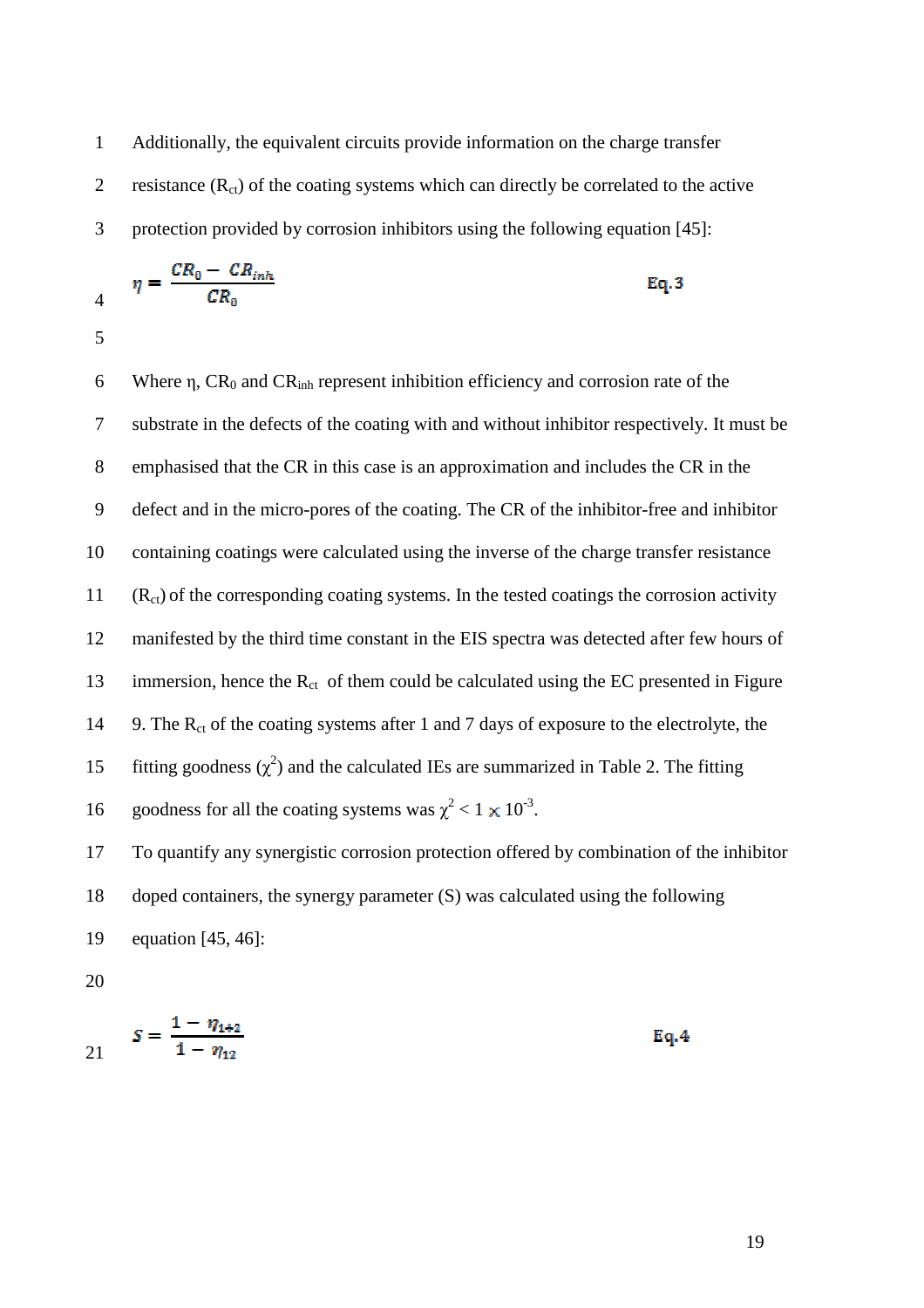| $\mathbf{1}$     | where $\eta_{12}$ is the measured $\eta$ for the coating loaded with two inhibitor doped containers                    |
|------------------|------------------------------------------------------------------------------------------------------------------------|
| $\overline{2}$   | and $\eta_{1+2} = (\eta_1 + \eta_2) - (\eta_1 \times \eta_2)$ . The values S > 1 indicate the synergistic behaviour of |
| 3                | employed inhibitor combination.                                                                                        |
| $\overline{4}$   | As shown in Table 2, addition of the single inhibitor doped containers to the coating                                  |
| 5                | formulation led to a significant increase in the $R_{ct}$ of the corresponding                                         |
| 6                | coating compared to the inhibitor free one, yielding $\eta$ s of 0.95 and 0.49 for                                     |
| 7                | Ep-NaY-Ce and Ep-LDH-MBT, after 1 immersion day respectively. The coating                                              |
| $8\,$            | containing the combined inhibitor doped containers exhibited an $\eta$ of 0.79 which was                               |
| $\boldsymbol{9}$ | slightly lower than that of Ep-NaY-Ce. However, over time the coating containing the                                   |
| 10               | combination of the inhibitor doped container outperformed the NaY-Ce containing one.                                   |
| 11               | The synergistic behaviour of the two inhibitor doped containers manifested by a S value                                |
| 12               | of 2.14 was only observed after 1 week of exposure to the electrolyte.                                                 |
| 13               | In other words, upon long time exposure to the electrolyte (i.e. 1 week), Ep-LDH-MBT                                   |
| 14               | sample maintained its corrosion inhibition performance while the $R_{ct}$ and therefore $\eta$ of                      |
| 15               | the Ep-NaY-Ce sample decreased dramatically; possibly due to depletion of accessible                                   |
| 16               | NaY-Ce containers from $Ce^{3+}$ inhibitors. Yet, the coating containing the combined                                  |
| 17               | inhibitor doped containers exhibited the highest $R_{ct}$ and $\eta$ values, demonstrating the                         |
| 18               | improvement in active protection of the substrate.                                                                     |
| 19               | The observed synergy between the two inhibitor doped containers not only can be                                        |
| 20               | attributed to synergistic protection offered by the inorganic and organic inhibitors, but                              |
| 21               | also can be ascribed to stimuli-triggered release of the inhibitors from the containers.                               |
| 22               | The results presented in the release kinetics section revealed that while release of $Ce^{3+}$                         |
| 23               | from NaY-Ce was boosted in acidic pHs, release of MBT from LDH-MBT was                                                 |
| 24               | amplified at basic/alkaline pHs. Therefore by using the combination of the inhibitor                                   |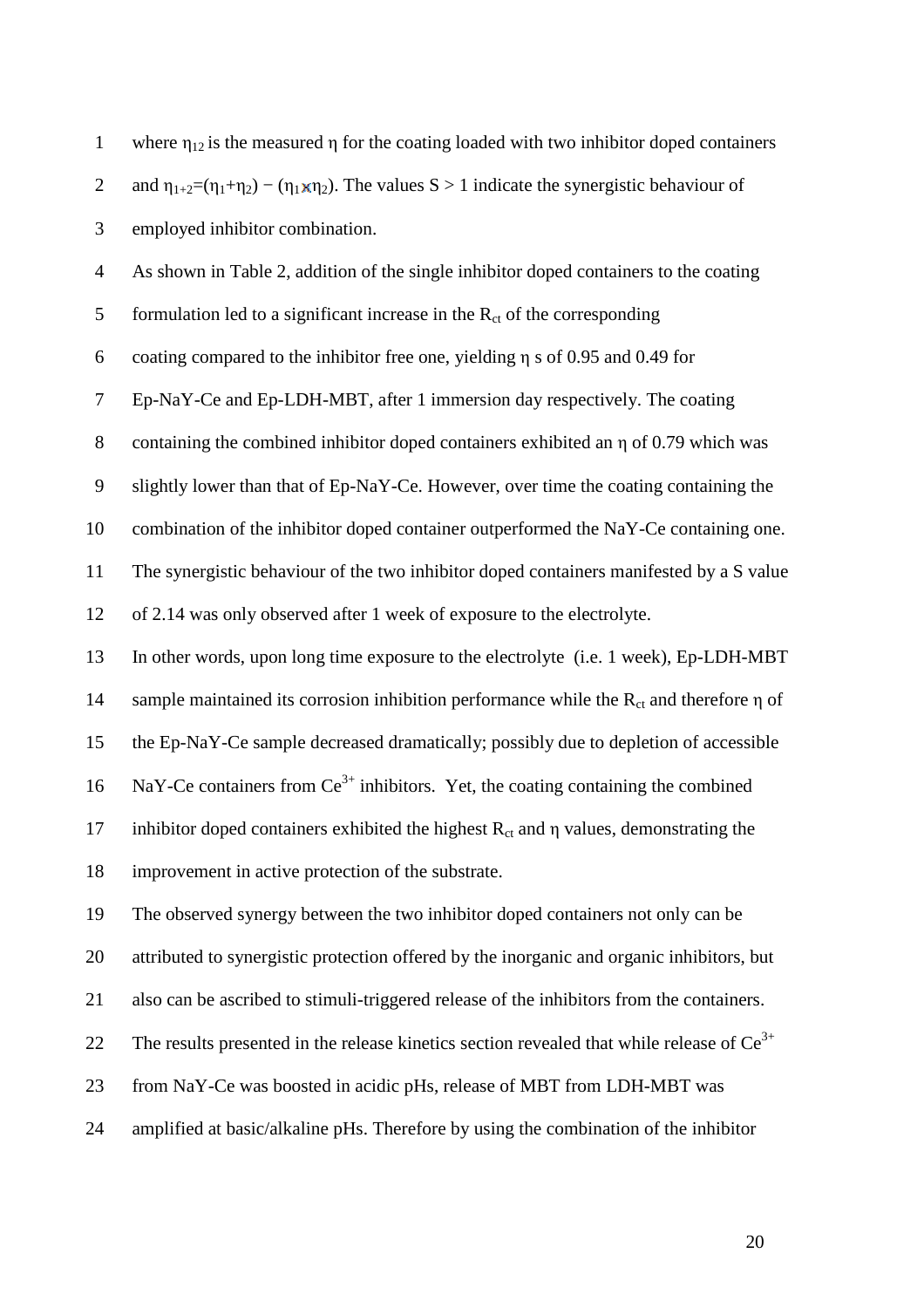1 doped containers the release events can be expanded to a wide pH range (from very 2 acidic to very basic) created by corrosion of AA2024-T3 in the chloride containing 3 aerobic solutions. The released inhibitors can subsequently deactivate cathodic and 4 anodic sites restricting Al dissolution.

5 To get a deeper insight into the synergism kinetics between the two inhibitor doped 6 containers in the water based epoxy coatings, local electrochemical activities over the 7 artificial defects of the coatings was monitored using SVET. The optical micrographs 8 and SVET maps of the extrinsic healing corrosion protective epoxy coatings after 1 and 9 7 days of exposure to a 0.05 M NaCl solution are presented in Figure 10. It should be 10 noted that the epoxy based coating without containers is not presented here due to its 11 well-known total absence of active corrosion protection at damaged sites, not bringing 12 additional insights to the data presented in Figure 10 and its interpretation. As Figure 10 13 shows, the coatings containing NaY-Ce (Figure 10 a) and LDH-MBT (Figure 10 b) 14 exhibited corrosion activity manifested by anodic and cathodic current densities (red 15 and blue regions, respectively) in the SVET maps and formation of corrosion products 16 over the defects upon 1 day exposure to the electrolyte. The coating loaded with the 17 combination of the inhibitor doped containers showed no electrochemical activity 18 (Figure 10 e) after 1 day of exposure to the electrolyte, possibly due to suppression of 19 corrosion activity by the combined inhibitors.

20 Prolonged exposure of the coating systems to the electrolyte resulted in severe corrosion 21 of the substrates coated by both NaY-Ce and LDH-MBT loaded coatings. The fast 22 evolution of the corrosion processes in these coating systems was demonstrated by well-23 defined anodic and cathodic regions as well as formation of blisters followed by coating 24 delamination (Figures 10 b and d). Although, the coating containing the combined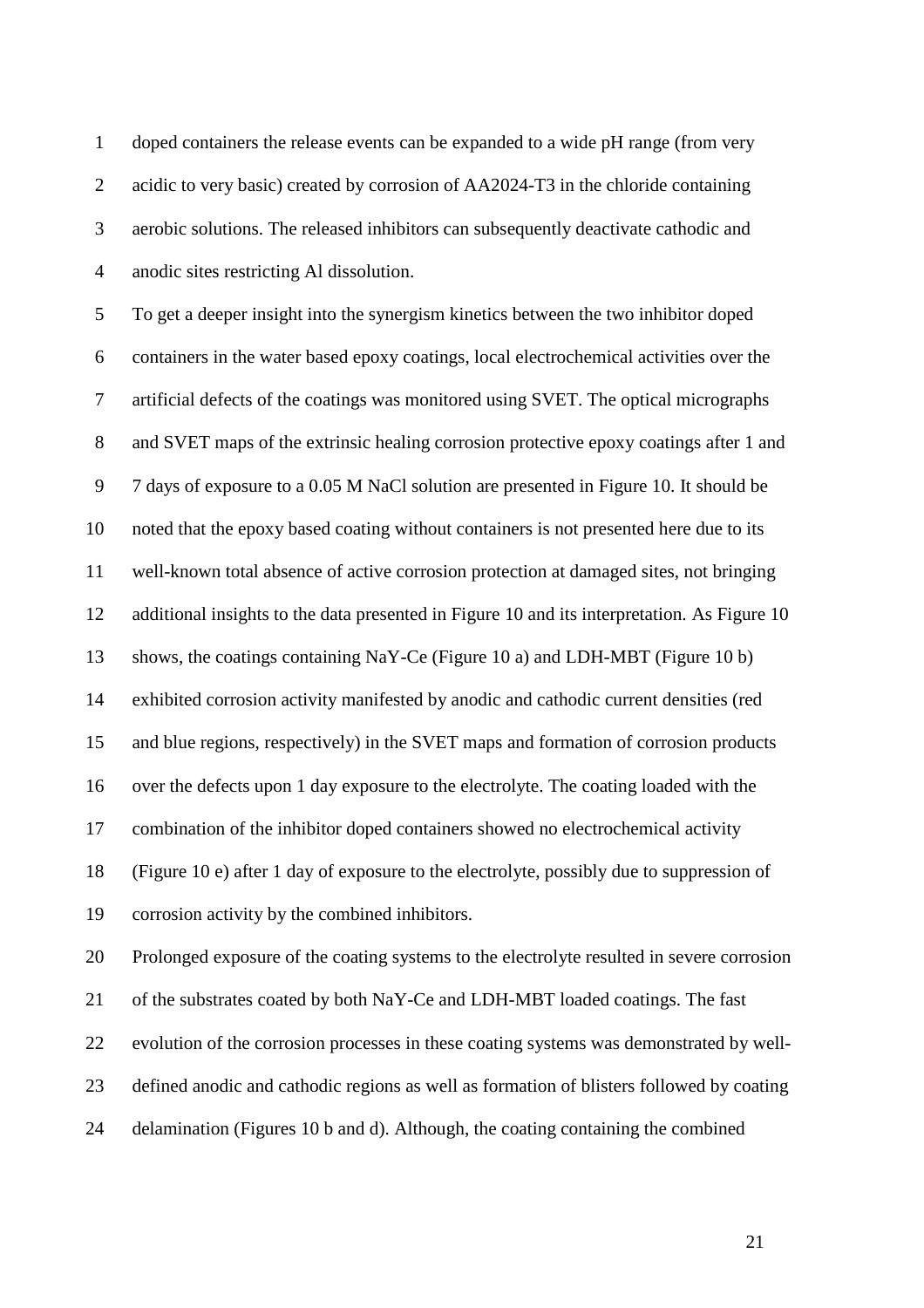1 inhibitor doped containers exhibited anodic and cathodic current density peaks after 7 2 days exposure to the electrolyte (Figure 10 f), the shiny surface of the defects suggested 3 lower corrosion activity compared to the single inhibitor doped coatings. Moreover, it 4 should be noted that the presence of corrosion products and delamination in the other 5 two systems leads to an underestimation of the corrosion current densities at the bottom 6 of the holes. Therefore, the values seen in figure 10b and 10d should be treated with 7 care.

8 The differences in the extent of the active protection provided by loading the inhibitor 9 doped containers in epoxy coatings was further investigated by performing line scans 10 over the artificial defects using SVET. The ionic current density  $(i<sub>Ionic</sub>)$  profiles of the 11 tested coating systems are shown in Figure 11.

12 As Figure 11 a shows, at the early stages of the measurement (1 h immersion) no 13 electrochemical activity was detected over the defects of the coating systems. Upon 1 14 day exposure the coating loaded with LDH-MBT (Figure 11 b) exhibited anodic  $(i_{\text{anodic}})$ 15 = 12  $\mu$ A.cm<sup>2</sup>) and cathodic (i<sub>cathodic</sub> = -11.3  $\mu$ A.cm<sup>2</sup>) activities attributed respectively to 16 dissolution of Al as a result of corrosion and reduction of oxygen on copper-rich 17 regions. After 3 days, the corrosion processes were established in NaY-Ce loaded 18 system  $(i_{anodic} = 17.35 \mu A.cm^2)$  and further evolved in LDH-MBT containing one  $(i_{anodic}$ 19 = 28.5  $\mu$ A.cm<sup>2</sup>), yet the defects in the coating containing the combined inhibitor doped 20 containers remained passive. Although corrosion of the defects in the later coating 21 system started after 7 days of exposure to the electrolyte, both anodic and cathodic 22 current densities were much lower than those of NaY-Ce loaded coating. Formation of a 23 blister due to reduction of oxygen in the cathodic defect of LDH-MBT loaded coating 24 interrupted the line scan at the same height  $(100 \mu m)$  above the sample surface) as the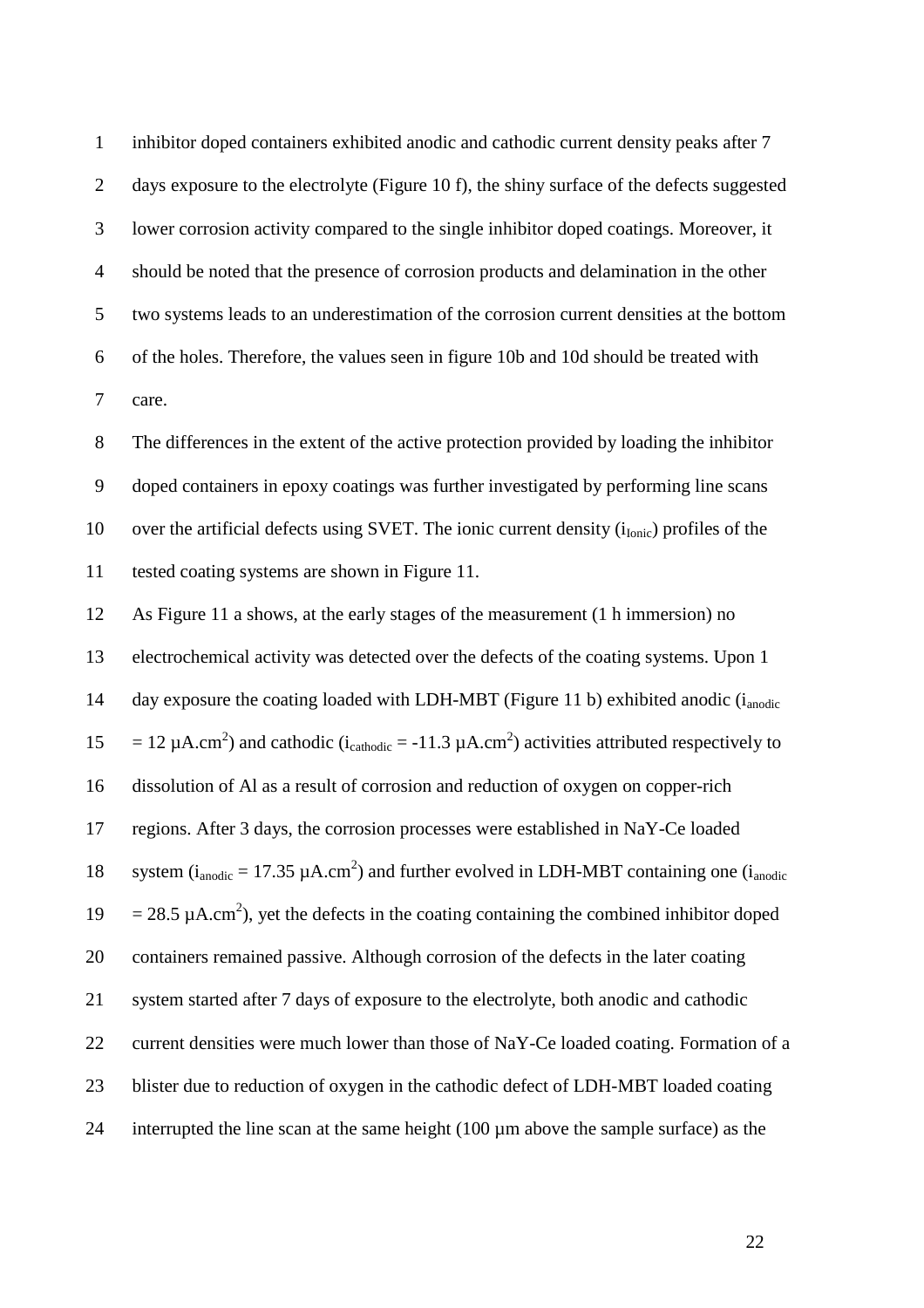1 rest of the coatings. The results presented in Figures 10 and 11 revealed the improved 2 performance of the combined inhibitor doped containers in supressing corrosion of 3 coated AA2024-T3 panels at the defect site, further confirming the synergy between the 4 employed inhibitors.

## 5 *Optimization of NaY-Ce to LDH-MBT ratio*

6 To find the optimum ratio of the inhibitor doped containers, a range of waterborne 7 epoxy coatings containing different weight ratios of NaY-Ce:LDH-MBT (90:10, 75:25, 8 50:50 and 25:75) were prepared and tested using EIS. The active protection of the 9 AA2024-T3 panels by the coating systems was evaluated by creating an artificial 10 damage in the form of a 3 mm long and 30 µm wide scratch in the coatings prior to 11 exposure to the electrolyte and fitting the EIS data by a three-time constant equivalent 12 circuit. The EIS spectra and the evolution of oxide  $(R_{\text{oxide}})$  and charge transfer  $(R_{\text{ct}})$ 13 resistances of the tested coating systems are presented in Figure 12. As Figure 12 14 shows, the coating containing NaY-Ce + LDH-MBT with weight ratio of 25:75 15 exhibited the lowest Bode modulus (|Z|) in the tested frequency range over the course of 16 the measurement (Figures 12 a and b). The rest of the coating systems showed 17 comparable high frequency total impedances, indicating similar coating responses and 18 slightly different low frequency  $|Z|$  to the one containing NaY-Ce + LDH-MBT in the 19 weight ratio 90:10. 20 The R<sub>oxide</sub> (Figure 12 c) of the coating systems showed a gradual increase over time due 21 to release of the doped inhibitors, reinforcing of the protective oxide layer. The 22 increased resistance of the oxide layer can lower the corrosion rate of epoxy coated

23 AA2024-T3 panels. The reduced corrosion rate of the tested systems was reflected by

24 the gradual increase in their  $R_{ct}$ . (Figure 12 d). Among the tested coating systems the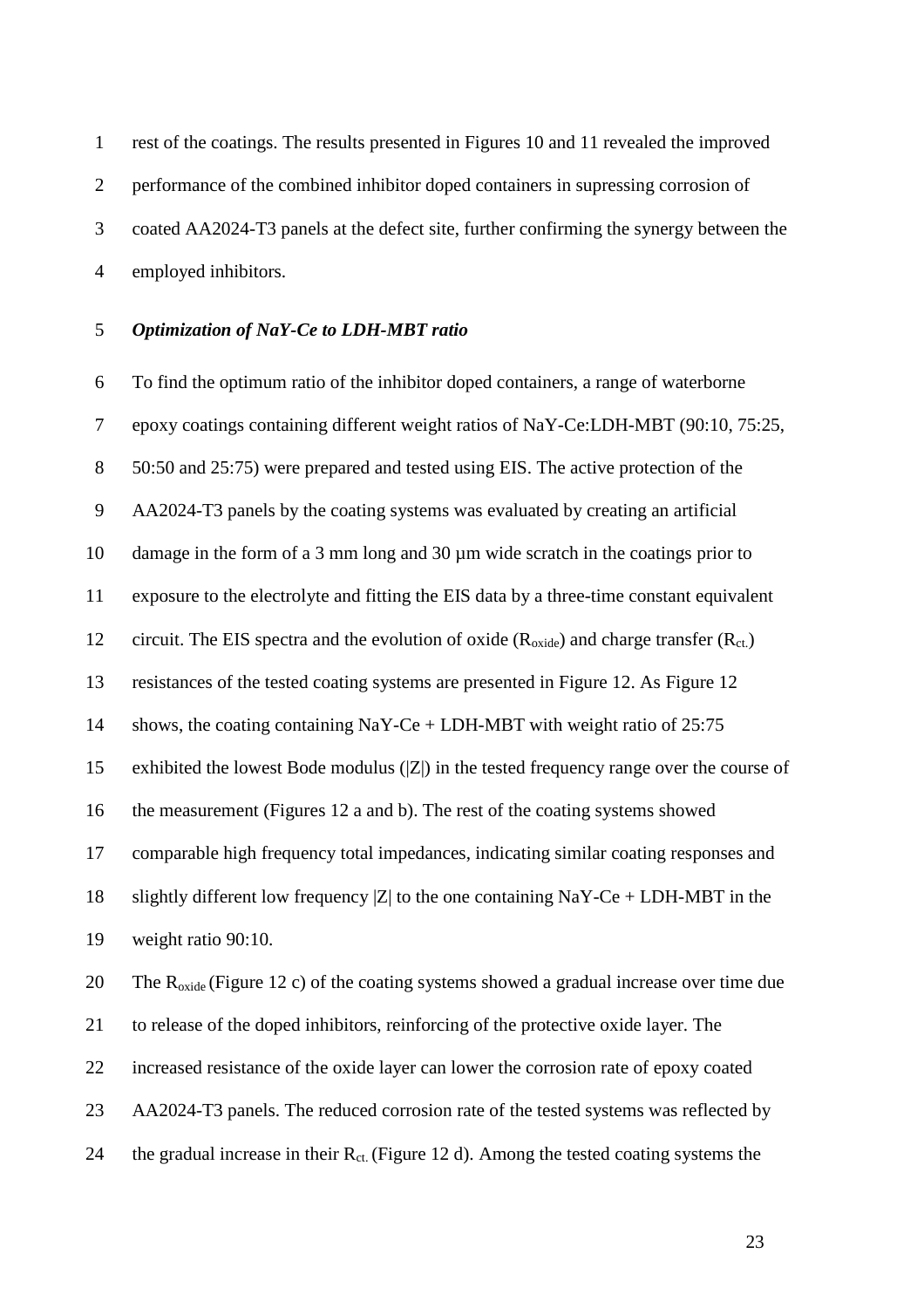| $\mathbf{1}$   | ones containing NaY-Ce + LDH-MBT with weight ratio of $25:75$ and 90:10 exhibited                                  |
|----------------|--------------------------------------------------------------------------------------------------------------------|
| $\overline{2}$ | the lowest and highest $R_{\text{oxide}}$ and $R_{\text{ct}}$ , respectively. This observation might be attributed |
| 3              | to the fine balance between two competing phenomena <i>i.e.</i> release of the MBT from                            |
| $\overline{4}$ | LDH-MBT and formation of the protective cerium hydroxide/oxide layer on the                                        |
| 5              | cathodic sites of AA2024-T3 activated by hydroxide groups.                                                         |
| 6              | Additionally, based on the results presented in release kinetics section, the maximum                              |
| $\tau$         | content of inhibitor leached out of the NaY-Ce and LDH-MBT containers corresponds                                  |
| 8              | to $0.65 \pm 0.5$ mM Ce <sup>3+</sup> and $5.5 \pm 0.5$ mM MBT, respectively. Therefore, the released              |
| 9              | inhibitor molar ratio in the coating containing $NaY-Ce + LDH-MBT$ in weight ratio of                              |
| 10             | 90:10 might correspond to 1:1 $Ce^{3+}$ :MBT molar ratio. The aforementioned molar ratio                           |
| 11             | of the two inhibitors exhibited the highest $R_{ct}$ in the solution-based tests even at the                       |
| 12             | early stages of the measurement (Figure 3). Hence the highest $R_{\text{Oxide}}$ and $R_{\text{ct}}$ of the        |
| 13             | coating system containing 90:10 weight ratio of NaY-Ce + LDH-MBT is in agreement                                   |
| 14             | with the solution based tests.                                                                                     |

#### 16 **5. Conclusions**

17 In this study, the preparation and characterization of the inhibitor loaded NaY 18 zeolite and LDH containers are described.  $\text{Ce}^{3+}$  and MBT were successfully loaded in 19 NaY zeolite and LDH containers, yielding NaY-Ce and LDH-MBT with  $Ce^{3+}$  and MBT 20 weight percentages of 12% and 30%, respectively. The inhibitor doped containers 21 exhibited stimuli-triggered release phenomena. An increase in the concentration of the  $22$  ions (Na<sup>+</sup> and Cl<sup>-</sup>) in the test solution promoted the release of the inhibitors via ion-23 exchange process. The release of  $Ce^{3+}$  and MBT from NaY-Ce and LDH-MBT were 24 boosted at low and high pH values, respectively. The combination of the two employed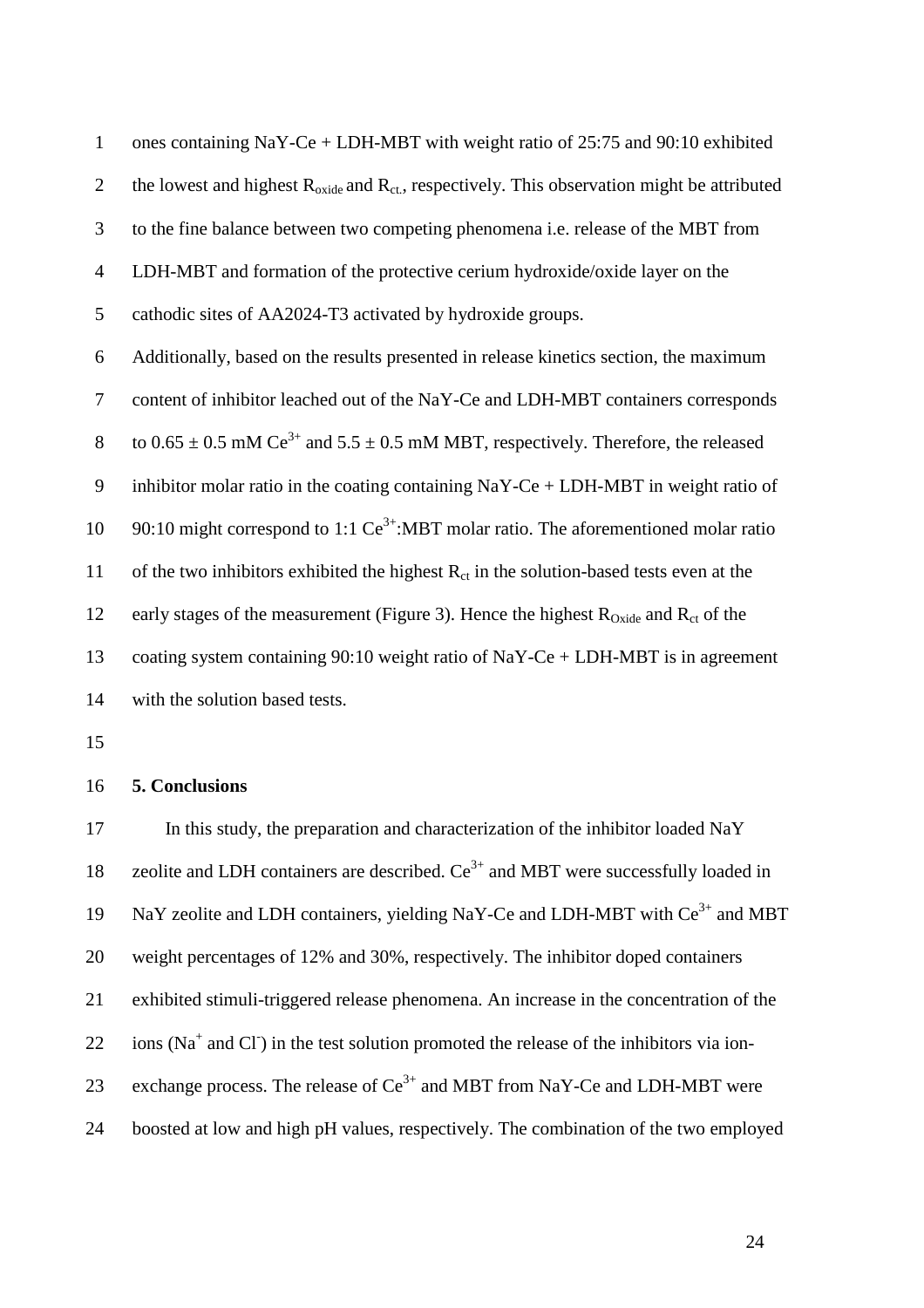| $\mathbf{1}$   | inhibitors presented a constructive effect in the active protection of AA2024-T3 panels      |
|----------------|----------------------------------------------------------------------------------------------|
| $\overline{2}$ | with 1:1 being the optimum $Ce^{3+}$ :MBT molar ratio. Incorporation of the single inhibitor |
| 3              | doped containers waterborne epoxy coating provided active protection for the coated          |
| $\overline{4}$ | AA2024-T3 substrates. Yet, the combination of the inhibitor doped containers in the          |
| 5              | aforementioned coatings led to an improvement in the active protection of the substrate,     |
| 6              | confirming the synergy between the two inhibitor doped containers. The active                |
| $\tau$         | protection offered by the combination of the two inhibitor doped containers was              |
| $8\,$          | affected by the weight ratio of the NaY-Ce to LDH-MBT in the coatings with 90:10             |
| 9              | being the best ratio of the explored combinations. The current work landmarked the           |
| 10             | need for synergetic inhibiting studies devoted to carrier-inhibitor combinations focusing    |
| 11             | on the optimization of this concept but also addressing other relevant coating properties    |
| 12             | such as adhesion and mechanical performance.                                                 |
| 13             |                                                                                              |
| 14             |                                                                                              |
| 15             | <b>Acknowledgments</b>                                                                       |
| 16             | MA, SvZ and SJG would like to acknowledge the Dutch National IOP program on                  |
| 17             | self-healing materials for grant IOP-SHM-1028. JT and MZ would like to acknowledge           |
| 18             | the IF/00347/2013 grant from FCT. Additionally the authors would like to thank A.            |
| 19             | Bastos for his help and input during the SVET measurements.                                  |
| 20             |                                                                                              |
| 21             |                                                                                              |
| 22             | <b>References</b>                                                                            |

- 23 [1] G.W. Walter, A critical review of the protection of metals by paints, Corrosion
- 
- 24 Science, 26 (1986) 27-38.<br>25 [2] R.T.M. van Benthem, 25 [2] R.T.M. van Benthem, W. Ming, G. de With, Self Healing Polymer Coatings, in: S.
- 26 van der Zwaag (Ed.) Self Healing Materials, Springer Netherlands2007, pp. 139-159.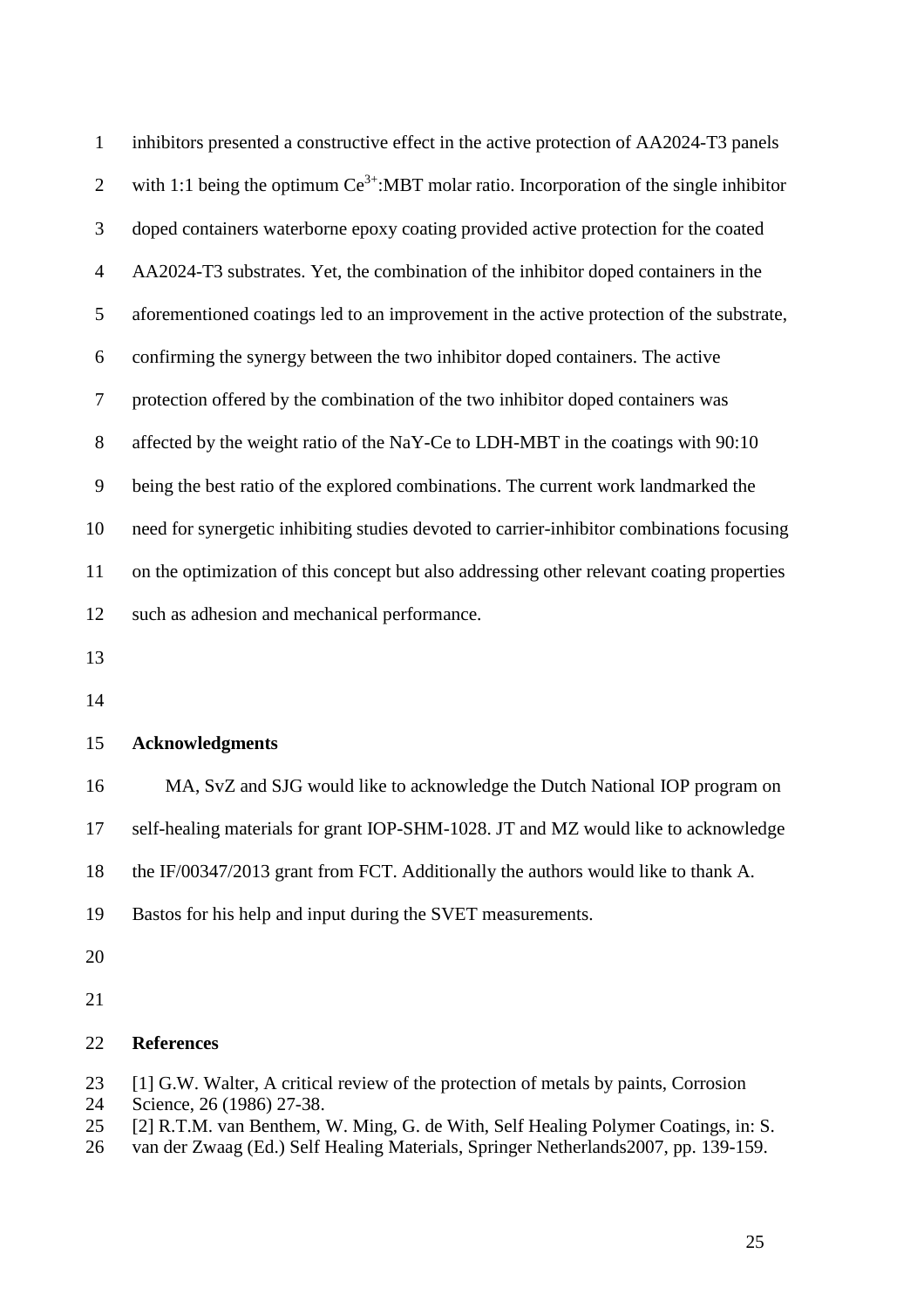- 1 [3] A.E. Hughes, I.S. Cole, T.H. Muster, R.J. Varley, Designing green, self-healing
- 2 coatings for metal protection, NPG Asia Mater, 2 (2010) 143-151.
- 3 [4] S.J. García, H.R. Fischer, S. van der Zwaag, A critical appraisal of the potential of
- 4 self healing polymeric coatings, Progress in Organic Coatings, 72 (2011) 211-221.
- 5 [5] D.G. Shchukin, D. Borisova, H. Möhwald, Self-Healing Coatings, Self-Healing
- 6 Polymers, Wiley-VCH Verlag GmbH & Co. KGaA2013, pp. 381-399.
- 7 [6] D.G. Shchukin, M. Zheludkevich, K. Yasakau, S. Lamaka, M.G.S. Ferreira, H.
- 8 Möhwald, Layer-by-Layer Assembled Nanocontainers for Self-Healing Corrosion
- 9 Protection, Advanced Materials, 18 (2006) 1672-1678.
- 10 [7] K.A. Yasakau, M.L. Zheludkevich, S.V. Lamaka, M.G. Ferreira, Mechanism of
- 11 corrosion inhibition of AA2024 by rare-earth compounds, The Journal of Physical 12 Chemistry B, 110 (2006) 5515-5528.
- 13 [8] S.J. García, J.M.C. Mol, T.H. Muster, A.E. Hughes, T.M.J. Mardel, H.T.T. Markely,
- 14 J.H.W. de Wit, Advances in the selection and use of rare-earth based inhibitors for
- 15 selfhealing organic coatings, Self-Healing Properties of New Surface Treatments,
- 16 European Federation of Corrosion Series, Maney Publishing, UK, 2011, pp. 148–183.
- 17 [9] D. Snihirova, S.V. Lamaka, P. Taheri, J.M.C. Mol, M.F. Montemor, Comparison of
- 18 the synergistic effects of inhibitor mixtures tailored for enhanced corrosion protection of
- 19 bare and coated AA2024-T3, Surface and Coatings Technology, 303 (2016) 342-351.
- 20 [10] N. Birbilis, R. Buchheit, D. Ho, M. Forsyth, Inhibition of AA2024-T3 on a phase-

21 by-phase basis using an environmentally benign inhibitor, cerium dibutyl phosphate, 22 Electrochemical and solid-state letters, 8 (2005) C180-C183.

- 23 [11] T.A. Markley, M. Forsyth, A.E. Hughes, Corrosion protection of AA2024-T3 using
- 24 rare earth diphenyl phosphates, Electrochimica acta, 52 (2007) 4024-4031.
- 25 [12] M. Forsyth, M. Seter, B. Hinton, G. Deacon, P. Junk, New'green'corrosion
- 26 inhibitors based on rare earth compounds, Australian Journal of Chemistry, 64 (2011) 27 812-819.
- 28 [13] S. Garcia, T. Markley, J. Mol, A. Hughes, Unravelling the corrosion inhibition
- 29 mechanisms of bi-functional inhibitors by EIS and SEM–EDS, Corrosion Science, 69 30 (2013) 346-358.
- 31 [14] M. Zheludkevich, Self-Healing Anticorrosion Coatings, Self-Healing Materials,
- 32 Wiley-VCH Verlag GmbH & Co. KGaA2009, pp. 101-139.
- 33 [15] M. Abdolah Zadeh, S. Van Der Zwaag, S. Garcia, Routes to extrinsic and intrinsic
- 34 self-healing corrosion protective sol-gel coatings: a review, Self-Healing Materials, 1 35 (2013) 1-18.
- 36 [16] M. Abdolah Zadeh, S. van der Zwaag, S.J. Garcia, Self-healing corrosion
- 37 protective sol-gel coatings based on extrinsic and intrinsic healing approaches,
- 38 Advances in Polymer Science, 273 (2016) 185–218.
- 39 [17] Zeolite Molecular Sieves: Structure, Chemistry, and Use D. W. Breck (Union
- 40 Carbide Corporation, Tarrytown, New York) John Wiley and Sons, New York, London,
- 41 Sydney, and Toronto. 1974. 771 pp.
- 42 [18] R. Xu, W. Pang, J. Yu, Q. Huo, J. Chen, Structural Chemistry of Microporous
- 43 Materials, Chemistry of Zeolites and Related Porous Materials, John Wiley & Sons,
- 44 Ltd. 2010, pp. 19-116.
- 45 [19] C. Motte, M. Poelman, A. Roobroeck, M. Fedel, F. Deflorian, M.G. Olivier,
- 46 Improvement of corrosion protection offered to galvanized steel by incorporation of
- 47 lanthanide modified nanoclays in silane layer, Progress in Organic Coatings, 74 (2012)
- 48 326-333.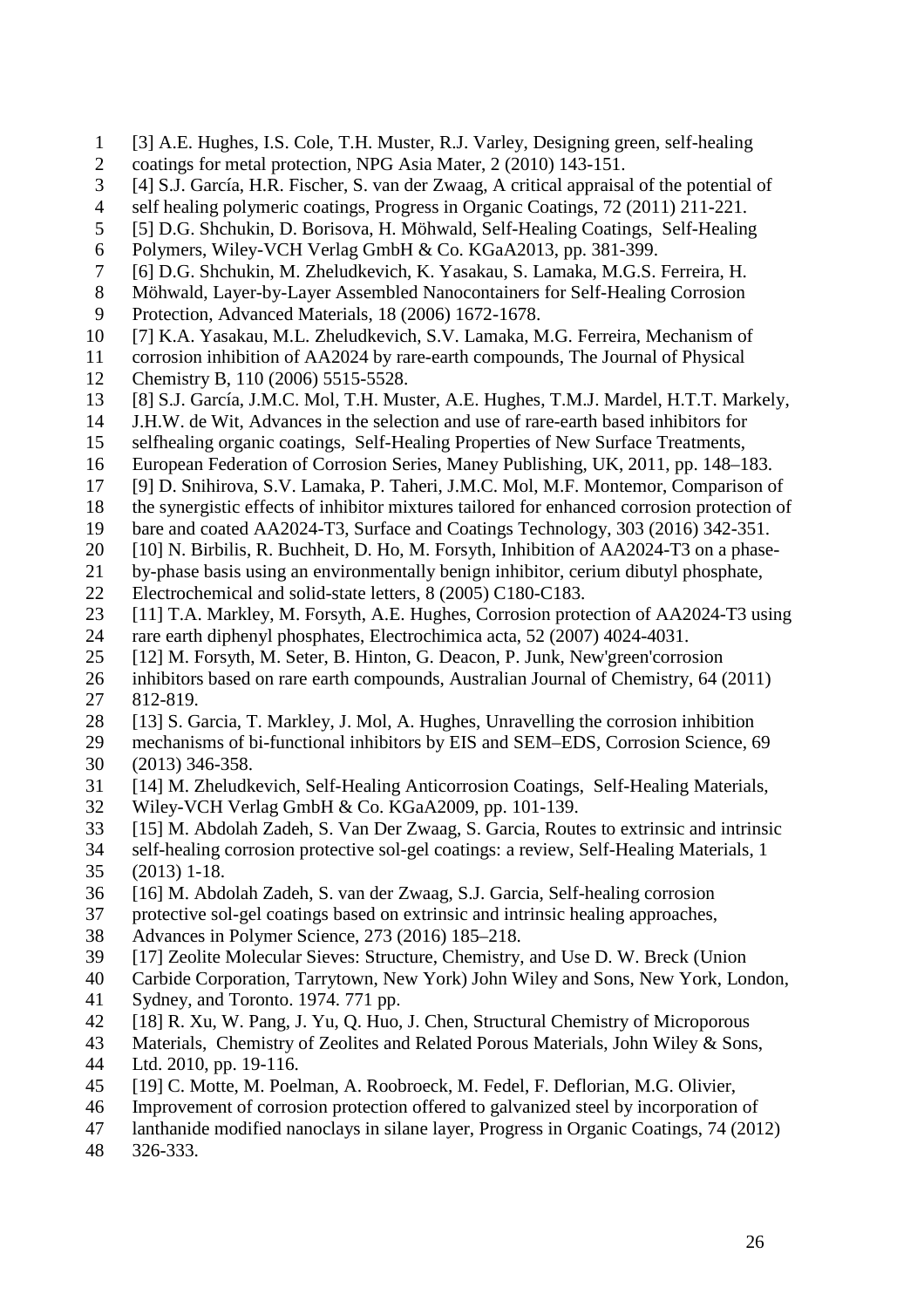- 1 [20] S.A.S. Dias, A. Marques, S.V. Lamaka, A. Simões, T.C. Diamantino, M.G.S.
- 2 Ferreira, The role of Ce(III)-enriched zeolites on the corrosion protection of AA2024-
- 3 T3, Electrochimica Acta, 112 (2013) 549-556.
- 4 [21] S.A.S. Dias, S.V. Lamaka, C.A. Nogueira, T.C. Diamantino, M.G.S. Ferreira, Sol–
- 5 gel coatings modified with zeolite fillers for active corrosion protection of AA2024
- 6 Corrosion Science, (2012 ) 153-162.
- 7 [22] S.A.S. Diasa, S.V. Lamakab, T.C. Diamantino, M.G.S. Ferreira, Synergistic
- 8 Protection against Corrosion of AA2024-T3 by Sol-Gel Coating Modified with La and
- 9 Mo-Enriched Zeolites, J. Electrochem. Soc. , 161 (2014) C215-C222.
- 10 [23] E.L. Ferrer, A.P. Rollon, H.D. Mendoza, U. Lafont, S.J. Garcia, Double-doped
- 11 zeolites for corrosion protection of aluminium alloys, Microporous and Mesoporous 12 Materials, 188 (2014) 8-15.
- 13 [24] R.G. Buchheit, H. Guan, S. Mahajanam, F. Wong, Active corrosion protection and
- 14 corrosion sensing in chromate-free organic coatings, Progress in Organic Coatings, 47 15 (2003) 174-182.
- 16 [25] H. McMurray, G. Williams, Inhibition of filiform corrosion on organic-coated
- 17 aluminum alloy by hydrotalcite-like anion-exchange pigments, Corrosion, 60 (2004) 18 219-228.
- 19 [26] G. Williams, H.N. McMurray, Inhibition of filiform corrosion on polymer coated
- 20 AA2024-T3 by hydrotalcite-like pigments incorporating organic anions,
- 21 Electrochemical and solid-state letters, 7 (2004) B13-B15.
- 22 [27] M. Kendig, M. Hon, A hydrotalcite-like pigment containing an organic anion
- 23 corrosion inhibitor, Electrochemical and solid-state letters, 8 (2005) B10-B11.
- 24 [28] S. Poznyak, J. Tedim, L. Rodrigues, A. Salak, M. Zheludkevich, L. Dick, M.
- 25 Ferreira, Novel inorganic host layered double hydroxides intercalated with guest
- 26 organic inhibitors for anticorrosion applications, ACS applied materials & interfaces, 1 27 (2009) 2353-2362.
- 28 [29] J. Tedim, S. Poznyak, A. Kuznetsova, D. Raps, T. Hack, M. Zheludkevich, M.
- 29 Ferreira, Enhancement of active corrosion protection via combination of inhibitor-
- 30 loaded nanocontainers, ACS applied materials & interfaces, 2 (2010) 1528-1535.
- 31 [30] T. Stimpfling, P. Vialat, H. Hintze-Bruening, P. Keil, V. Shkirskiy, P. Volovitch,
- 32 K. Ogle, F. Leroux, Amino Acid Interleaved Layered Double Hydroxides as Promising
- 33 Hybrid Materials for AA2024 Corrosion Inhibition, European Journal of Inorganic
- 34 Chemistry, 2016 (2016) 2006-2016.
- 35 [31] M.F. Montemor, D.V. Snihirova, M.G. Taryba, S.V. Lamaka, I.A. Kartsonakis,
- 36 A.C. Balaskas, G.C. Kordas, J. Tedim, A. Kuznetsova, M.L. Zheludkevich, M.G.S.
- 37 Ferreira, Evaluation of self-healing ability in protective coatings modified with
- 38 combinations of layered double hydroxides and cerium molibdate nanocontainers filled
- 39 with corrosion inhibitors, Electrochimica Acta, 60 (2012) 31-40.
- 40 [32] J. Carneiro, A.F. Caetano, A. Kuznetsova, F. Maia, A.N. Salak, J. Tedim, N.
- 41 Scharnagl, M.L. Zheludkevich, M.G.S. Ferreira, Polyelectrolyte-modified layered
- 42 double hydroxide nanocontainers as vehicles for combined inhibitors, RSC Advances, 5
- 43 (2015) 39916-39929.
- 44 [33] F. Li, X. Li, K. Ng, Photocatalytic degradation of an odorous pollutant: 2-
- 45 mercaptobenzothiazole in aqueous suspension using Nd3+-TiO2 catalysts, Industrial  $\&$
- 46 engineering chemistry research, 45 (2006) 1-7.
- 47 [34] P. Ruoff, A. Bjørnstad, M. Jakobsen, The complete UV–visible photoluminescence
- 48 spectrum of aqueous Ce (III), Chemical physics letters, 291 (1998) 249-251.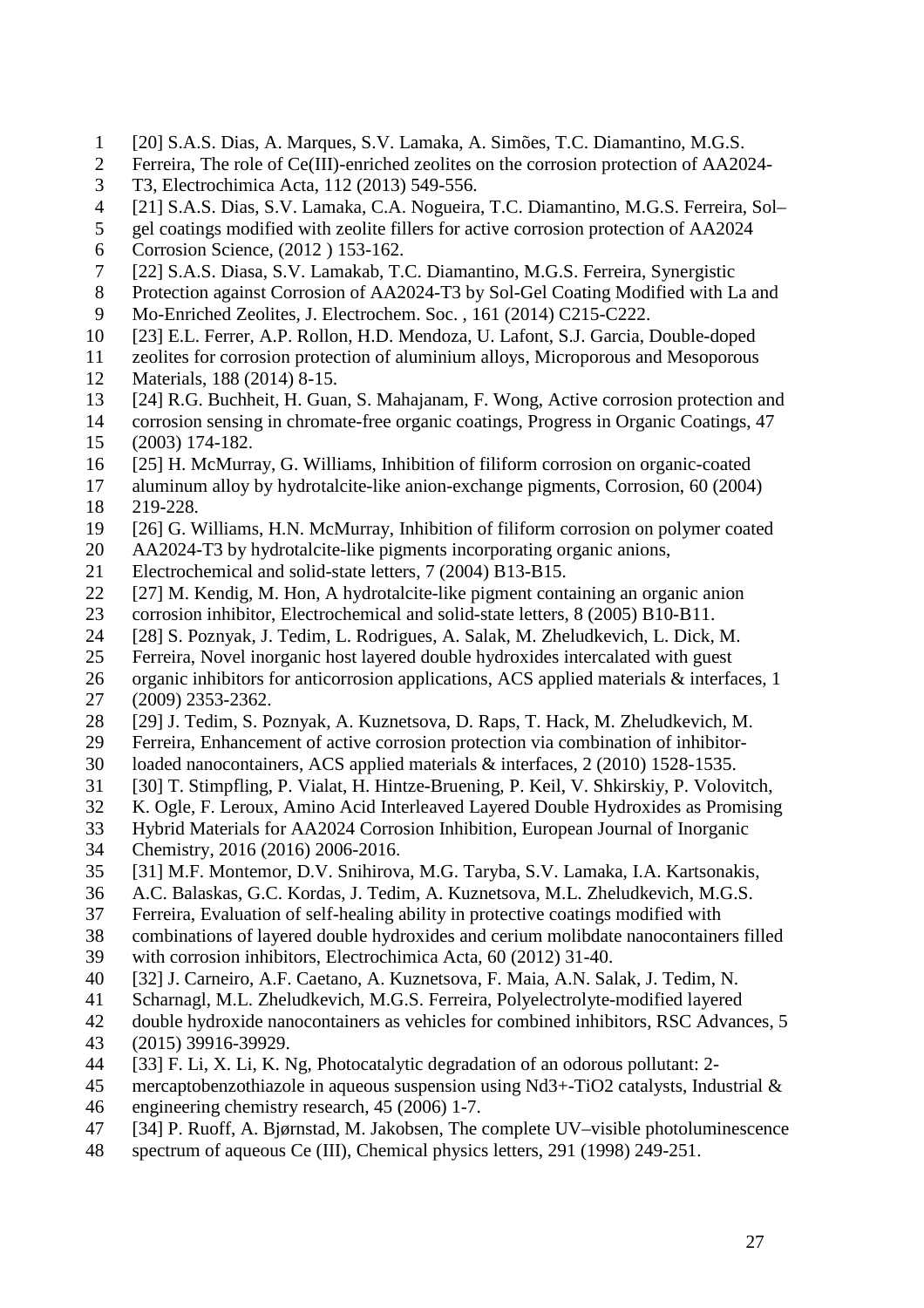- 1 [35] Ö. Özkanat, Molecular interfaces of coated aluminium, PhD thesis TUDelft, 2013.
- 2 [36] F. Maia, J. Tedim, A.D. Lisenkov, A.N. Salak, M.L. Zheludkevich, M.G.S.
- 3 Ferreira, Silica nanocontainers for active corrosion protection, Nanoscale, 4 (2012)
- 4 1287-1298.
- 5 [37] A. Aldykiewicz, A. Davenport, H. Isaacs, Studies of the Formation of Cerium‐Rich
- 6 Protective Films Using X‐Ray Absorption Near‐Edge Spectroscopy and Rotating Disk
- 7 Electrode Methods, Journal of the Electrochemical Society, 143 (1996) 147-154.
- 8 [38] V. Palanivel, Y. Huang, W.J. van Ooij, Effects of addition of corrosion inhibitors
- 9 to silane films on the performance of AA2024-T3 in a 0.5 M NaCl solution, Progress in
- 10 Organic Coatings, 53 (2005) 153-168.
- 11 [39] M. Ohsawa, W. Suëtaka, Spectro-electrochemical studies of the corrosion
- 12 inhibition of copper by mercaptobenzothiazole, Corrosion Science, 19 (1979) 709-722.
- 13 [40] A.N. Khramov, N.N. Voevodin, V.N. Balbyshev, R.A. Mantz, Sol–gel-derived
- 14 corrosion-protective coatings with controllable release of incorporated organic corrosion
- 15 inhibitors, Thin Solid Films, 483 (2005) 191-196.
- 16 [41] G.-C. Han, Y. Peng, Y.-Q. Hao, Y.-N. Liu, F. Zhou, Spectrofluorimetric
- 17 determination of total free thiols based on formation of complexes of Ce (III) with
- 18 disulfide bonds, Analytica chimica acta, 659 (2010) 238-242.
- 19 [42] E.L. Ferrer, A.P. Rollon, H.D. Mendoza, U. Lafont, S.J. Garcia, Double-doped
- 20 zeolites for corrosion protection of aluminium alloys, Microporous and Mesoporous
- 21 Materials, 188 (2014) 8-15.
- 22 [43] K. Fuwa, B. Valle, The Physical Basis of Analytical Atomic Absorption
- 23 Spectrometry. The Pertinence of the Beer-Lambert Law, Analytical Chemistry, 35 24 (1963) 942-946.
- 25 [44] S.A. Hayes, P. Yu, T.J. O'Keefe, M.J. O'Keefe, J.O. Stoffer, The Phase Stability of
- 26 Cerium Species in Aqueous Systems I. E-pH Diagram for the Ce HClO 4 H 2 O
- 27 System, Journal of the Electrochemical Society, 149 (2002) C623-C630.
- 28 [45] S. Kallip, A.C. Bastos, K.A. Yasakau, M.L. Zheludkevich, M.G. Ferreira,
- 29 Synergistic corrosion inhibition on galvanically coupled metallic materials,
- 30 Electrochemistry Communications, 20 (2012) 101-104.
- 31 [46] K. Aramaki, Effects of organic inhibitors on corrosion of zinc in an aerated 0.5 M
- 32 NaCl solution, Corrosion science, 43 (2001) 1985-2000.
- 33
- 34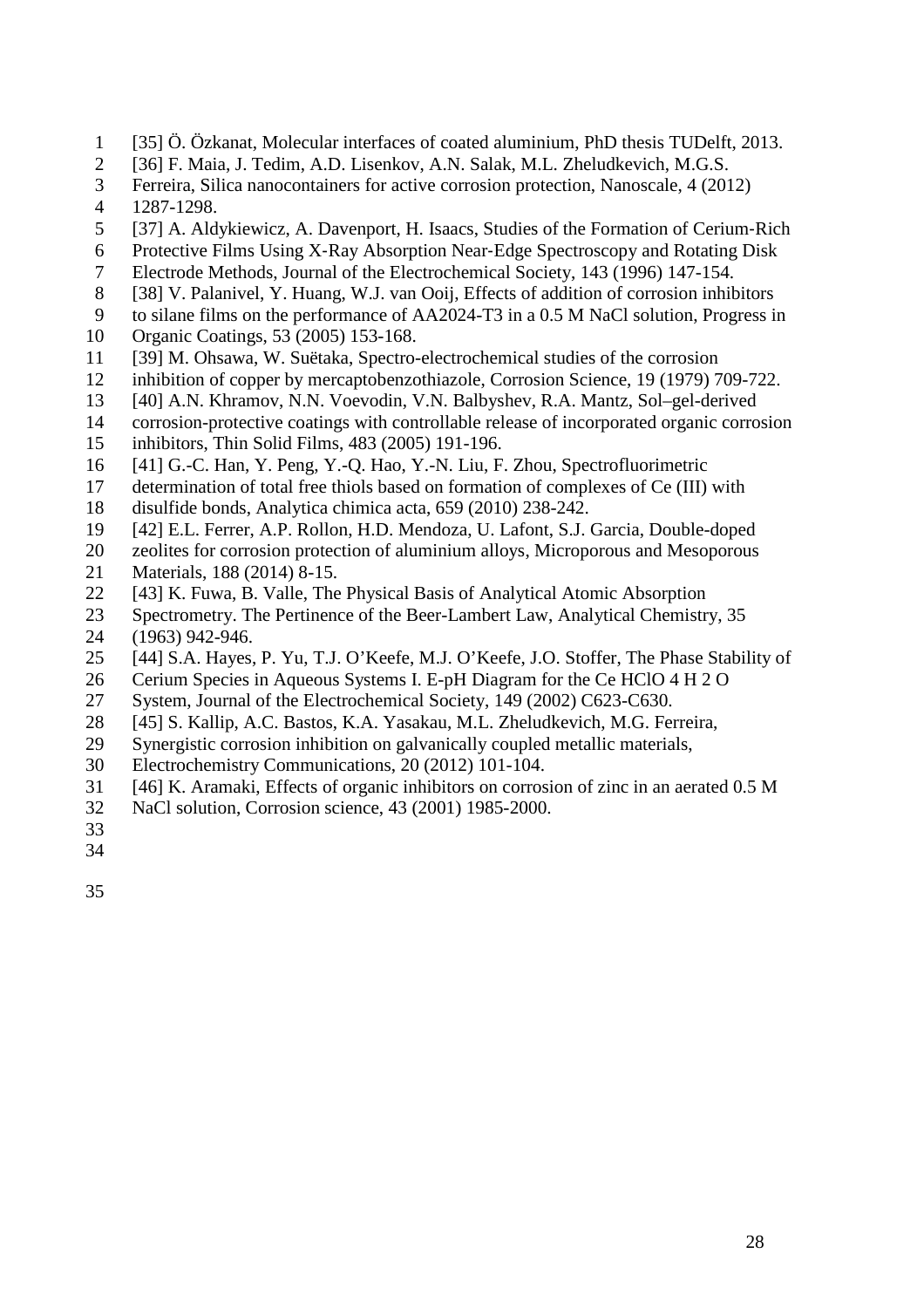#### 1 **Figure captions**

- 2
- **Figure 1.** The EIS spectra after 60 minutes immersion (a) and evolution of the  $R_{ct}$  for
- AA2024-T3 panels exposed to inhibitor free  $\left( \blacksquare \right)$ , 1 mM Ce<sup>3+</sup> ( $\bullet$ ), 1 mM MBT ( $\blacktriangledown$ ) and 0.5
- 5 mM  $Ce^{3+} + 0.5$  mM MBT (A) containing 0.05 M NaCl (b).
- 6 **Figure 2.** SEM micrographs of AA2024-T3 exposed for 14 days to 1 mM Ce(NO<sub>3</sub>)<sub>3</sub> at
- 7 500x (a) and 5000x (b), to 1 mM MBT at 500x (c) and 5000x (d) and to 0.5 mM
- 8 Ce(NO<sub>3</sub>)<sub>3</sub>+ 0.5 mM MBT at 500x (e) and 5000x (f).
- **Figure 3.** Evolution of the  $R_{ct}$  of AA2024-T3 panels in 0.05 M NaCl solution
- 10 containing different  $Ce^{3+}$ :MBT molar ratios.
- 11 **Figure 4**. EDS spectra and SEM micrographs (picture inset) of NaY (a) and NaY-Ce
- 12 and size distribution of NaY (c) and NaY-Ce particles (d).
- 13 **Figure 5**. SEM micrographs of un-doped (a) and MBT-doped (b) Zn-Al LDHs at
- 14 25000x.
- **Figure 6.**  $Ce^{3+}$  release profiles at neutral pH in different NaCl concentrations (a) and in
- 16 0.05 M NaCl at different pH values (b).
- 17 **Figure 7**. MBT release profiles at neutral pH in different NaCl concentrations (a) and in
- 18 0.05 M NaCl at different pH values (b).
- 19 **Figure 8**. The EIS spectra of waterborne epoxy coatings after 1 week exposure to 0.05
- 20 M NaCl (a) and time evolution of Bode modulus (Z) at 0.1 (b) and  $10^4$  (c) Hz.
- 21 **Figure 9**. Equivalent circuit used to fit the experimental EIS data (a), and coating (R<sub>coat</sub>)
- 22 and oxide  $(R_{\text{oxide}})$  resistances result of the fitting process of the waterborne.
- 23 **Figure 10**. Optical micrographs and SVET maps of Ep-NaY-Ce (a) and (b), Ep-LDH-
- 24 MBT (c) and (d) and Ep-NaY-Ce\_LDH-MBT (e) and (f) after 1 and 7 days exposure to
- 25 0.05 M NaCl, respectively.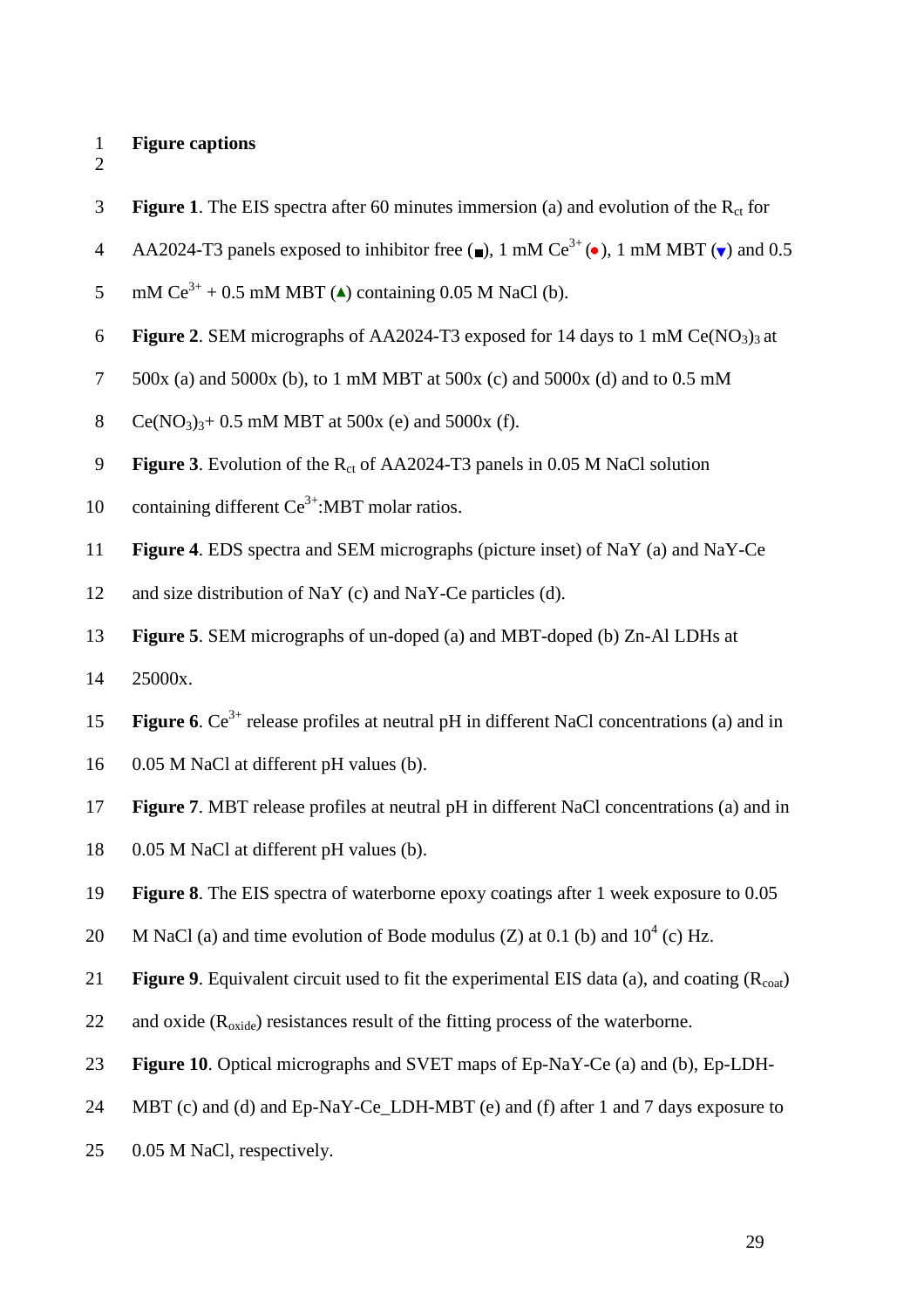| $\mathbf{1}$   | Figure 11. Ionic current density profiles of the extrinsic healing corrosion protective                        |
|----------------|----------------------------------------------------------------------------------------------------------------|
| $\overline{c}$ | epoxy coatings after 1 h (a), 1 day (b), 3 days (c) and 7 days (d) exposure to 0.05 M                          |
| 3              | NaCl, respectively.                                                                                            |
| $\overline{4}$ | Figure 12. The EIS spectra of the epoxy coatings containing different ratios of NaY-                           |
| 5              | Ce:LDH-MBT after 1 day (a) and 14 days (b) and the evolution of $R_{\text{oxide}}$ (c) and $R_{\text{ct}}$ (d) |
| 6              | of the coating systems in 0.05 M NaCl. (90Ce, 75Ce, 50Ce and 25Ce represent NaY-                               |
| $\tau$         | Ce:LDH-MBT ratios of 90:10, 75:25, 50:50 and 25:75, respectively).                                             |
| $8\,$          |                                                                                                                |
| 9              |                                                                                                                |
| 10             |                                                                                                                |
| 11             |                                                                                                                |
| 12             |                                                                                                                |
| 13             |                                                                                                                |
| 14             |                                                                                                                |
| 15             |                                                                                                                |
| 16             |                                                                                                                |
| 17             |                                                                                                                |
| 18             |                                                                                                                |
| 19             |                                                                                                                |
| 20             |                                                                                                                |
| 21             |                                                                                                                |
| 22             |                                                                                                                |
| 23             |                                                                                                                |
| 24             |                                                                                                                |
| 25             |                                                                                                                |
| 26             |                                                                                                                |
| 27<br>28       |                                                                                                                |
| 29             |                                                                                                                |
|                |                                                                                                                |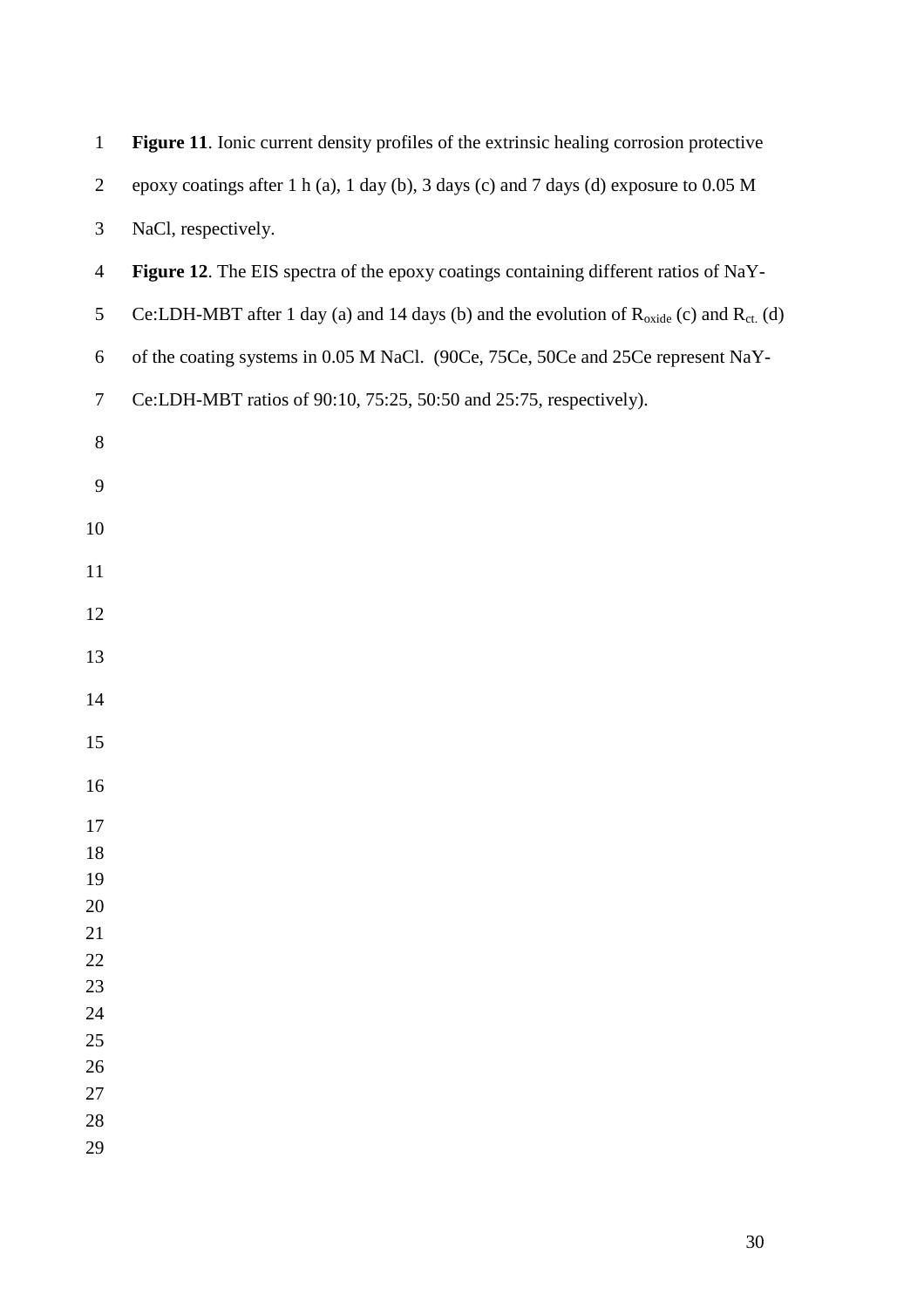- **Table captions**   $\frac{1}{2}$
- 

| $\mathfrak{Z}$   | Table 1. Composition of the prepared extrinsic healing coatings.                                                   |
|------------------|--------------------------------------------------------------------------------------------------------------------|
| $\overline{4}$   | <b>Table 2.</b> Charge transfer resistance ( $R_{ct}$ ), fitting goodness ( $\chi^2$ ), inhibition efficiency (IE) |
| $\mathfrak{S}$   | and synergy parameter (S) for hybrid sol-gel and waterborne epoxy coatings after 1 and                             |
| $\sqrt{6}$       | 7 days exposure to the electrolyte.                                                                                |
| $\boldsymbol{7}$ |                                                                                                                    |
| $\,8\,$          |                                                                                                                    |
| 9                |                                                                                                                    |
| $10\,$           |                                                                                                                    |
| $11\,$           |                                                                                                                    |
| 12               |                                                                                                                    |
| 13               |                                                                                                                    |
| $14\,$           |                                                                                                                    |
| 15               |                                                                                                                    |
| 16               |                                                                                                                    |
| $17\,$           |                                                                                                                    |
| $18\,$           |                                                                                                                    |
| 19               |                                                                                                                    |
| $20\,$           |                                                                                                                    |
| $21\,$           |                                                                                                                    |
| $22\,$           |                                                                                                                    |
| 23               |                                                                                                                    |
| $24\,$           |                                                                                                                    |
| 25               |                                                                                                                    |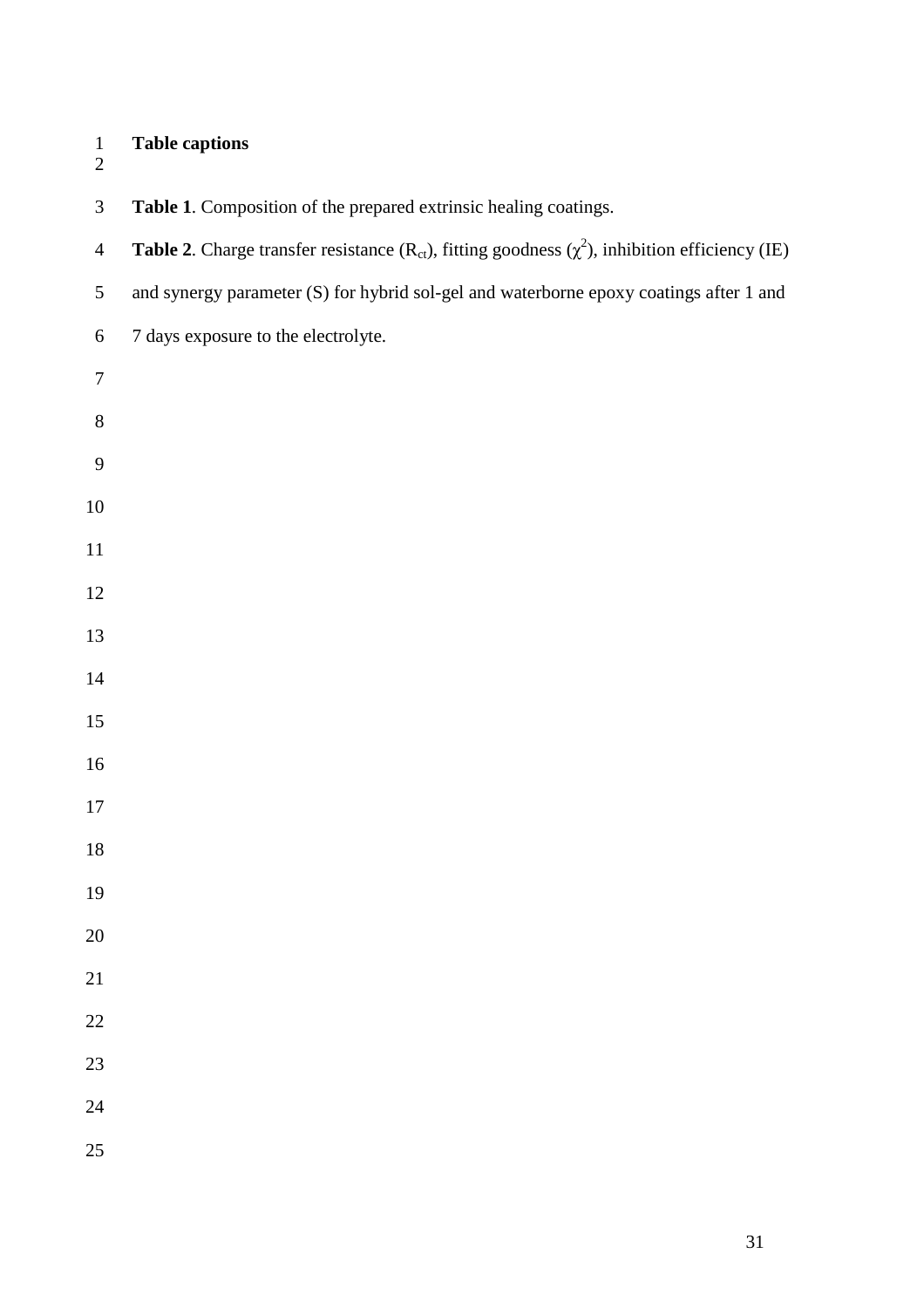



3 Figure 1. The EIS spectra after 60 minutes immersion (a) and evolution of the  $R_{ct}$  for AA2024-T3 panels exposed to inhibitor free  $(\bullet)$ , 1 mM Ce<sup>3+</sup> ( $\bullet$ ), 1 mM MBT ( $\nabla$ ) and 0.5 5 mM  $Ce^{3+} + 0.5$  mM MBT (A) containing 0.05 M NaCl (b).

- 
- 

 

- 
-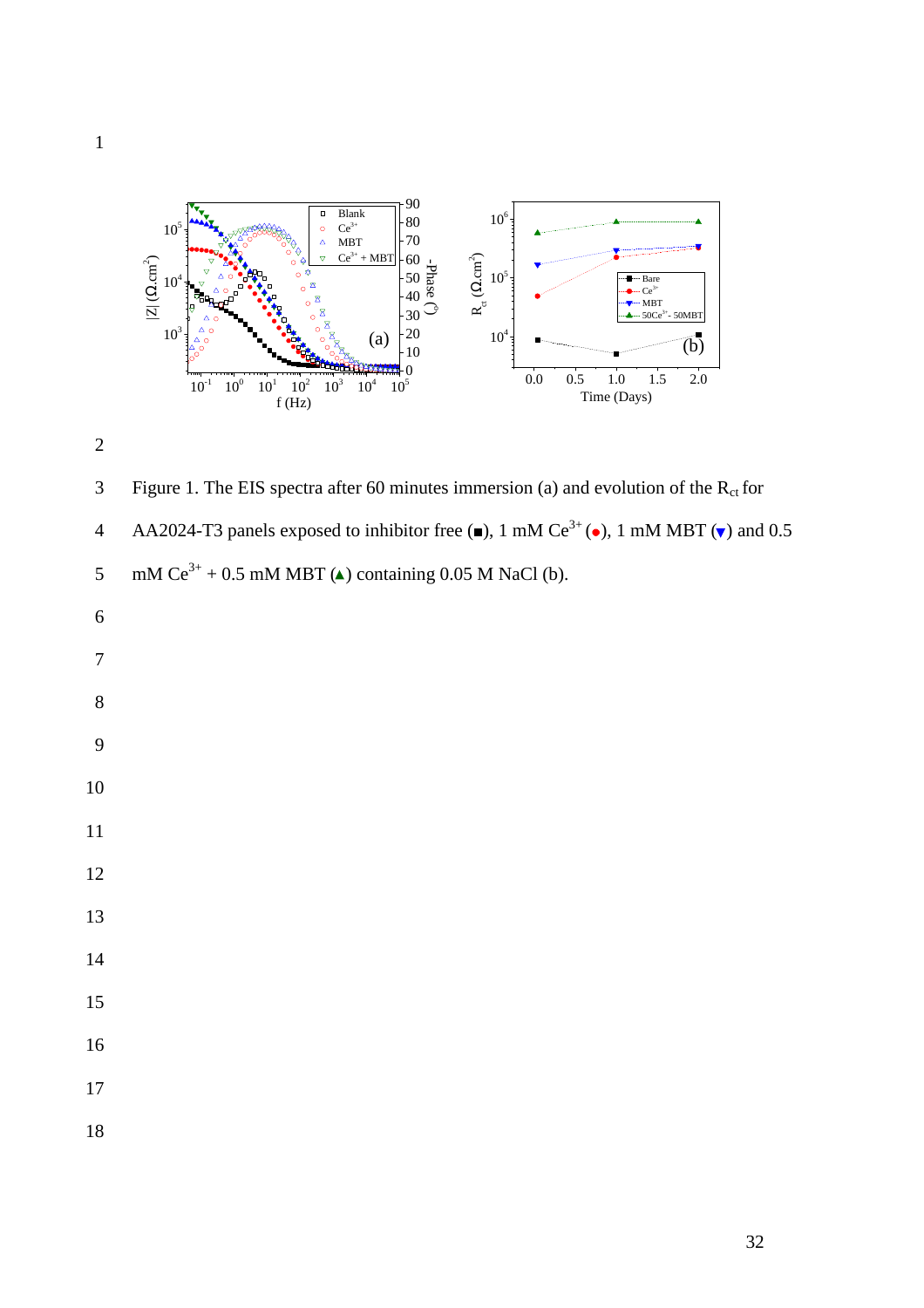

- 2
- 3 Figure 2. SEM micrographs of AA2024-T3 exposed for 14 days to 1 mM  $Ce(NO<sub>3</sub>)<sub>3</sub>$ at
- 4 500x (a) and 5000x (b), to 1 mM MBT at 500x (c) and 5000x (d) and to 0.5 mM

5 Ce(NO<sub>3</sub>)<sub>3</sub>+ 0.5 mM MBT at 500x (e) and 5000x (f).

- 6
- 7
- 8
- 9
- 10
- 11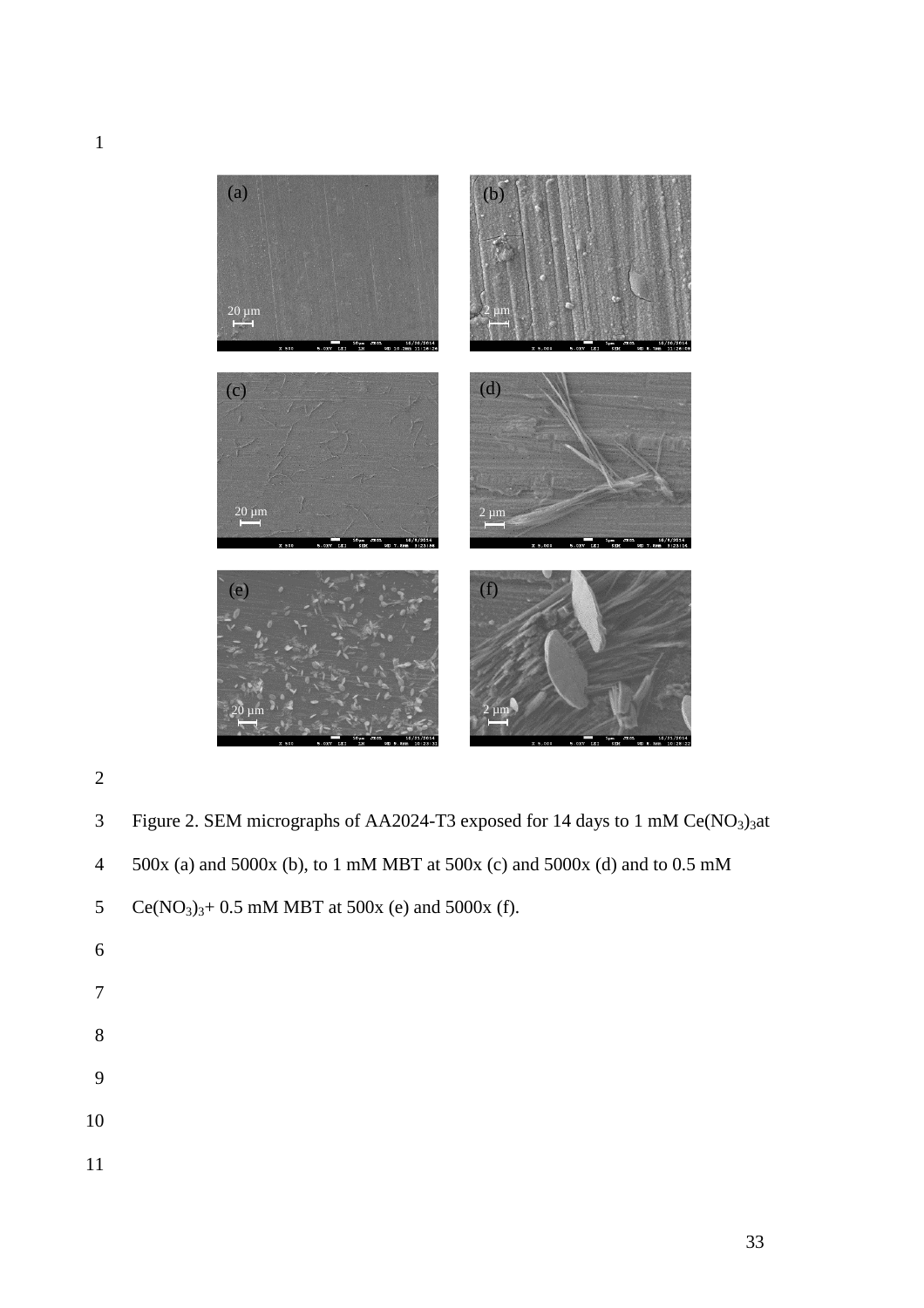



2 Figure 3. Evolution of the  $R_{ct}$  of AA2024-T3 panels in 0.05 M NaCl solution containing

3 different  $Ce^{3+}$ :MBT molar ratios.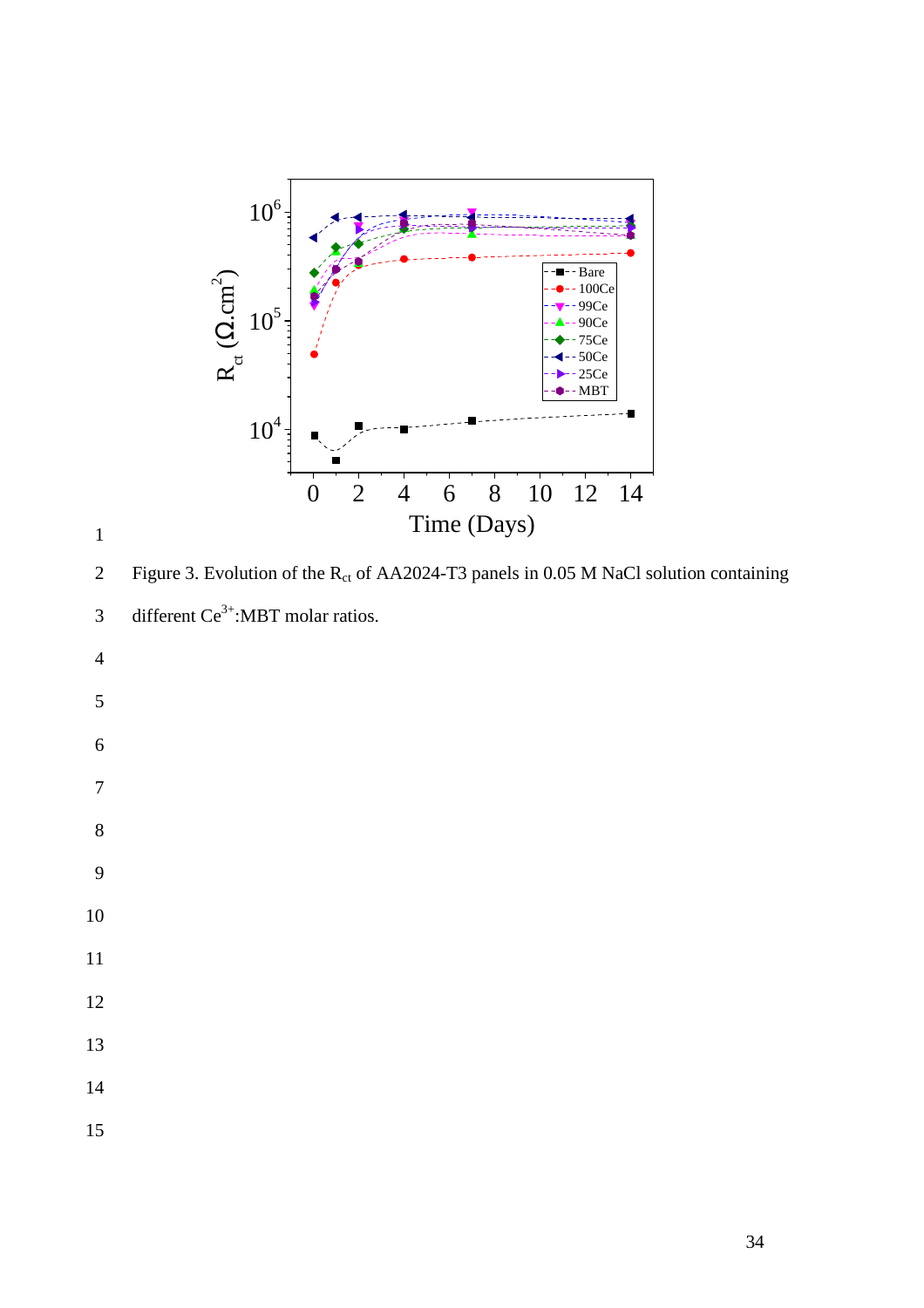



3 Figure 4. EDS spectra and SEM micrographs (picture inset) of NaY (a) and NaY-Ce

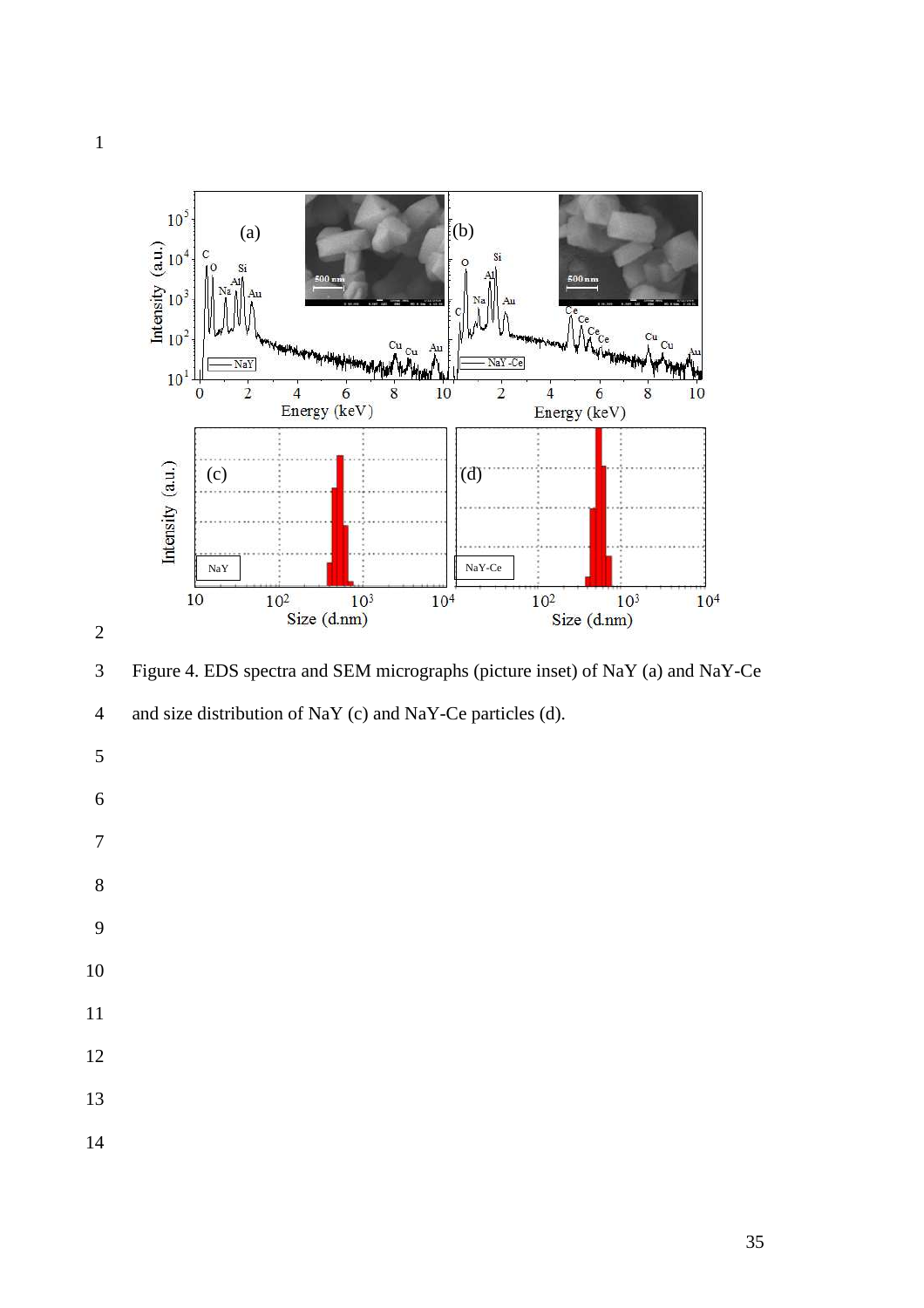





- 
- 3 Figure 5. SEM micrographs of un-doped (a) and MBT-doped (b) Zn-Al LDHs at
- 4 25000x.
- 
- 

- 
- 
- 
- 
- 
- 
- 
-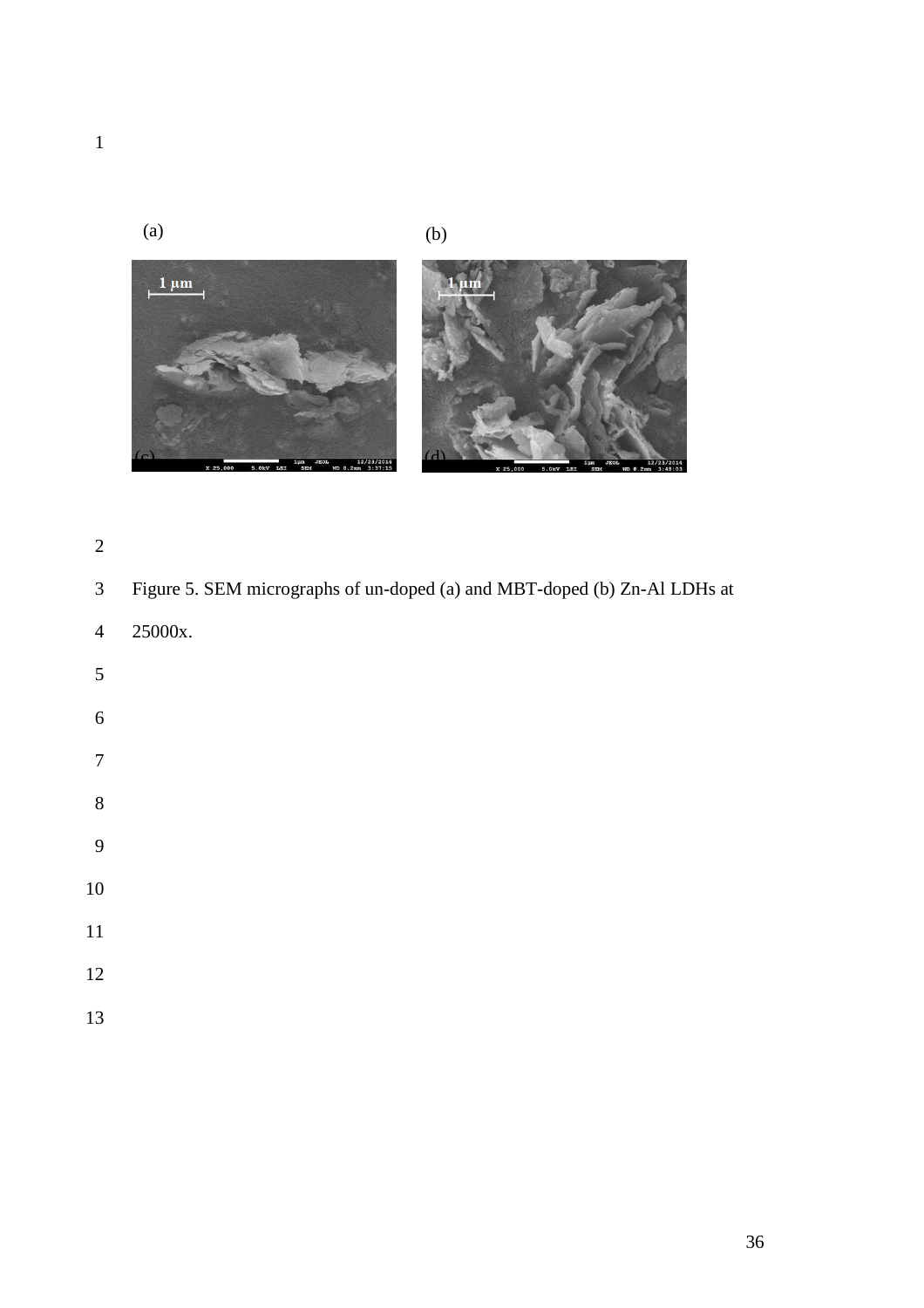

Figure 6.  $Ce^{3+}$  release profiles at neutral pH in different NaCl concentrations (a) and in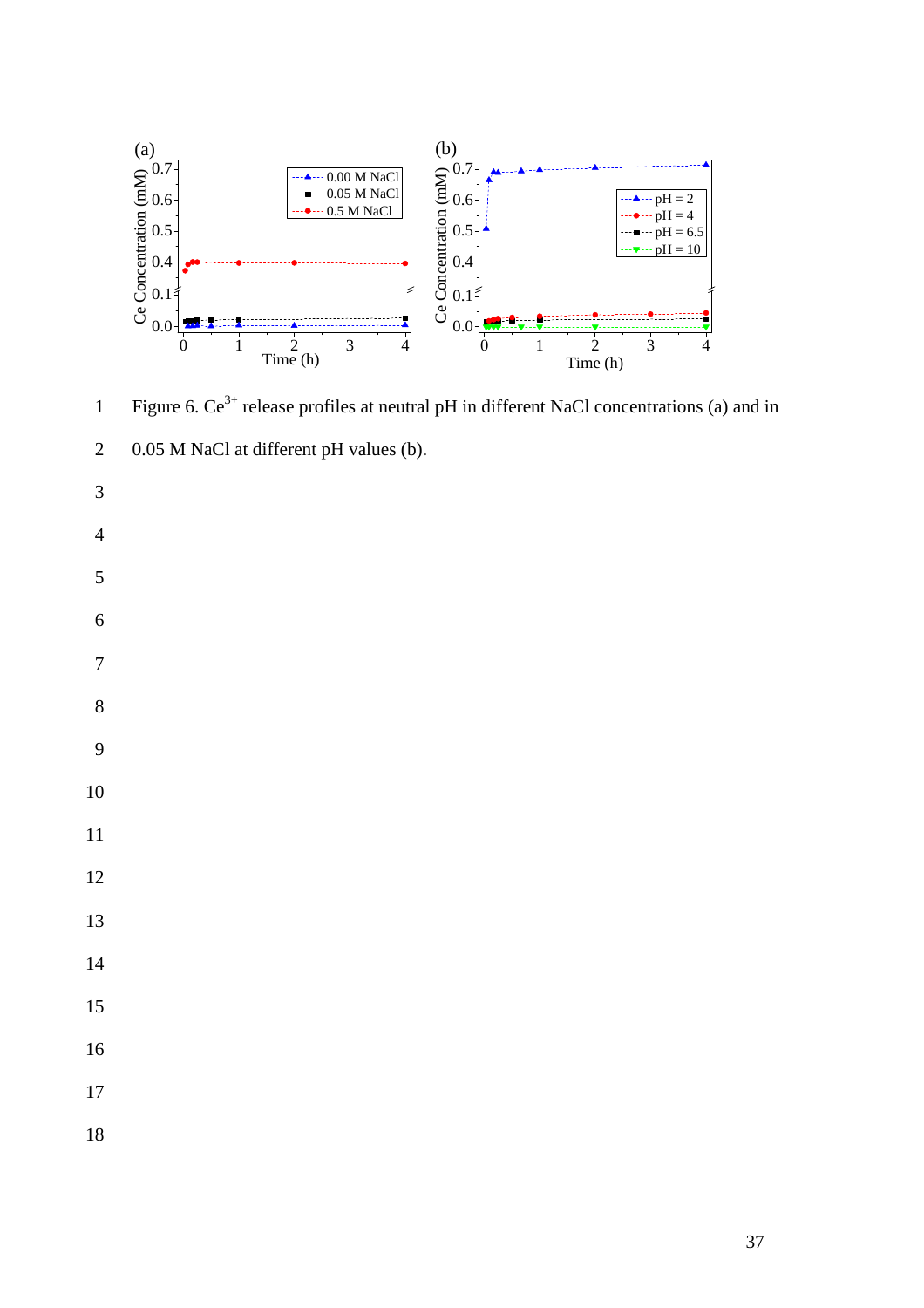

3 Figure 7. MBT release profiles at neutral pH in different NaCl concentrations (a) and in



- 
- 
-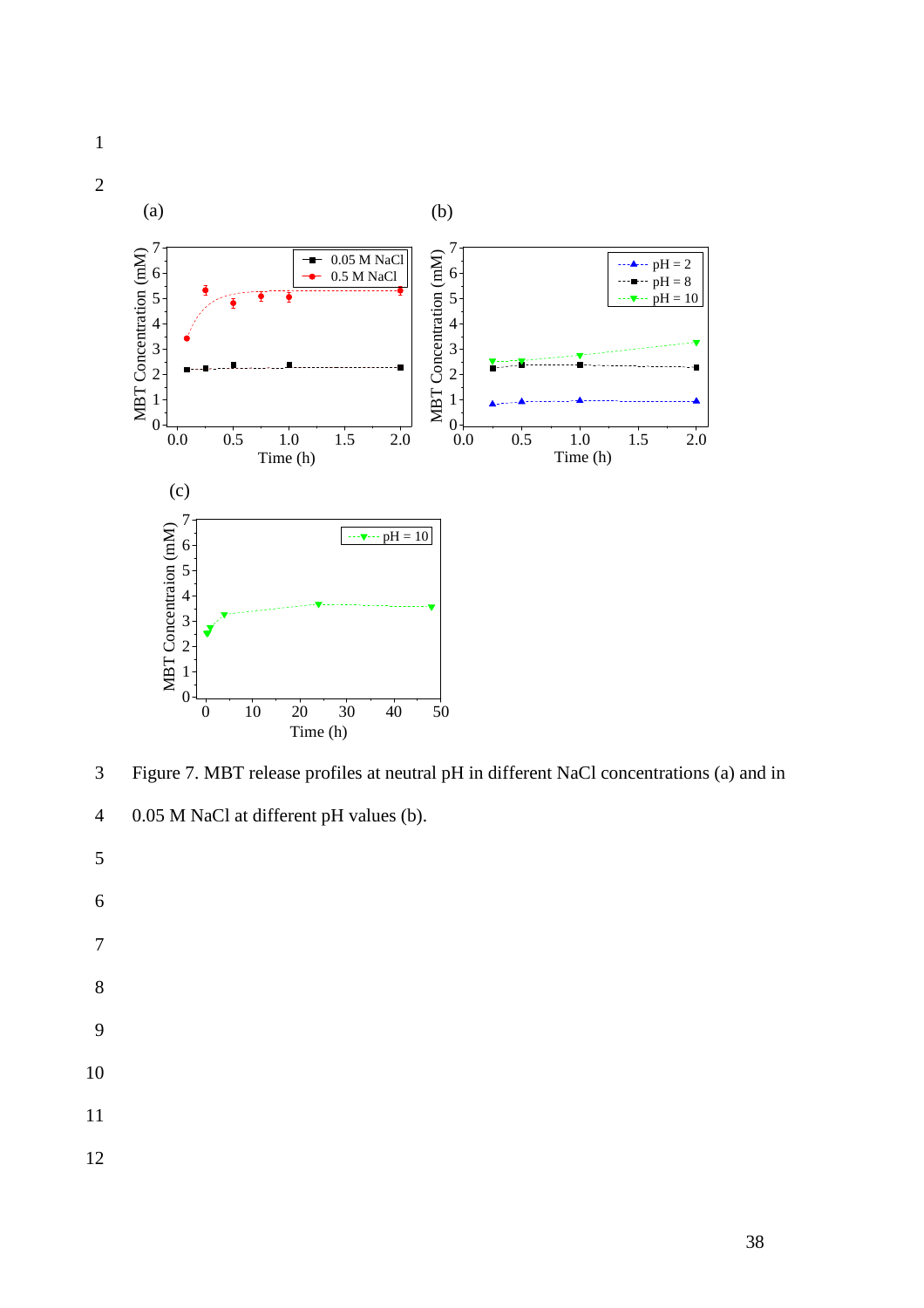

2 Figure 8. EIS spectra of waterborne epoxy coatings after 7 days exposure to 0.05 M

- 3 NaCl.
- 
- 
- 
- 

- 
- 
-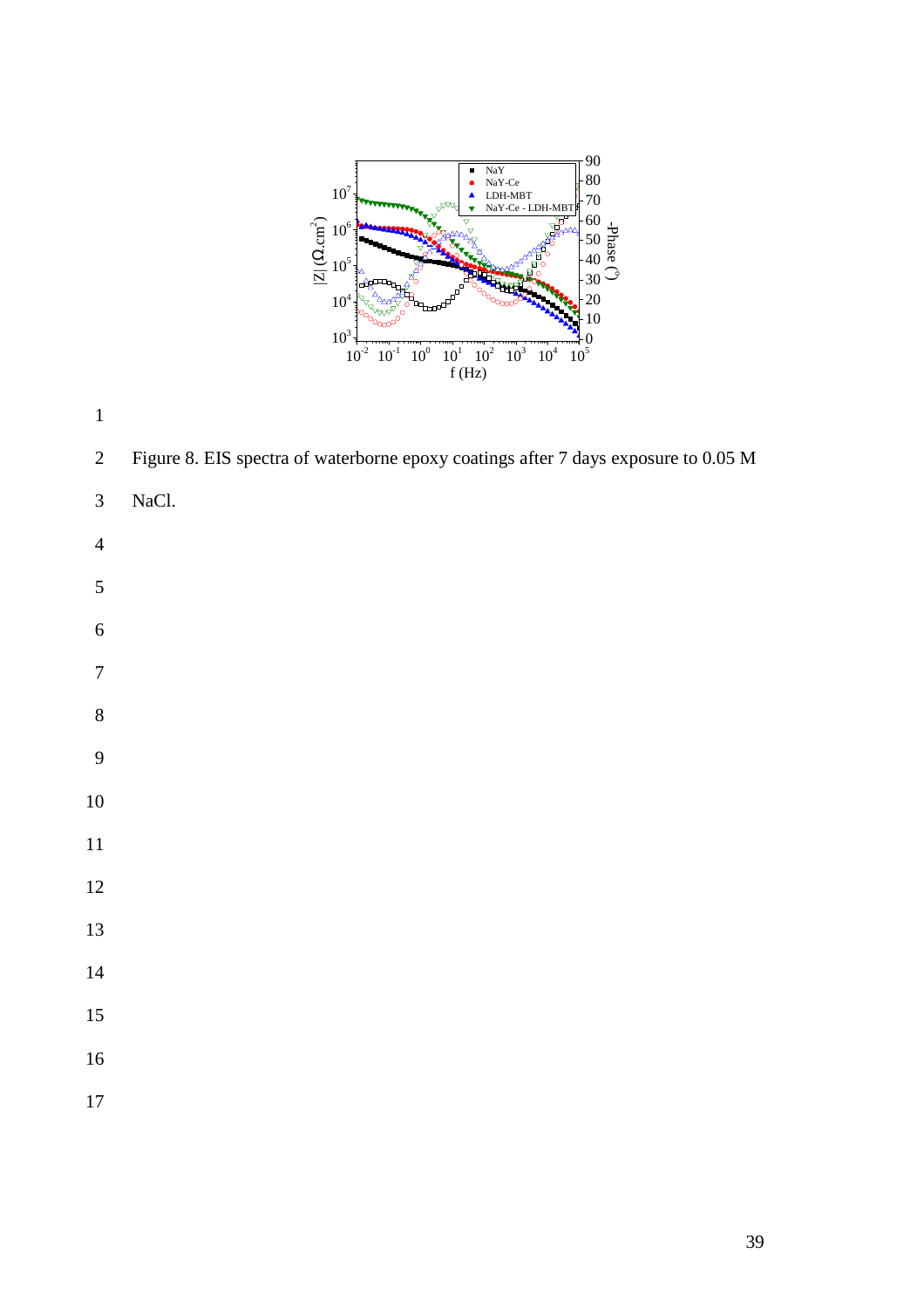

2 Figure 9. Equivalent circuit used to fit the experimental EIS data (a), and coating  $(R_{\text{coat}})$ 

3 (b) and oxide  $(R_{\text{oxide}})$  resistances (c) result of the fitting process of the waterborne

- 4 coatings immersed for 7 days.
- 5

- 7
- 
- 8
- 9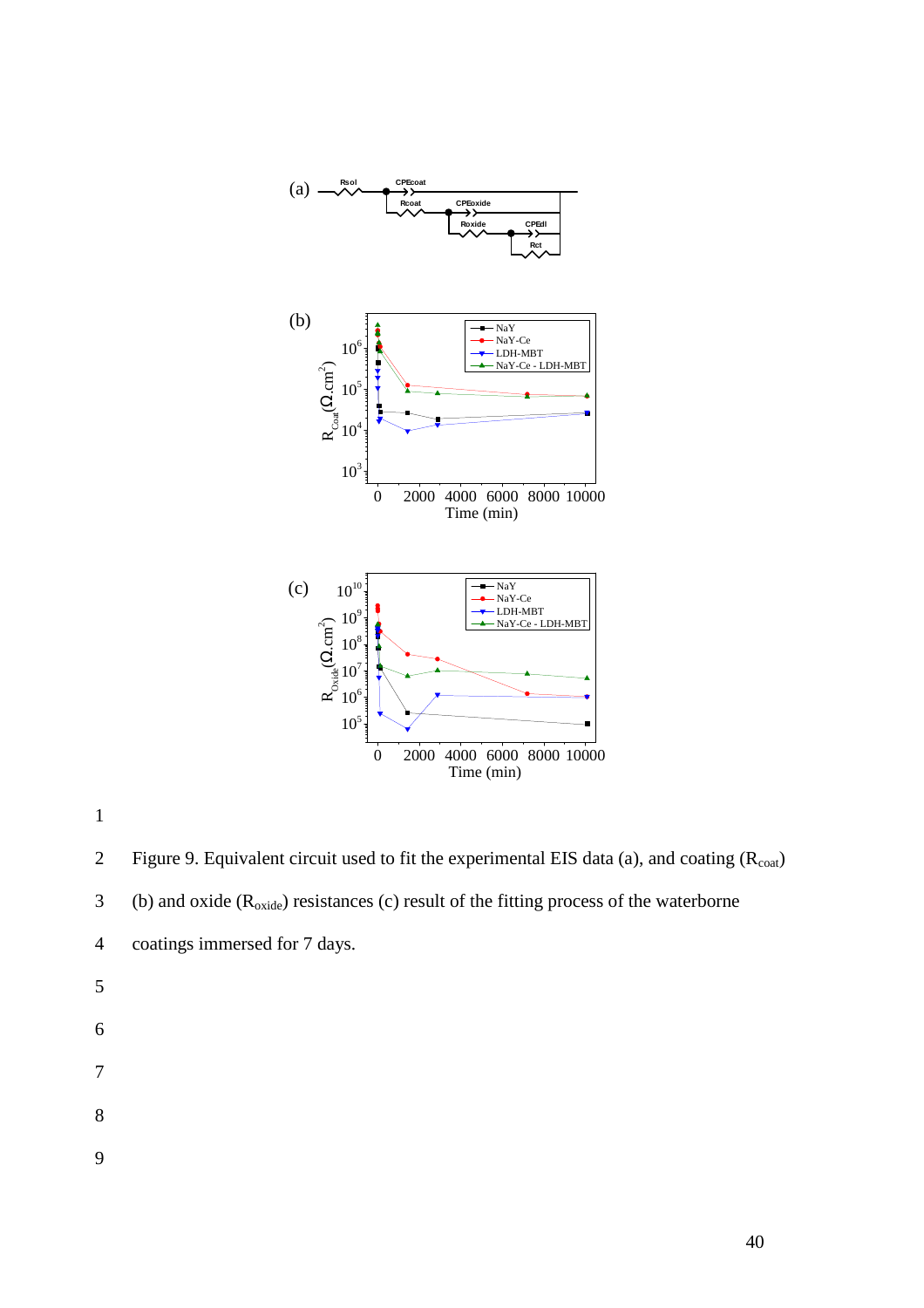

- 2 Figure 10. Optical micrographs and SVET maps of Ep-NaY-Ce (a) and (b), Ep-LDH-
- 3 MBT (c) and (d) and Ep-NaY-Ce\_LDH-MBT (e) and (f) after 1 and 7 days exposure to

- 5
- 6
- 
- 7
- 8

<sup>4 0.05</sup> M NaCl, respectively.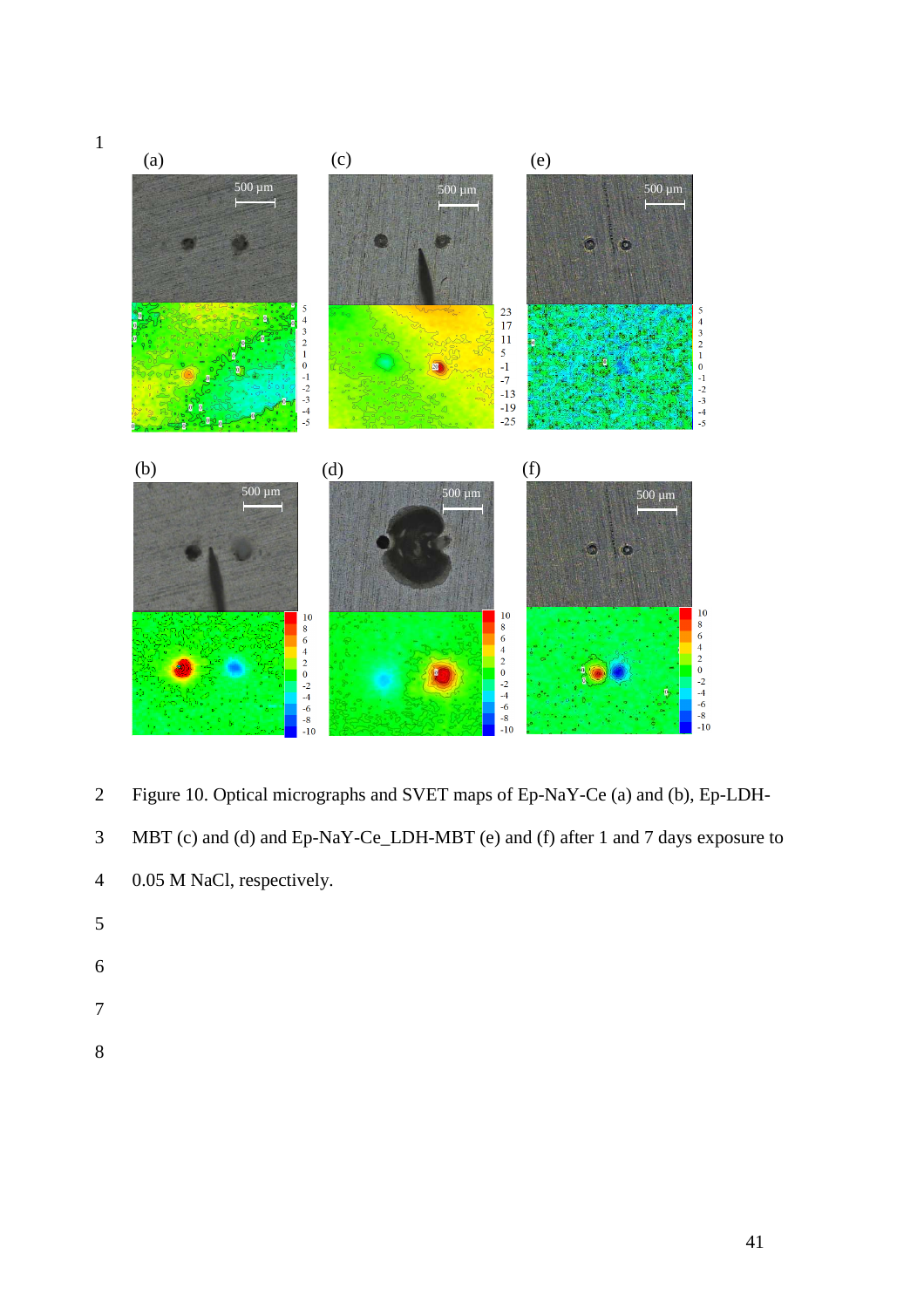



2 Figure 11. Ionic current density profiles of the extrinsic healing corrosion protective 3 epoxy coatings after 1 h (a), 1 day (b), 3 days (c) and 7 days (d) exposure to 0.05 M 4 NaCl, respectively. 5 6 7 8 9 10 11

- 12
- 13
- 14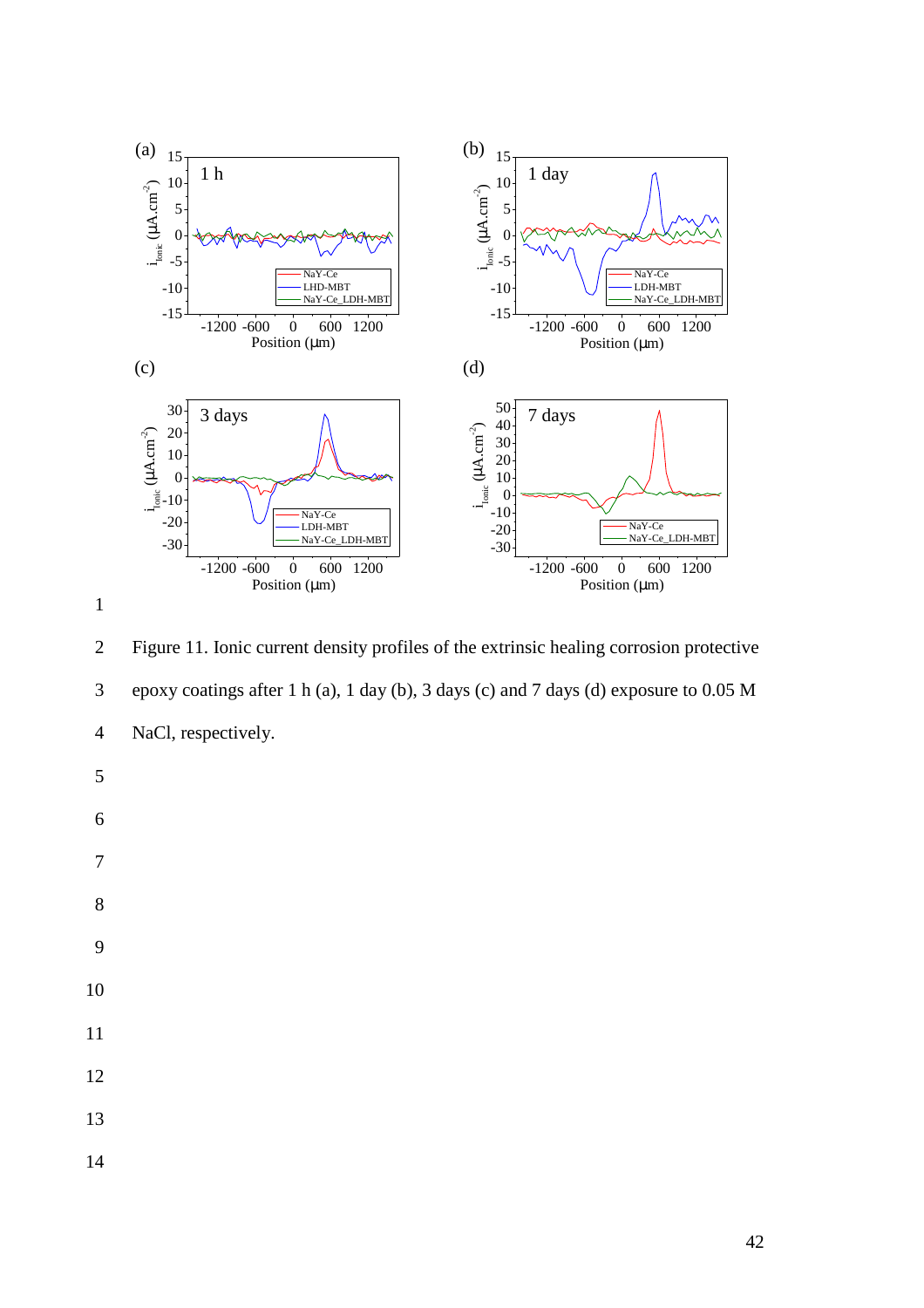

2 Figure 12. The EIS spectra of the epoxy coatings containing different ratios of NaY-Ce:LDH-MBT after 1 day (a) and 14 days (b) and the evolution of  $R_{\text{oxide}}$  (c) and  $R_{\text{ct}}$  (d) 4 of the coating systems in 0.05 M NaCl. (90Ce, 75Ce, 50Ce and 25Ce represent NaY-5 Ce:LDH-MBT ratios of 90:10, 75:25, 50:50 and 25:75, respectively).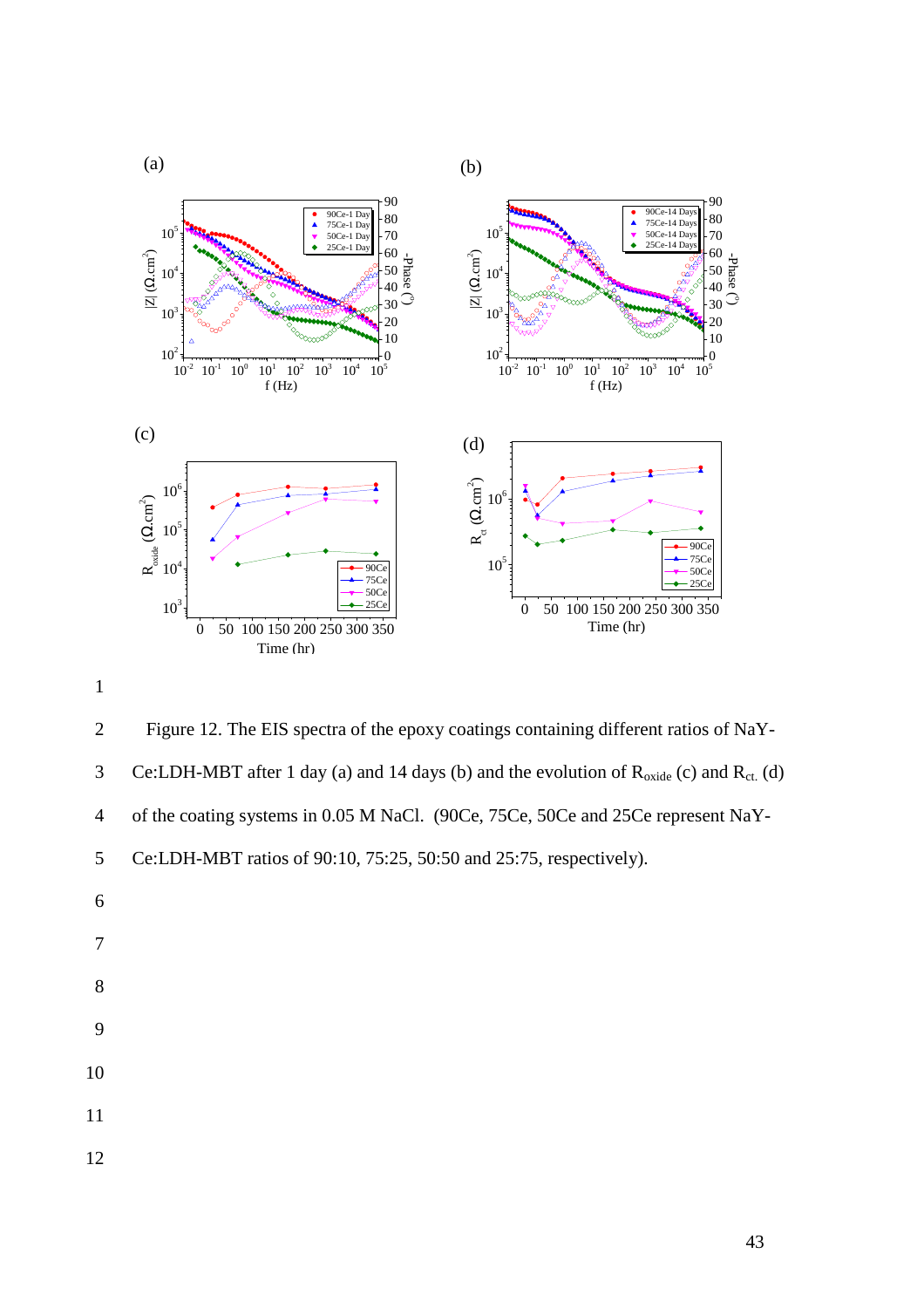1 Table 1. Composition of the prepared extrinsic healing coatings.

| Sample code       | <b>Matrix</b> | Micro-/Nano-<br>container | inhibitor  |
|-------------------|---------------|---------------------------|------------|
| $Ep-NaY$          |               | NaY                       |            |
| Ep-NaY-Ce         | Waterborne    | NaY                       | $Ce^{3+}$  |
| Ep-LDH-MBT        | epoxy resin   | LDH                       | <b>MBT</b> |
| Ep-NaY-Ce_LDH-MBT |               | $NaY + LDH$               | $Ce + MBT$ |

2

3

4

5

6

7 8

9

10

11

12

13

14

15

16

17